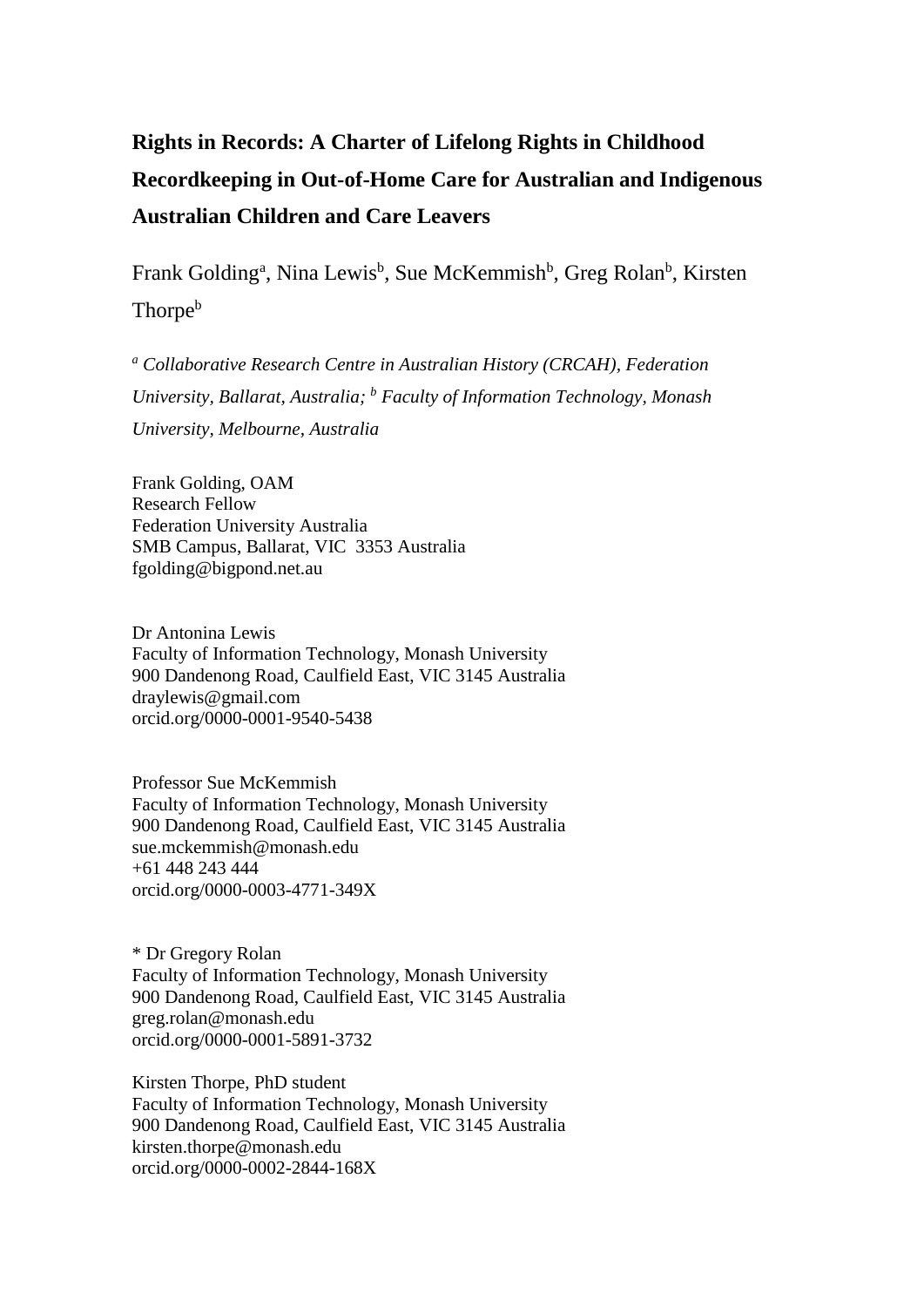# **Frank Golding**

My interest in the history of institutionalised child welfare arose from when, at the age of two, I was charged with the offence of being 'without sufficient means' and outposted to various foster families and institutions. With the aid of scholarships, I became a teacher and principal in state schools, then worked in teacher education and as a principal policy officer in the Victorian Education Department in the area of social justice and student welfare, and head of the state's child migrant education program. Later I managed equal opportunity units at Deakin and Victoria Universities. I am a Life Member of the peak body Care Leavers Australasia Network (CLAN) and have participated in national projects related to Care leavers and in formal inquiries into outof-home Care run by the Senate of Australia, the Victorian Parliament, and the Royal Commission into Institutional Responses to Child Sexual Abuse. As a researcher and author, I have presented at national and international conferences. I am a PhD candidate at Federation University Australia. In 2018, I was awarded the Order of Australia Medal (OAM) for service to child welfare and social justice.

# **Antonina Lewis**

My working life includes ten years hands-on experience as a practicing archivist and fifteen months as manager for the Find & Connect web resource, a data portal and archival outreach site that aims to better the standard of information justice available to the estimated 500 000 children who were placed into institutional 'care' in Australia during the 20<sup>th</sup> century. After this, I moved into research, joining a participatory research program at Monash University investigating lifelong rights in recordkeeping. This included co-creating public exhibitions with care-experienced collaborators, as well as working on the Rights Charter discussed in this paper. I hold a Bachelors degree in creative arts and a PhD in cultural theory, and have received several archival publications honors including Mander Jones Awards for solo and collaborative works, and the 2019 Hugh A. Taylor prize.

# **Sue McKemmish**

I am an Australian descendant of the Scots and Irish peoples who came to Victoria in the early days of the colony. I have been immersed in archives for four decades as a professional and an academic. When I worked for the National Archives, I became aware of the impact of dispossession and colonisation through the lens of Victorian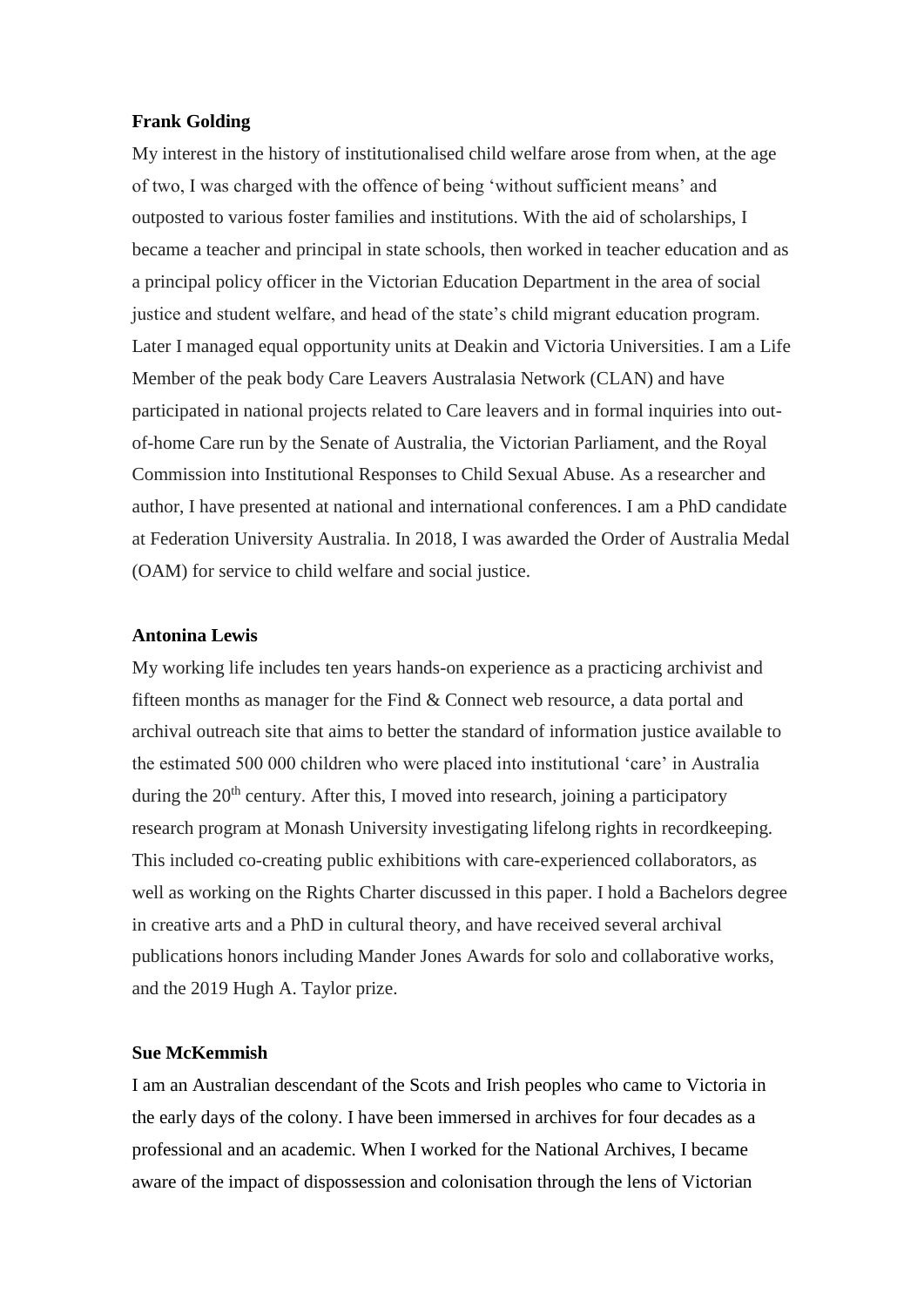colonial and state Aboriginal Affairs records. Joining Monash in 1990, my research focused on Records Continuum theory, recordkeeping metadata, and smart information portals. More recently, I have focused on community-centred, participatory archives and rights in records in social justice and human rights contexts, and inclusive, reflexive research design and practice.

# **Gregory Rolan**

I am currently a post-doc research fellow in the AiLECS Lab, having worked on the Rights in Records by Design project at the Centre for Organisational and Social Informatics at Monash University. I returned to study following a thirty-year career in IT and obtained my PhD in recordkeeping informatics. My research comprises conceptual modelling in recordkeeping informatics and participatory recordkeeping systems design and implementation. More recently, I have begun investigating the application of data-science techniques to recordkeeping informatics. I have published widely including *Archival Science*, the *Records Management Journal*, and *Archives and Manuscripts* and have been the recipient of various writing awards.

# **Kirsten Thorpe**

My research interests relate to Indigenous self-determination in libraries and archives. I have led numerous projects that have involved the return of historic collections to Indigenous peoples and communities and I am an advocate for a transformation of practice to center Indigenous priorities and voice in regard to the management of data, records, and collections. A major focus of my work has been opening up spaces for Aboriginal and Torres Strait Islander people to engage in archive and information spaces, particularly with records documenting trauma such as those that relate to Stolen Generations survivors. These experiences laid the foundations to push for a transformation of theory and practice to accommodate Indigenous ways of knowing, and to enable Indigenous representation in places where peoples voices have been silenced. My PhD research at Monash University centres on Indigenous cultural safety and decolonising practices in Australian library and archives. My family are Worimi people from Port Stephens in New South Wales.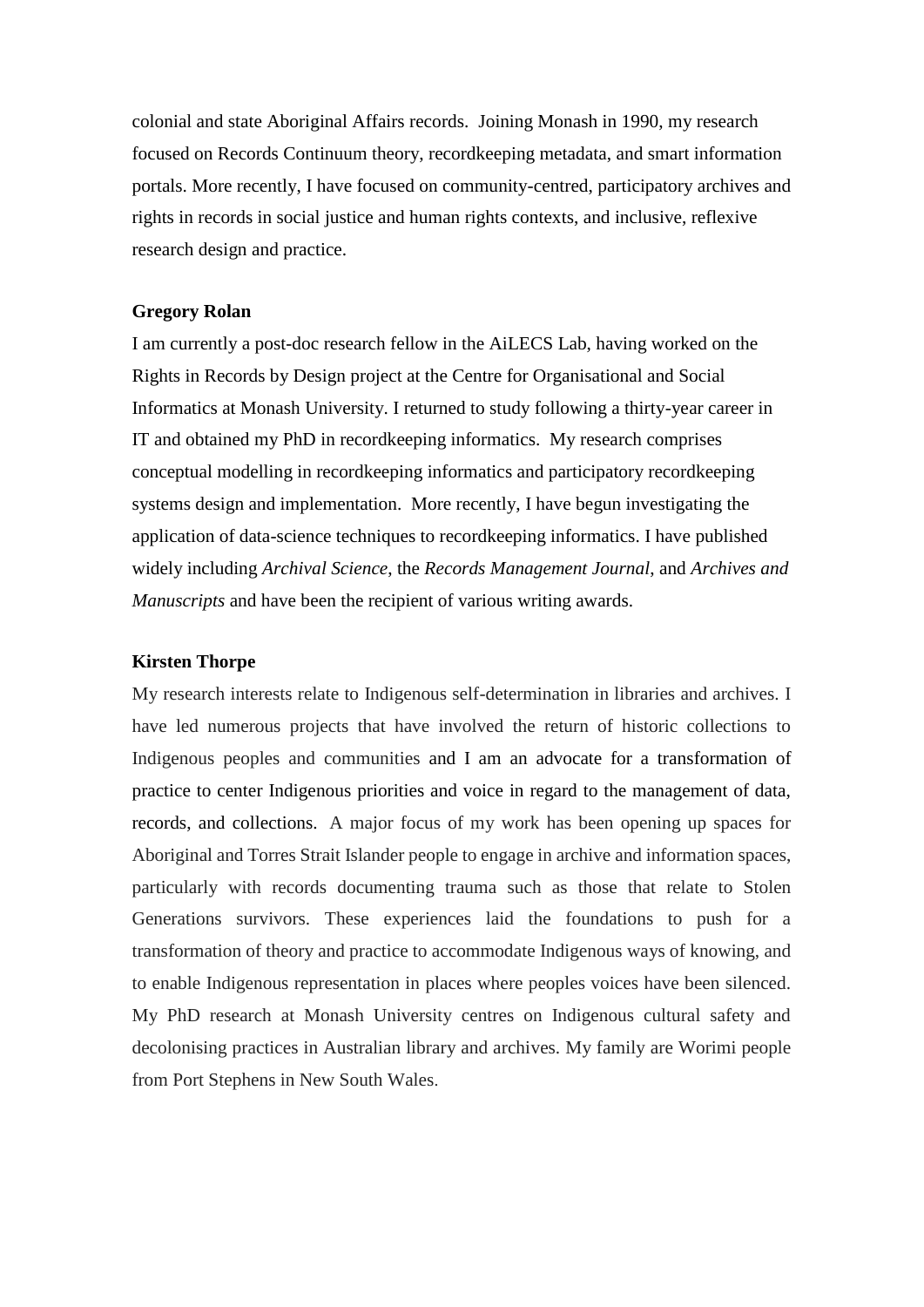# **Rights in Records: A Charter of Lifelong Rights in Childhood Recordkeeping in Out-of-Home Care for Australian and Indigenous Australian Children and Care Leavers**

This paper introduces the *Charter of Lifelong Rights in Childhood Recordkeeping in Out-of-Home Care*, centred on the critical, lifelong and diverse information and recordkeeping needs of Australian and Indigenous Australian children and adults who are experiencing, or have experienced Out-of-Home Care. The Charter is underpinned by the findings of two community-centred research projects, the Australian Research Council-funded *Rights in Records by Design*, 2017-2020 (applying a Rights by Design approach and co-design methodologies to rights-based recordkeeping systems in Out-of-Home Care), and the *Indigenous Archiving and Cultural Safety: Examining the role of decolonisation and selfdetermination in libraries and archives* doctoral project, 2018-2020 (focusing on Indigenous self-determination and cultural safety in the context of archives and libraries). It also draws on foundational research on the recordkeeping rights of Indigenous Australians undertaken in the Australian Research Council-funded *Trust and Technology* project, 2006-2010. The principles and values underpinning the Charter relate to child wellbeing and safety, self-determination, linked to archival autonomy and agency, and Indigenous Sovereignty and cultural safety. The development of the Charter is core to a *National Framework for Recordkeeping for Childhood Out-of-Home Care*, a major outcome of the *2017 National Summit on Setting the Record Straight for the Rights of the Child.*

# **Introduction**

We acknowledge that each Care experience is unique. This paper presents research findings centred on the insights of Care Leavers and Care-experienced individuals who have shared their personal stories. In their recording, these testimonies keen and amplify. We pay equal respect to those whose voices have not been heard - to the experience of all who choose not to share their stories, who do not have the words or opportunity, or who did not survive to convey them.

The *Charter of Lifelong Rights in Childhood Recordkeeping in Out-of-Home Care* (the Charter) is a work-in-progress that addresses the critical information and recordkeeping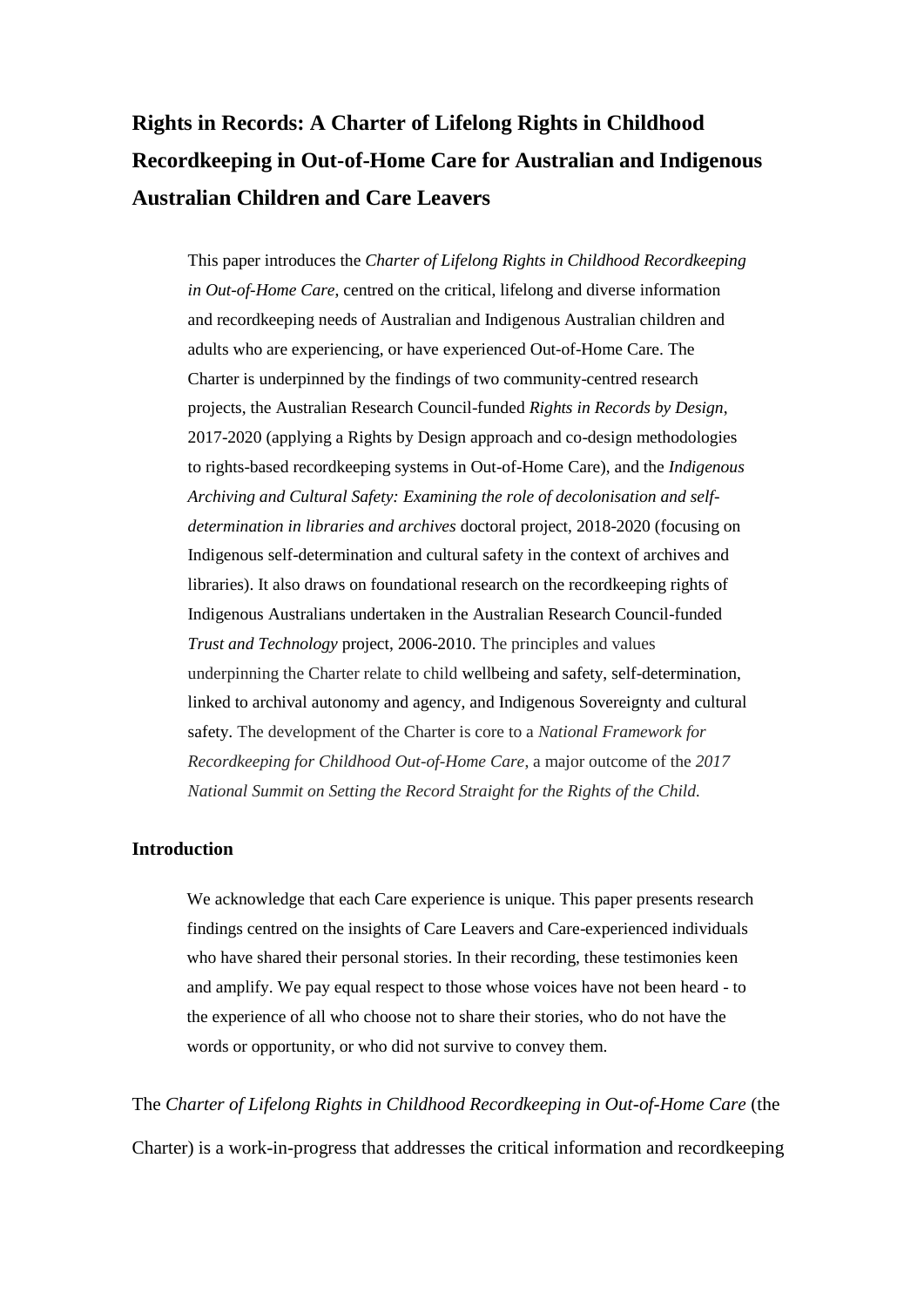needs of children and young people in Care, and Care leavers (who have exited the Care system) of all ages.<sup>1</sup> Such recordkeeping rights underpin a variety of human rights relating to children and their adult selves, including the *United Nations Convention on the Rights of the Child 1989*, positioned within the broader context of both the *UN Declaration of Human Rights 1948* and the *UN Declaration on the Rights of Indigenous People 2007*. <sup>2</sup> Similarly, the *United Nations Guidelines for the Alternative Care of Children 2010* detail measures to protect and uphold these human rights in the context of Out-of-Home Care.<sup>3</sup> The Charter is framed by this broader context of human rights, Indigenous human rights linked to Indigenous sovereignty, social justice,<sup>4</sup> and historical justice.<sup>5</sup>

In Australia, almost 50,000 children, nearly one in every 100, are in Care. The conceptualisation of the child as a human being with rights and agency is now included in frameworks for child welfare, Indigenous child welfare and Out-of-Home Care.<sup>6</sup> Consequently, the rights of children in Care are referenced in national standards, state legislation and charters, and other local instruments. However, despite instances of exemplary care services provision, this conceptualisation is often not realised in policies and practice, and does not impact broadly on Out-of-Home Care, Indigenous child welfare, or their flawed recordkeeping and archival systems.

Moreover, Indigenous Australian<sup>7</sup> children are ten times more likely than their non-Indigenous counterparts to be in Care relative to their numbers in the general population, a situation likened to a new generation of stolen children. <sup>8</sup> There are unique human rights issues associated with Indigenous Australian children controlled in the child welfare system. As discussed later in this paper, their removal from their families was and is part of a larger colonial project of dispossession and denial of Indigenous sovereignty.9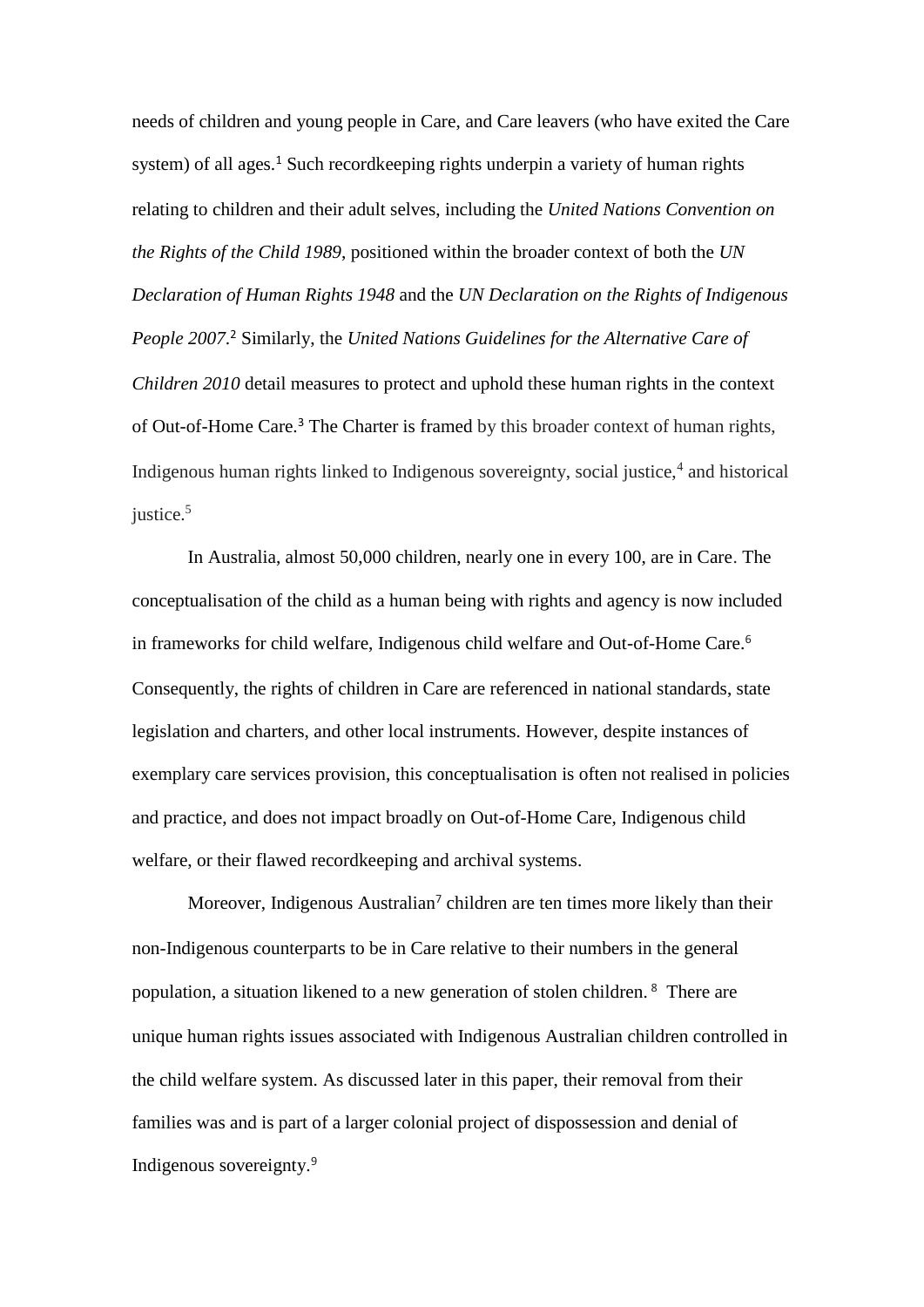Over the last 25 years, a series of inquiries has highlighted the failure of information and recordkeeping systems to meet the immediate and ongoing identity, memory, cultural, accountability and information needs of those caught up in child welfare systems in the 20th and early 21st centuries<sup>10</sup>. Their reports have emphasized a pressing need for the design of information and recordkeeping systems that enable children in Care to exercise the rights set out in the United Nations Convention on the Rights of the Child (1990). For example, in its various public statements and in its multi-volume final report, the 2017 *Royal Commission into Institutional Responses to Child Sexual Abuse* invoked the discourse of children's rights, and, importantly, rights in recordkeeping. $^{11}$ 

The development of the Charter draws on three community-centred research projects: the Australian Research Council-funded *Rights in Records by Design*, 2017- 2020; the *Indigenous Archiving and Cultural Safety*: *Examining the role of decolonisation and self-determination in libraries and archives context*s doctoral project, 2018-2020; and the foundational research on the recordkeeping rights of Indigenous Australians undertaken in the Australian Research Council-funded *Trust and Technology* project, 2006-2010. Together their findings provide evidence of the failure of recordkeeping to meet the critical needs of children and young people in Care and Care leavers. They demonstrate that actualisation of child rights in the Care sector depend in part on articulating and implementing complementary and lifelong rights in records.

We begin this article by introducing and contextualising the Charter with an overview of its aims together with the activities and transdisciplinary research that led to its development. We then provide a perspective on colonial structures and practices at the core of egregious recordkeeping that failed children and families over generational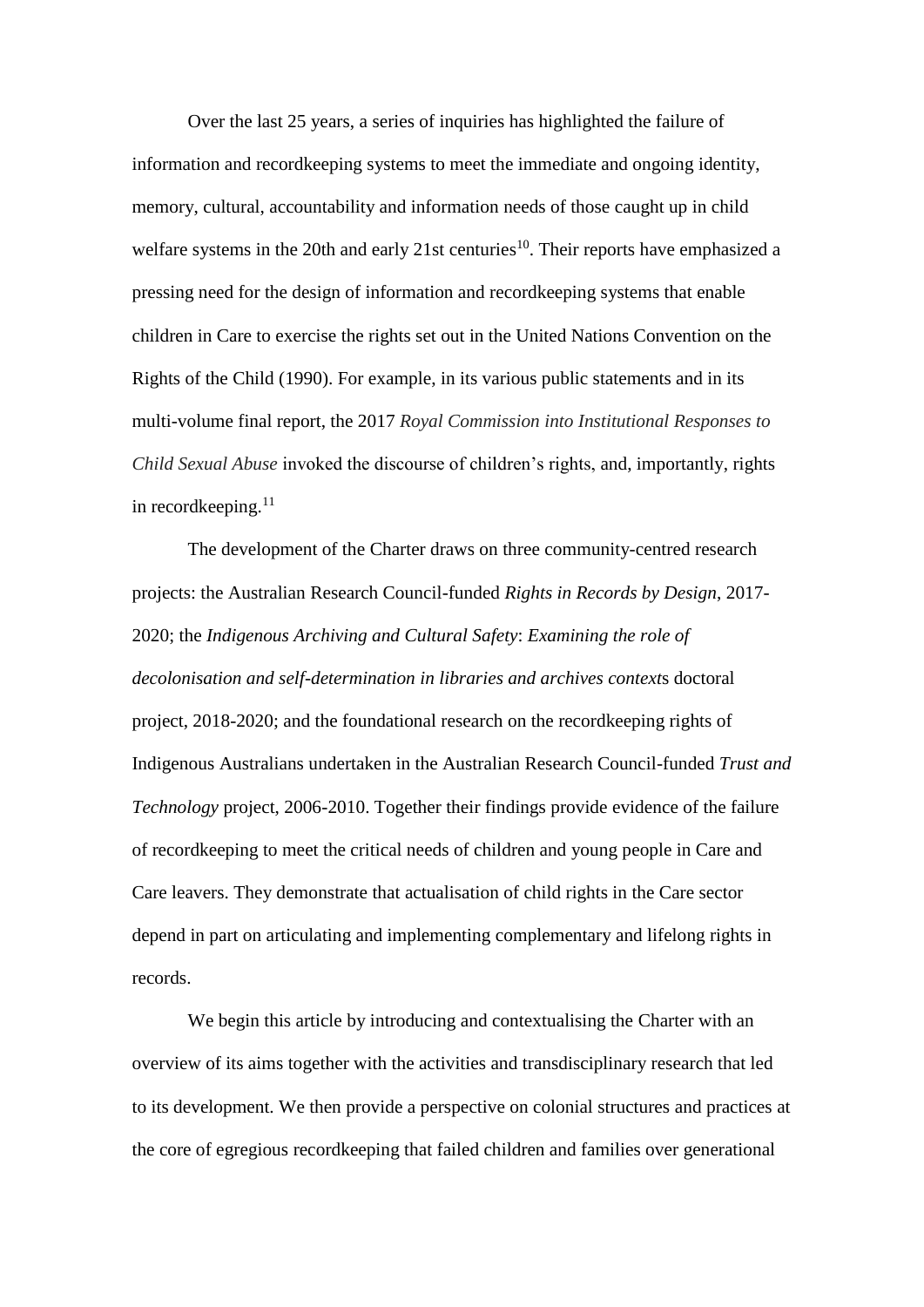timescales, and explain how these persist as a contemporary issue. This is followed by a discussion of rights and sovereignties impacted by such recordkeeping. Having provided this background, we then turn to the Charter in more detail and provide an example of the warrant analysis involved in its creation. Finally, we conclude with aspirations for the Charter.

#### **Background**

In 2017 the Australian *National Summit on Setting the Record Straight for the Rights of the Child* brought together Care leavers, Stolen Generation (Indigenous Australians removed from their families) survivors, support and advocacy groups, service providers, social workers, educators and researchers, lawyers, records managers, and archivists to speak, share knowledge, and plan for advocacy, action, and research over the next decade. For the first time, these key stakeholder communities joined to set an agenda for the transformation of recordkeeping and archiving in the child care sector, centred on the linchpin of recognising, respecting and enacting multiple rights in records.<sup>12</sup>

The Summit was convened by Monash University in partnership with Care Leavers Australasia Network (CLAN), an advocacy and support group for older Care leavers; the Child Migrants Trust, an advocacy and support service for child migrants/deportees from Britain and its colonial posts; Connecting Home, a service for the Stolen Generation; the CREATE Foundation, the national consumer body representing children and young people with Care experience; and researchers from Monash University, Federation University Australia, and the University of Melbourne.

# [Insert Figure 1 here]

Participants imagined the transformational shift illustrated in Figure 1; moving from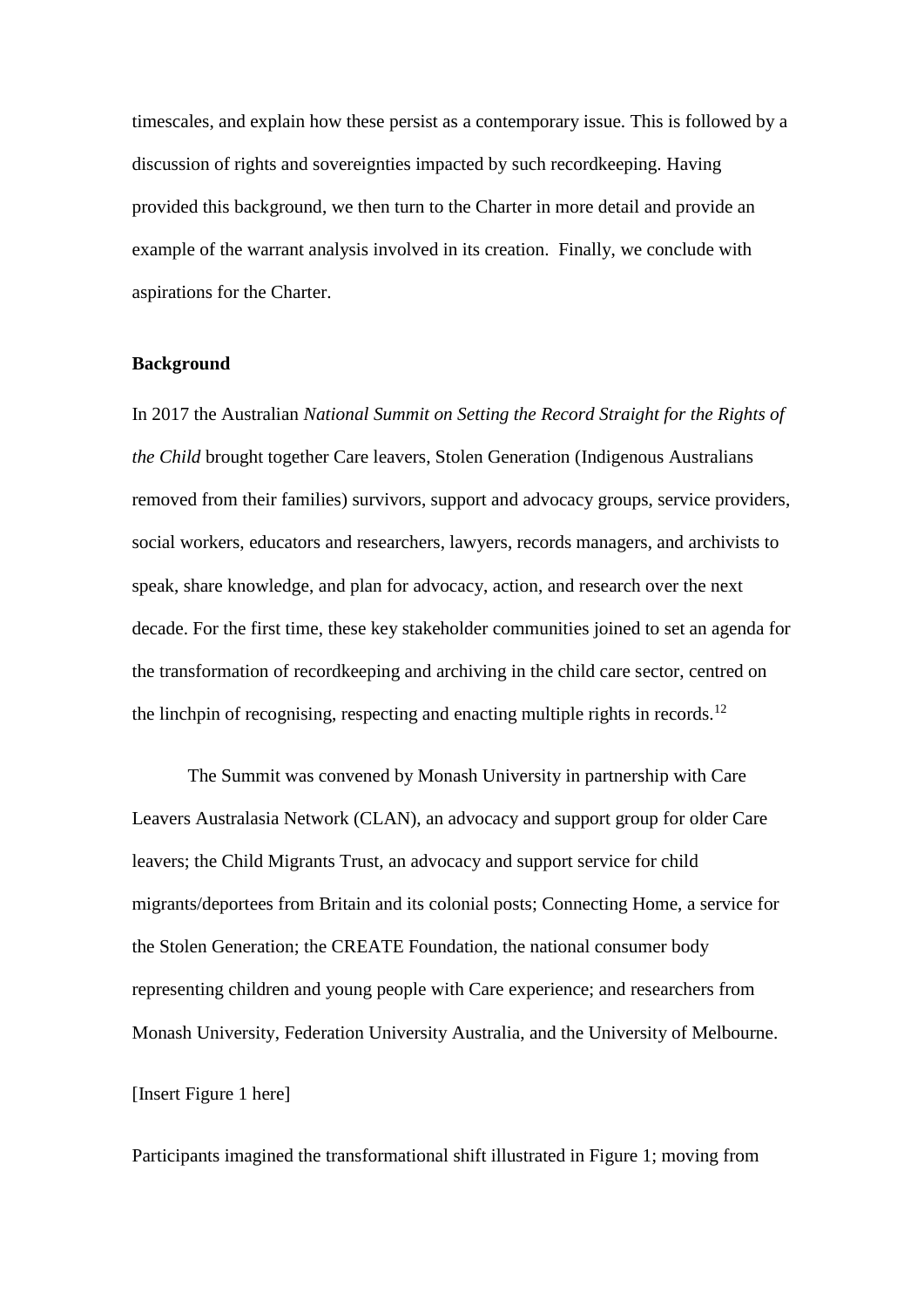organisation-centric records of control and surveillance towards child-centred recordkeeping frameworks, policies and systems co-designed with children, young people, their families, and advocates. Indigenous Australian participants emphasised the role recordkeeping should play in truth-telling and connecting to their rich heritage and country.<sup>13</sup>

In this way, the keynote speakers, discussion panels, and the living experience of participants in the Summit provided the impetus for developing a *National Framework for Recordkeeping for Childhood Out-of-Home Care*. Together with child-Safe principles, a network governance model, a formal child advocacy role, and sociotechnical design of lifelong living archives, the framework includes this Charter of Lifelong Rights in Childhood Recordkeeping in Out-of-Home Care as a core component. 14

The main objective of the Charter is to ensure participatory recordkeeping for children and young people in Care that would document their lives; develop a sense of identity and belonging; and keep them connected with family and community. It articulates lifelong rights in recordkeeping for children in Care and Care leavers to address their questions about who they are, where they come from, and why they are in Care. The Charter is supported by ongoing documentation of an evidence-based warrant for rights-based participatory recordkeeping in the sector.

# **Theoretical underpinnings**

The development of the Charter draws on broad, Records Continuum-based conceptual understandings of records and recordkeeping. Of particular relevance are Continuum concepts of recordkeeping, records, archival autonomy and the archival multiverse. In the Continuum view, recordkeeping: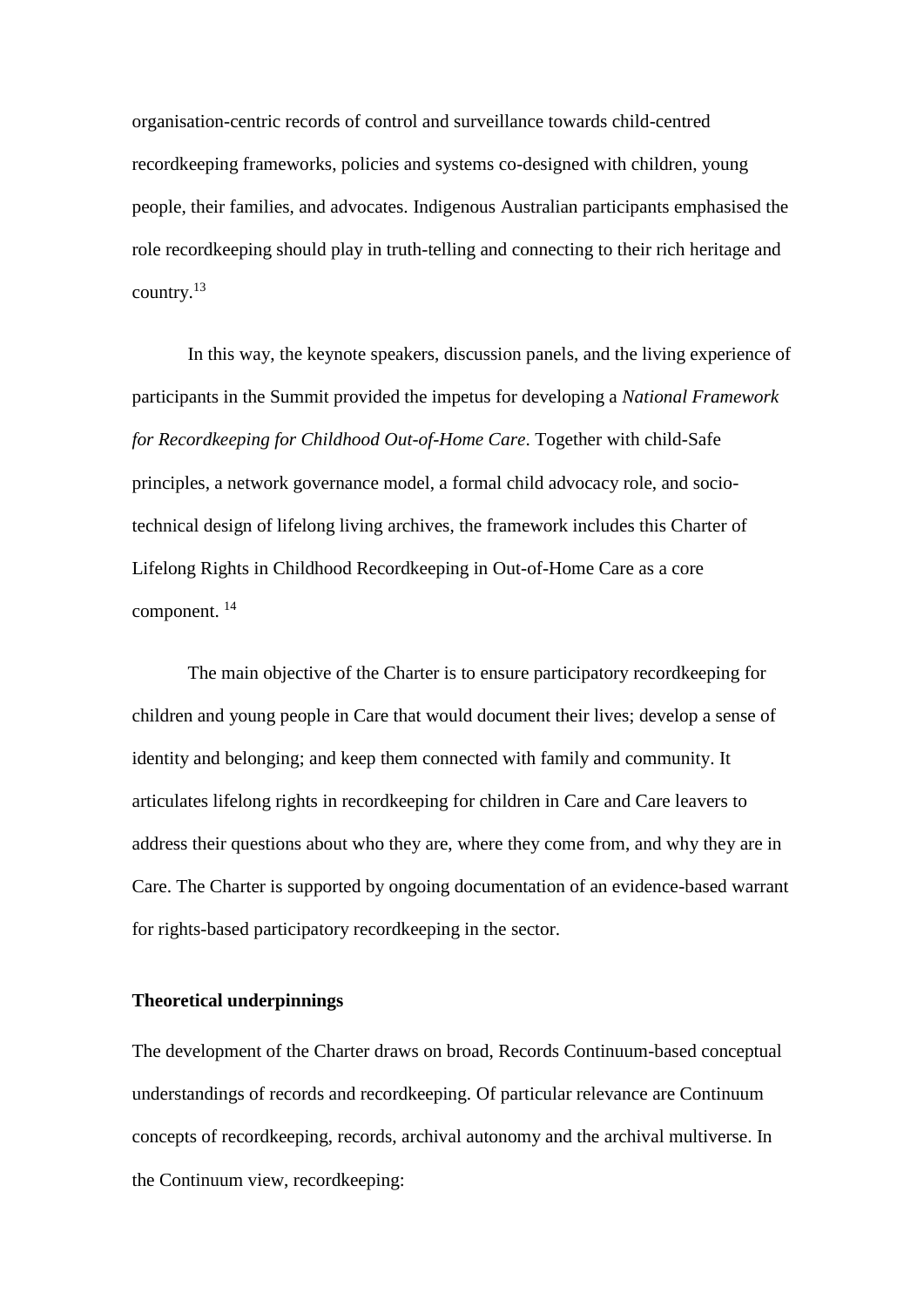encompasses a range of intertwined recordkeeping and archiving processes and activities …. Their purposes include the roles that recordkeeping plays in and through spacetime in governance and accountability, remembering and forgetting, shaping identity and providing value-added sources of information. In classificatory terms 'recordkeeping' in this usage subsumes records management and archival administration. It also encompasses the personal and corporate recordkeeping activities undertaken by individuals in their everyday lives, in families, work or community groups, and in organisations of all kinds.<sup>15</sup>

Records, as representations of human activity take many different forms. They may be spoken, inscribed, or performed. They are created and kept because they 'have value to individuals, organizations, and/or societies – "whether that be for a nanosecond or millennia'''.<sup>16</sup> The Continuum definition of records includes archival records that are preserved through time because they have ongoing value and use. Thus society's Archive in the very broadest sense includes 'oral and written records, literature, landscape, dance, art, the built environment and artefacts' insofar as they provide traces of social, cultural and organizational activity, that evidence and memorialize individual and collective lives.<sup>17</sup> Records are also embodied in people and embedded in Country,<sup>18</sup> 'living archives' transmitted and accessed through storytelling and performance using speech, dance, art, music and song.<sup>19</sup>

Continuum definitions are much broader than many narrow and binary understandings of records and archives found in traditional Western records management and collecting archival institutions. Rather than being premised on strictures that focus narrowly on government and corporate records and which prioritise the needs of those entities in design of recordkeeping systems, repositories, and policies, Continuum recordkeeping deliberately expands these definitions and broadens the remit of archival theory to resonate with the idea of an archival multiverse defined as: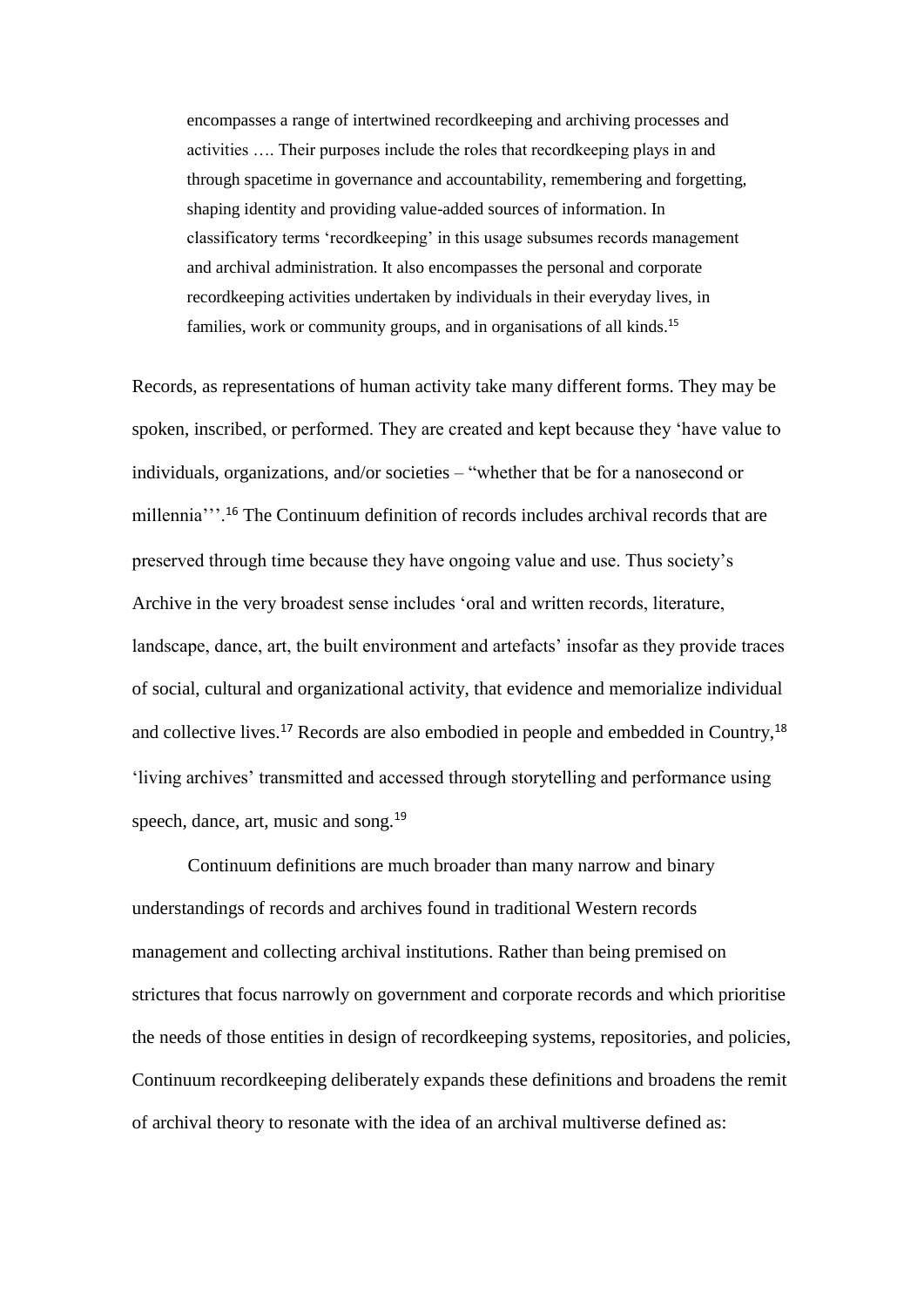the pluralism of evidentiary texts, memory-keeping practices and institutions, bureaucratic and personal motivations, community perspectives and needs, and cultural and legal constructs with which archival professionals and academics must be prepared, through [practice], graduate education and through research and development, to engage.<sup>20</sup>

# **Contributing Research**

Research on the Charter of Rights is being undertaken in two complementary projects. The Australian Research Council-funded *Rights in Records by Design* project (2017- 2020) uses participatory methodologies to engage Care leavers at different life stages. It is inherently transdisciplinary, incorporating historical and contemporary analysis of the child welfare system and Out-of-Home Care, exploration of the emergence of child rights; and the role of recordkeeping and systems design in their actualisation. In particular, the evidence base for the Charter was established using warrant analysis to identify and analyse authoritative sources for human and recordkeeping rights. The term 'warrant' in this case refers to a literature-based justification for a practice-based discourse or conceptualisation. 21

This project involved the development of a proof-of-concept *Lifelong Living Archives for Childhood Out-of-Home Care, c*o-designed with young Care leavers. This prototype demonstrates how to develop a rights-based, distributed, participatory, and adaptive recordkeeping and archiving systems can enable children and young people in Care to have a greater say in their records, and Care leavers to have greater control over their ongoing management, access, and use. $^{22}$ 

The doctoral project, *Indigenous Archiving and Cultural Safety: Examining the role of decolonisation and self-determination in libraries and archives*, aims to identify what it means for Indigenous Australian people to be culturally safe in relation to these institutions and practices<sup>23</sup>. Cultural safety may be defined as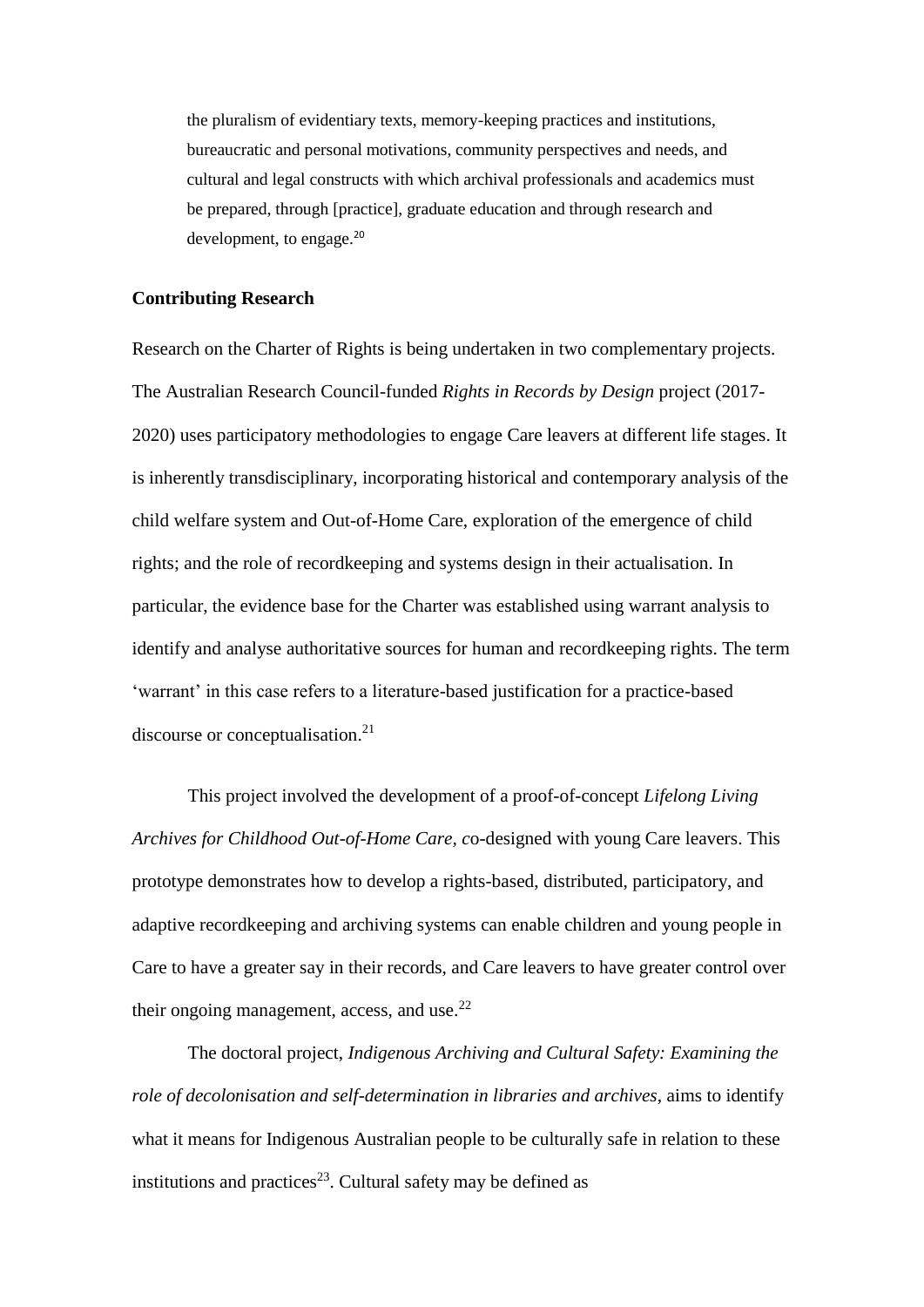an environment that is safe for people: where there is no assault, challenge or denial of their identity, of who they are and what they need. It is about shared respect, shared meaning, shared knowledge and experience, of learning, living and working together with dignity and truly listening.<sup>24</sup>

Framed by Indigenous standpoint and decolonial theories, and Indigenous critical perspectives, this research uses the narrative methods of Yarning and autoethnography, engaging with both sector leaders and members of Aboriginal and Torres Strait Islander communities to give voice to Indigenous Australian aspirations within libraries and archives.<sup>25</sup> The project contributes critical insights into the unique issues relating to Indigenous Australians with living experience of Care, including the Stolen Generation.

Both projects draw on the foundational research on the recordkeeping rights of Indigenous Australians undertaken in the Australian Research Council-funded *Trust and Technology* project, 2006-2010. Major deliverables of this project include a Final Report on the research findings, a Statement of Principles relating to Australian Indigenous knowledge and the Archives, and a Position Statement on Human Rights, Indigenous Communities and Australian Archives. <sup>26</sup> The Position Statement recommends a suite of rights in records to support the United Nations Declaration of the Rights of Indigenous People 2007 and self-determination for Indigenous Australians.

Key to all of these research streams is the identification and analysis of authoritative sources that provide testimonial and instrumental warrant of specific import to the lifelong rights of Australian and Indigenous Australian children experiencing Care, including their continuing rights on exiting care and through adulthood. In determining authoritative sources of warrant in our research, we deliberately position living experience (evidenced through documented testimony) as a primary site of expertise.<sup>27</sup> Testimonial warrant may be contained within other sources of warrant, including submissions, hearings, and reports of inquiries and royal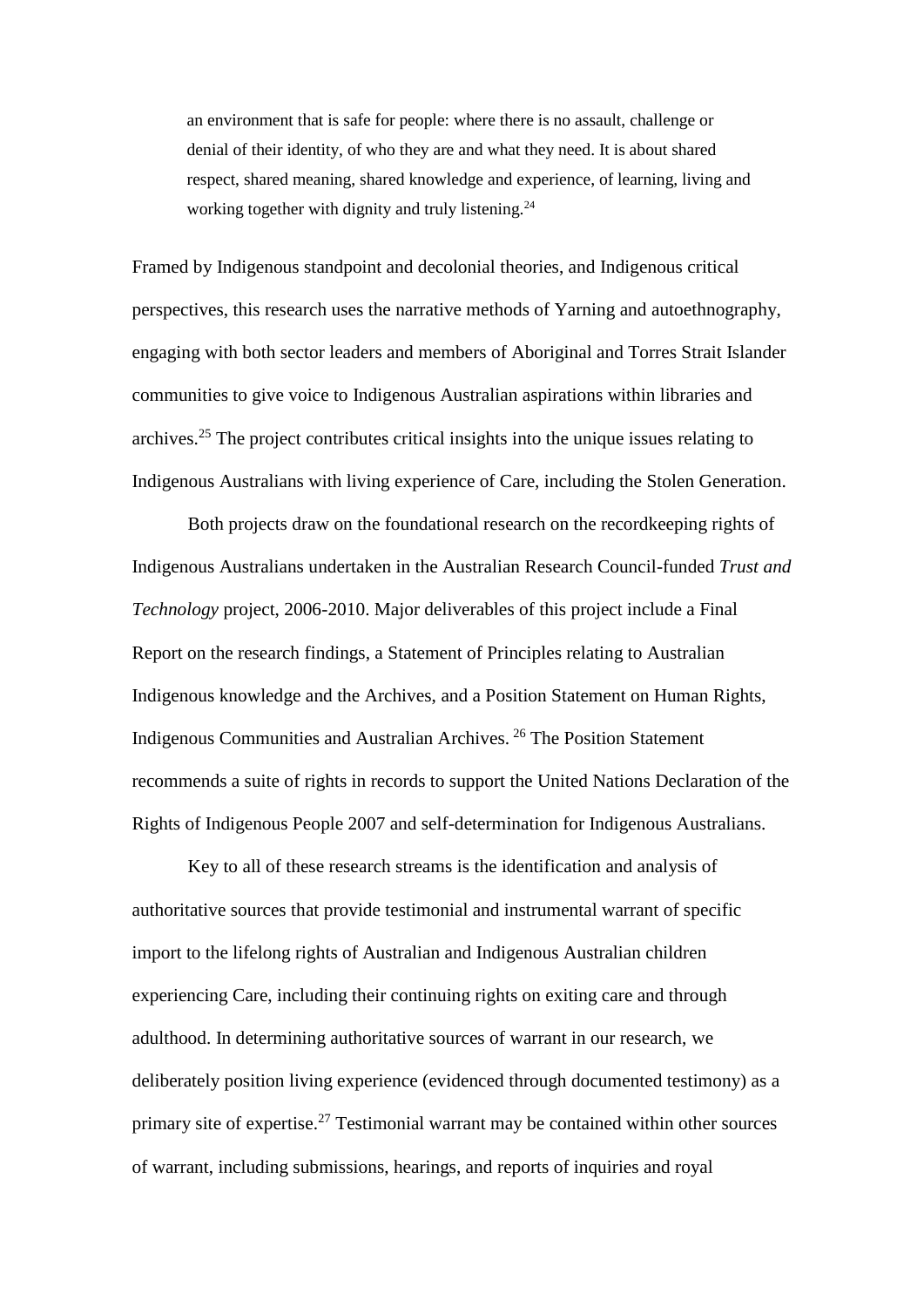commissions; oral histories and cultural materials; and research findings. Instrumental warrant is established through existing rights instruments and statements; legislation, policies and regulatory standards; and inquiry recommendations.

# **British Colonialism in Australia**

The *National Framework for Protecting Australia's Children 2009–2020* envisions a transformation of Out-of-Home Care achieved through the introduction of child-centred care frameworks, policies and systems.<sup>28</sup> Our research has found that a major obstacle to this transformation is the persistence of colonial constructs of the child in the sector,<sup>29</sup> including the criminal and neglected child, and the view that Indigenous Australian children form 'a child-race in need of state-sponsored, protective custody, and re-education'.<sup>30</sup> The devastating effect of colonisation on Indigenous Australians and the long shadow of colonial Australia in child welfare generally persist to the present day.<sup>31</sup> Classist, heteropatriarchal, sexist and racist colonial constructs continue to influence policy and practice in the Care sector. They are both evidenced and 'embodied in the form and content of records and archives, as well as in the principles and values embedded in recordkeeping and archival systems'.<sup>32</sup>

For the past twenty-five years, a torrent of survivor testimony of maltreatment continues to be exposed in the mass media, generating public outrage and often leading to formal inquiry at the state or federal level. A recent example of this, the 2017 *Royal Commission into Institutional Responses to Child Sexual Abuse,* is one in a long line of official inquiries to hear evidence of how profoundly recordkeeping and archival systems have failed Out-of-Home Care and Care leavers, Stolen Generation survivors, Forgotten Australians and British Child Migrants.33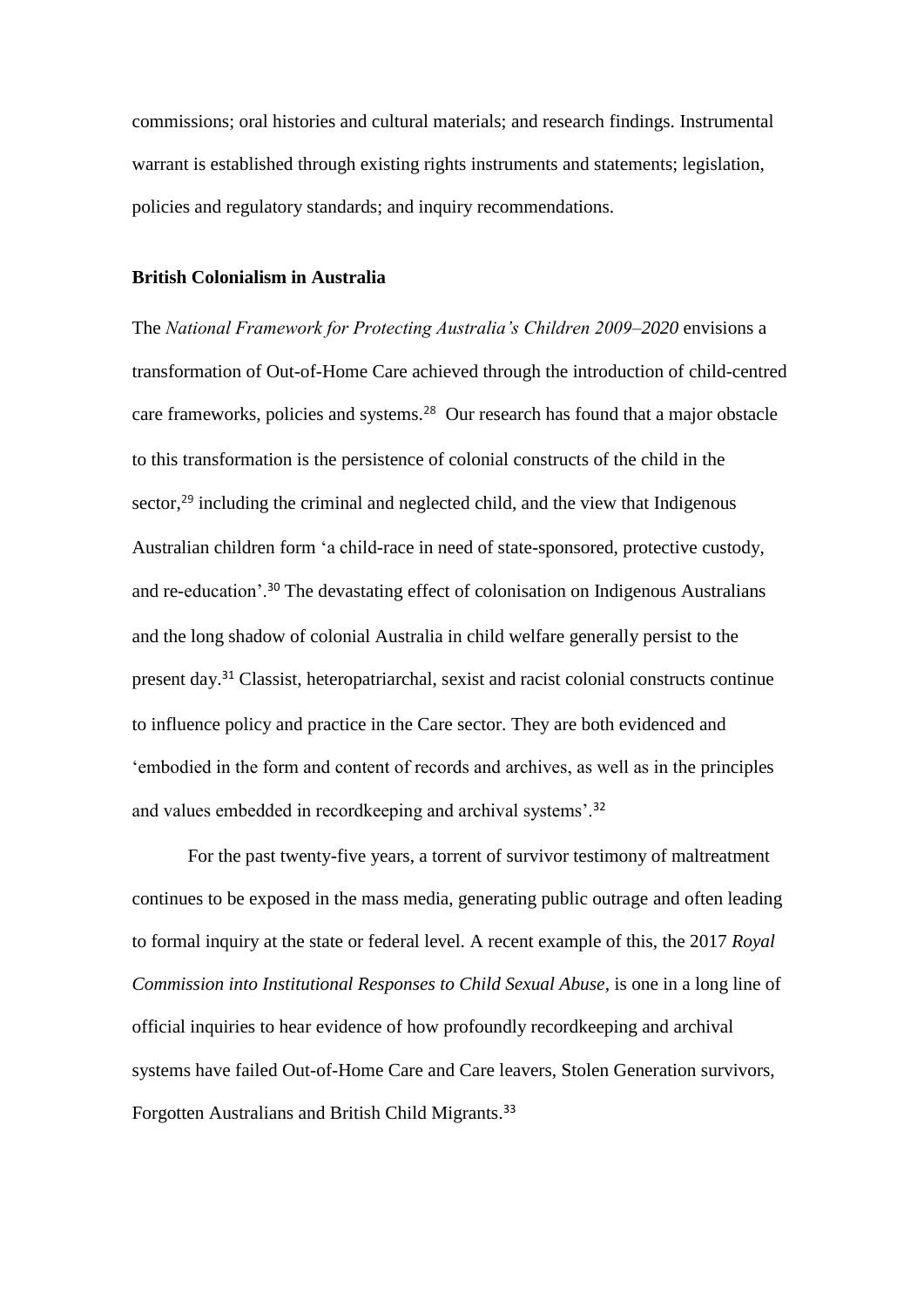The commission found systemic problems in the Care sector, including an inability to protect children from physical, sexual and emotional abuse; neglect of education and health; wilful separation of children from their families, and refusal of parental visiting entitlements; lack of privacy and deprivation of personal possessions; stripping children of identity, including changing their names without consent; and obstinate refusal to let the children have any say in the decisions that affected them at critical points in their progress through state care, including in outsourced agencies run by churches and charities. In each of these cases, absent, inadequate, or malicious recordkeeping was found to lie at the heart of these systems of abuse.

In too many cases, whole childhoods spent in Care went largely undocumented. Where records were created and archived, the churn and fragmentation of administrative and operational change created a hotchpotch of recordkeeping with historical records being dispersed across an array of organisations over time: state libraries, government archives, government departments, and non-government organisations.<sup>34</sup> Many Care providers (including churches, religious orders, and charities) protected perpetrators, while continuing to control the records needed by Care leavers to bring their perpetrators to justice. Organisational witnesses at inquiry hearings frequently referenced lost or missing records to excuse their failure to account to inquiries for their historic actions.<sup>35</sup>

Even when records are located, Care leavers are often denied access or receive heavily redacted copies. When records are released, in some instances Care leavers discover they have brothers and sisters that they didn't know about, or letters from family members that were never passed on. Many find the substance of their dossiers confronting, factually inaccurate, or misleading. All too often subjective personal judgments appear in language that is disrespectful. Some are re-traumatised by their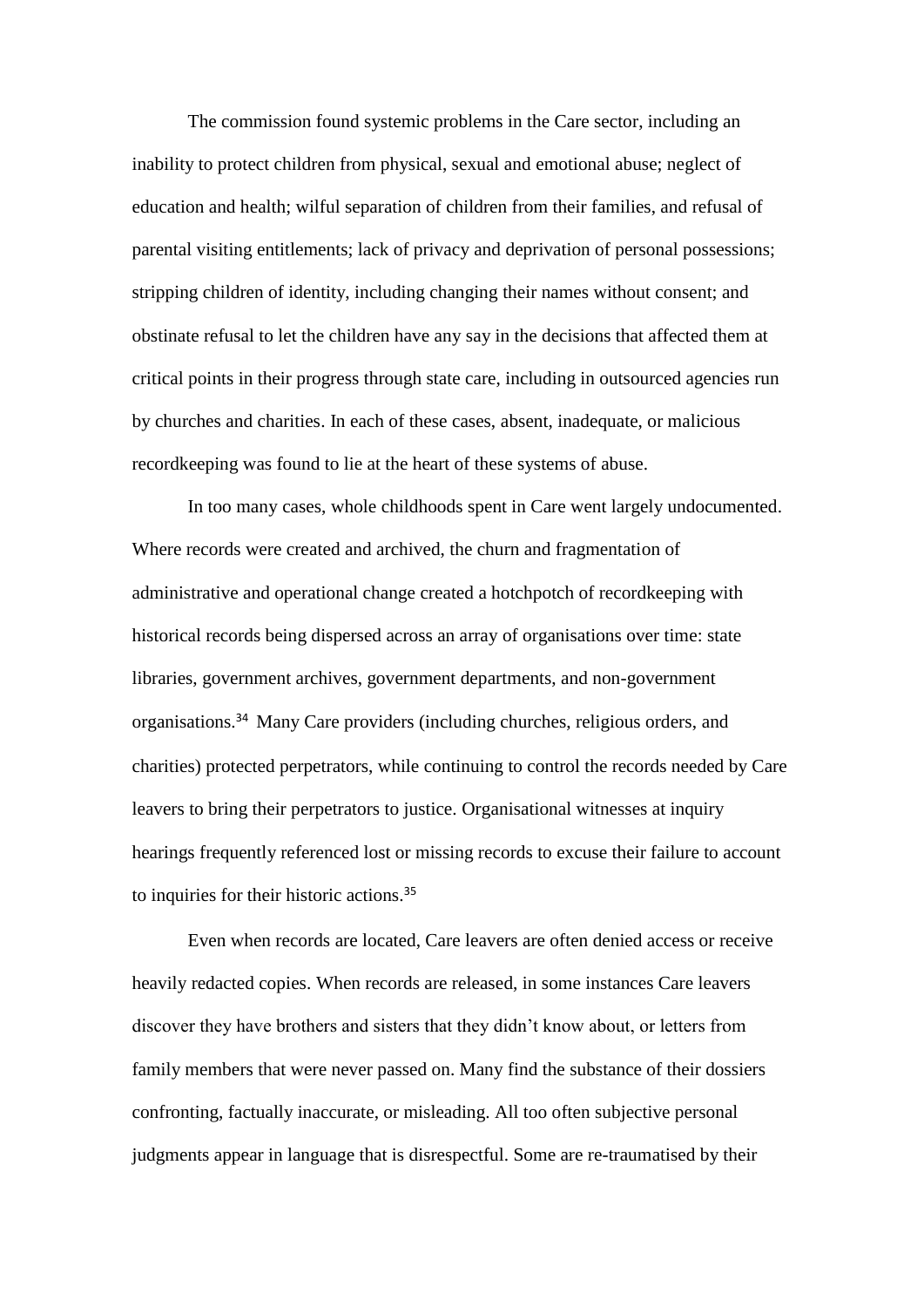records and the process of gaining access to them.<sup>36</sup> It apparently never occurred to those writing sensitive personal accounts of children in Care, or designing the administrative systems in which they are held, that such records might one day be read by the children who were being documented —or by the adults those children would become.

Hierarchies of value, dynamics of power, and modes of control associated with the colonial era remain prevalent within institutions 'where children had little value, were voiceless, had few rights, were readily dismissed and were not considered worthy of any privacy or respect'. The *Royal Commission into Institutional Responses to Child Sexual Abuse* reported that these themes were broadly consistent throughout the 20<sup>th</sup> century and in the present day.<sup>37</sup>

# *The Impact of Colonisation on Indigenous Australians*

The impact of colonisation was devastating for Indigenous Australians. British ownership of Australia was established through the racist and ethnocentric denial of Indigenous peoples – later developed into the false claim that the continent was *Terra Nullius* – an empty land belonging to no one.<sup>38</sup> This claim denied the sovereignties of over 250 distinct Aboriginal language groups and nations with their own systems of governance, stories, traditions, and histories spanning over 65,000 years. The colonial project led by the British included 'deliberate acts of genocide' aimed to 'exterminate and exploit not only Indigenous Peoples but their pristine life-sustaining lands and waters'.<sup>39</sup>

The removal of children from their families and communities became a tool within the colonial project to destroy Indigenous Australian kinship systems; to separate children from their families, communities and countries; and assimilate them into white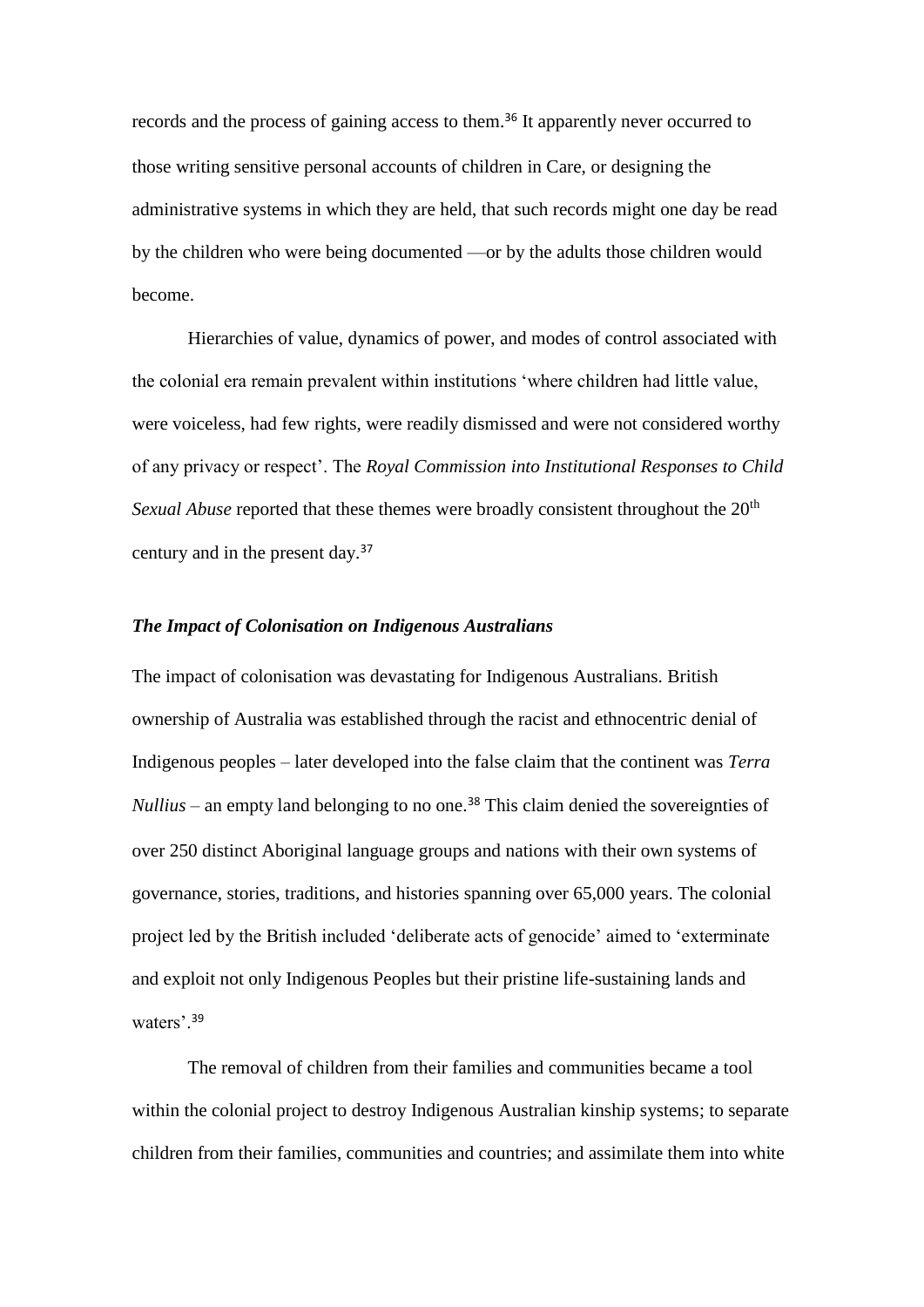Australian culture in order to deny them their Indigenous identity and ability to continue practicing culture. This systematic process began initially through the coercion of the church, and later through 'protection' legislation that regulated the movements of Indigenous Australian people onto missions and reserves, as well as removing children from their families and communities into institutional care. Specific acts and legislation in each colony, state, and territory controlled and continue to control the lives and livelihoods of Indigenous Australian peoples.

Today, Indigenous peoples' colonisation continues through 'white possession' and ongoing denial of sovereignty<sup>40</sup> as well as through continued violations of human rights. Growing rates of Australian Indigenous child removal from their families are part of a continuation of the colonial project of dispossession and 'possessive logics' that reproduce and reaffirm 'the nation-state's ownership, control, and domination'. 41 Child removal polices designed into the  $20<sup>th</sup>$  century to 'breed out Indigeneity'<sup>42</sup> created the Stolen Generation as collateral damage in an insidious form of racial and cultural genocide.<sup>43</sup> Similar policies continue today resulting in more Indigenous Australian children in Out-of-Home Care than ever before, and a new stolen generation. 44

The ongoing categorisation of all Indigenous Australian children as being 'at risk' perpetuates a deficit construct of Indigenous Australian culture, rather than acknowledging the traumatic impact of colonisation that 'current laws, practice and policy do not address'.<sup>45</sup> This trauma comprises both 'historical trauma', where there is a 'remembering of events in the mid of an individual or the life of a community', as well as 'intergenerational trauma' where second and further generations of survivors of traumatic events can be transferred from the first generation of survivors.46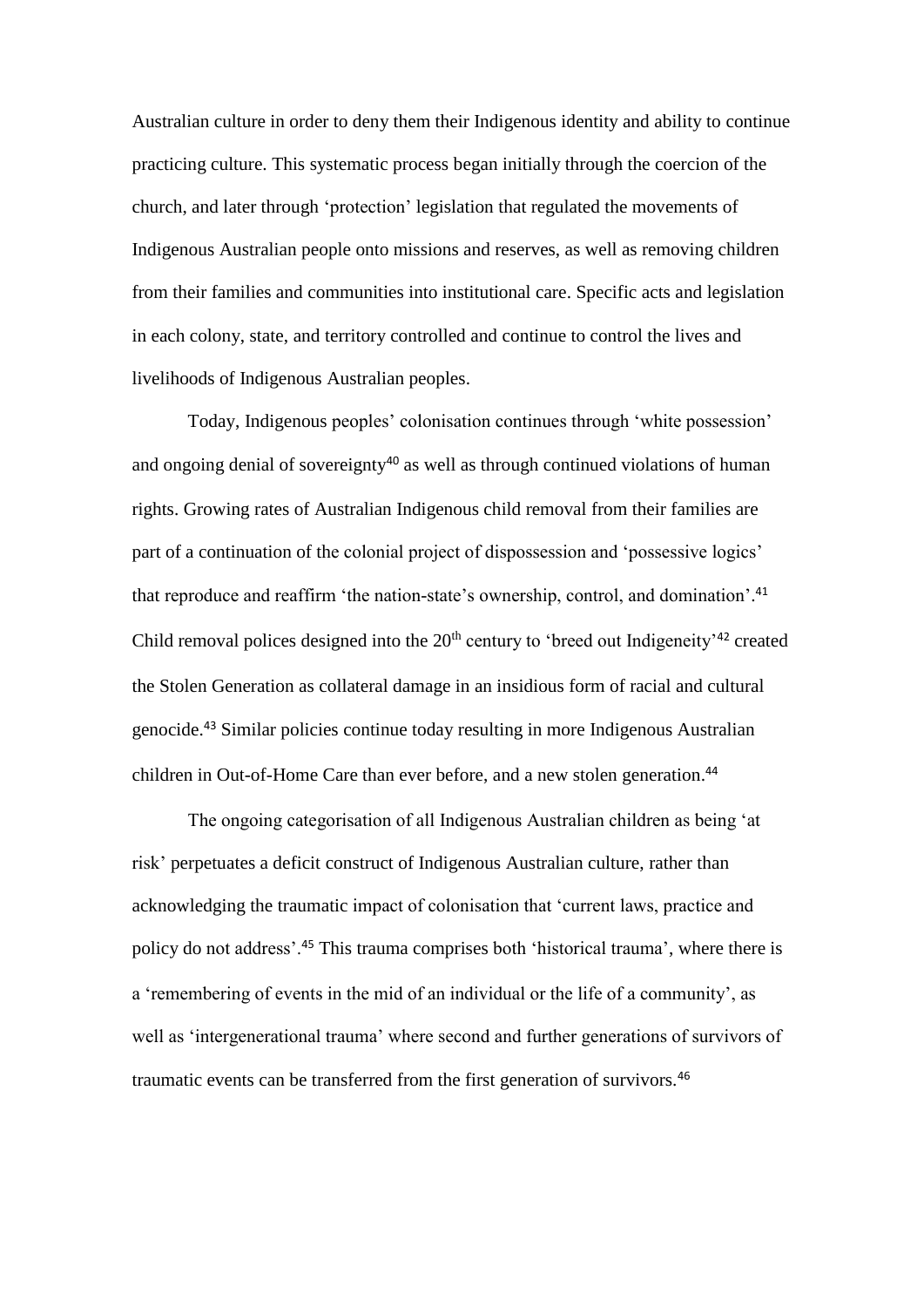### *Recordkeeping as a Weapon of Colonialism*

As with the general Care sector, government recordkeeping was central to the implementation of the oppressive laws, practices and policies that denied Indigenous Australians their countries, their identities, cultural heritage and languages, suppressing the practice of culture, and breaking transmission lines, especially in the more populated south-eastern part of Australia.

Government and private recordkeeping has been a powerful weapon in Indigeneity was diminished through racist and culturally offensive caste-based classification systems, the privileging of the perspectives of the 'owners' of the records, and consequent silencing of Indigenous Australian voices.<sup>47</sup> In Native Title processes, where Indigenous people are required to provide evidence of ongoing connection to land, the often sparse written record or text is considered more complete or reliable than oral evidence provided by Indigenous Australian people themselves. This 'racially and culturally biased' recordkeeping privileges colonial power structures and 'white expertise'.<sup>48</sup> Moreover, 'the fragmentation and dispersal of official records of and about Indigenous people mirrored their displacement from their Country and dispersion in all but the remotest communities'.<sup>49</sup>

Recordkeeping practices continue to disenfranchise Indigenous Australian people. Recordkeeping systems are failing to support the contemporary needs of Stolen Generations survivors and their descendants in relation to access to records. Indigenous Australian people face similar challenges to that of other children who experienced Care with the additional complexities around navigating the impacts of colonisation, structural racism, over-policing, and state intervention. Whereas past policies of child removal enacted in earlier 'protectionist and assimilationist periods of the late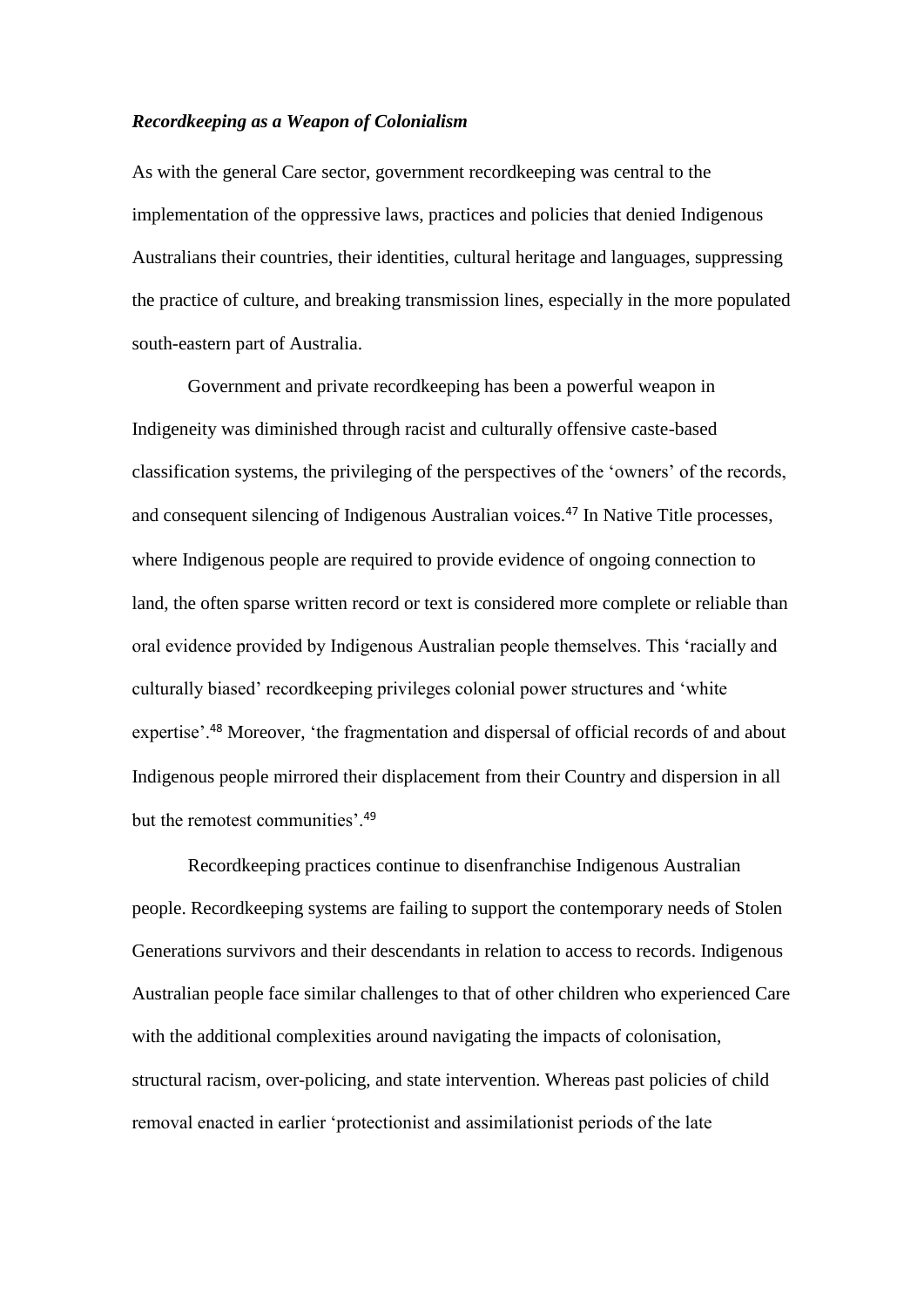nineteenth and twentieth century' can be clearly recognised as being constructed in relation to institutional racism, it is now 'more subtle and not always obvious'. <sup>50</sup>

# *Rights and Sovereignties*

Formalising recordkeeping rights associated with Out-of-Home Care is a core mechanism for creating safety nets and empowering people to use them. Moreover, upholding the rights of Care-experienced individuals with complex intersectional identities requires additional supports be made available to establish environments of cultural safety and build capability for participation.

## *Child Rights in Out-of-Home Care*

Constructs of the child as a human being with rights and agency are increasingly being leveraged in human rights and social justice contexts. Examples of this include: the movement to transform the child welfare system; the campaigns waged by Care leavers to redress the abuse and neglect of children in out-of-Home Care; and Indigenous Australian communities seeking to uphold the *Aboriginal Child Placement Principles for Care* contexts ("to enhance and preserve Aboriginal children's connection to family and community and sense of identity and culture<sup>"51</sup>) in the context of the *United Nations Declaration on Indigenous Human Rights 2007* and Indigenous sovereignty.

Increasing attention to Care-sector rights benchmarks and standards from the 1990s onward,<sup>52</sup> together with the assertion of rights by stakeholder communities,<sup>53</sup>set the scene for the wave of inquiries into child protection in Australia and elsewhere. In Australia, these inquiries, ranging from the 1997 *Bringing them Home*<sup>54</sup> Inquiry to the 2017 Royal Commissions into *Institutionalised Responses to Child Sexual Abuse*<sup>55</sup> and the *Protection and Detention of Children, <sup>56</sup>* were conducted at State and Federal level. They documented substantial evidence of widespread maltreatment which amount to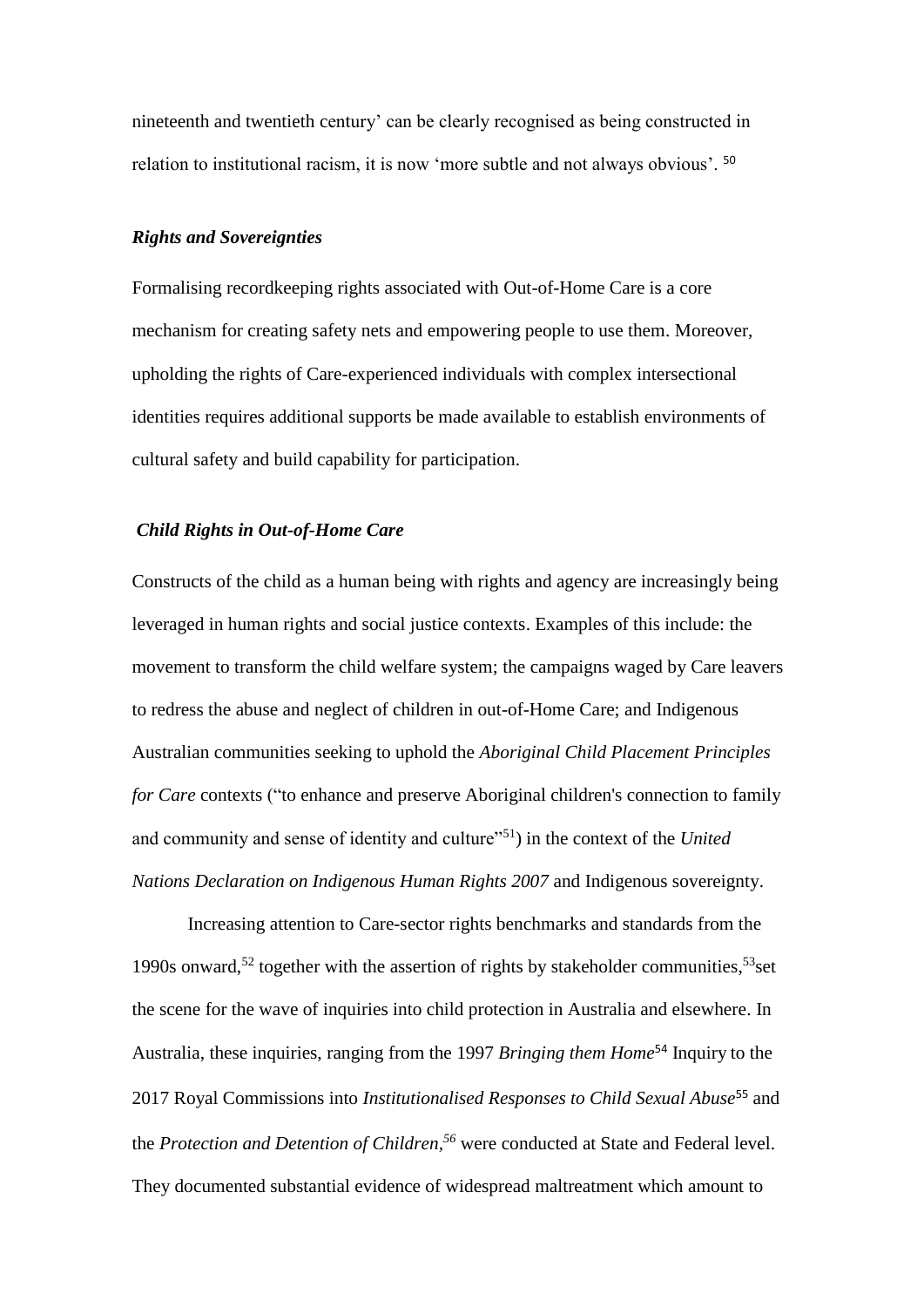breaches of the rights of children in institutional care.<sup>57</sup> The *Royal Commission into Institutionalised Responses to Child Sexual Abuse* findings emphasized the critical relationship between quality recordkeeping and child rights:

good records and recordkeeping practices are integral to the realisation of many of the rights of children enshrined in the United Nations Convention on the Rights of the Child... In particular, the creation and management of accurate and detailed records is fundamental to children's rights to identity, nationality, name and family relations. The rights of children to be protected from all forms of physical, mental and sexual abuse are promoted by good records and recordkeeping.*<sup>58</sup>*

In 1989 the United Nations issued the *Convention on the Rights of the Child*<sup>59</sup> which specified both protective and empowering rights that have particular relevance for children who are deprived of their families. These include:

- A right to be treated with respect and given special care, and opportunity for full physical, emotional, intellectual, and social development. (Articles 6, 20, 24, 28);
- A right to know your family and maintain contact with them, and to have an official record of your name and identity (Articles 7-9); and
- The right to have your living arrangements inspected and assessed regularly, to have privacy, and to be protected from all forms of violence, including arbitrary detention and cruel punishments, drug abuse, child labour, and sexual exploitation (Articles 16, 19, 25, 34, 36, 37).

Contemporary derivatives of the convention such as Children's Charters now exist in every jurisdiction in Australia and nationally in the form of National Standards for Out-of-Home Care, however their implementation has been sporadic.<sup>60</sup> For example, although a Care Plan is a legislative requirement in all jurisdictions, regular surveys of Australian children in Care conducted by CREATE Foundation still indicate that the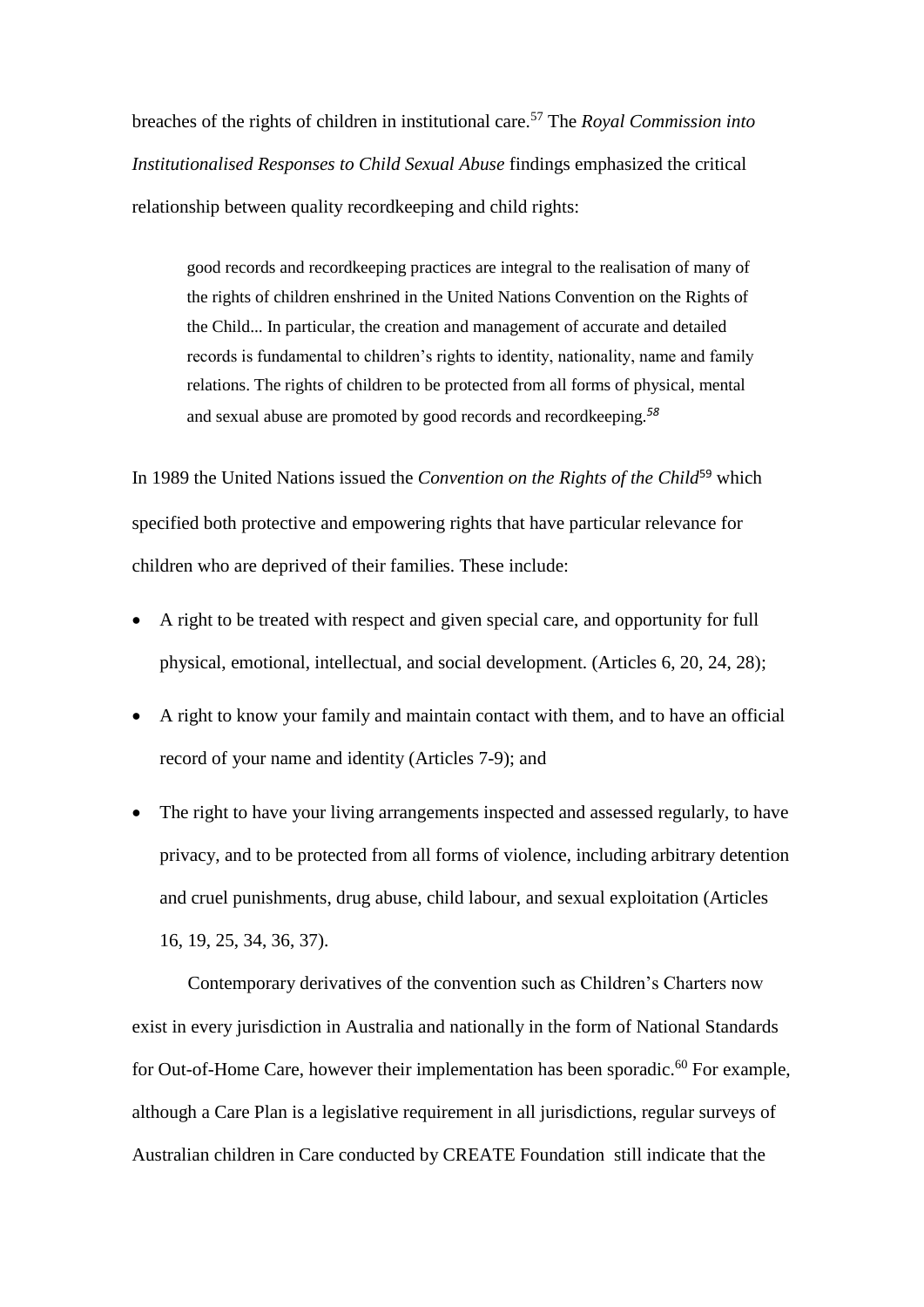majority know nothing about their plan and, of those who do, one third reported having 'little or no involvement' in its preparation. $61$  These proportions are worse when Careinvolved children and young people were asked about their Cultural Support Plans, Education Plans, and Leaving Care Plans.

In many discussions about the Convention, the overarching principle is the 'best interests' of the child (Article 3). Arguably, these can only be attained in practice if exercised in conjunction with a child's right to express his or her views freely in all decisions affecting them, to have their views taken seriously (Article 12) and to have them documented as part of the decision-making process.

The United Nations Committee on the Rights of the Child has long argued that there is no tension between children's welfare or best interests (Article 3) and their right to participation (Article 12). They are complementary: participation is not only a right in itself; it is the methodology through which the best interests of the child are achieved. We have learned that participation is not a simple panacea. It requires time, support, and resources. Children's ability to form and express their opinions develops with age and opportunity and, therefore, the level of a child's participation in decisions must be appropriate to the child's level of maturity. Before children can participate in a process, they must first learn how to participate.<sup>62</sup> They will become better at participation when given meaningful, not tokenistic, opportunities to learn and reflect. They need recurring authentic occasions, not just special occasions. As well, they need all the relevant information, including access to their records, to help them form opinions about their current and future status.

For example, at a practice level, case files and data records often represent the composite picture of how a young person – and their best interests – are viewed for the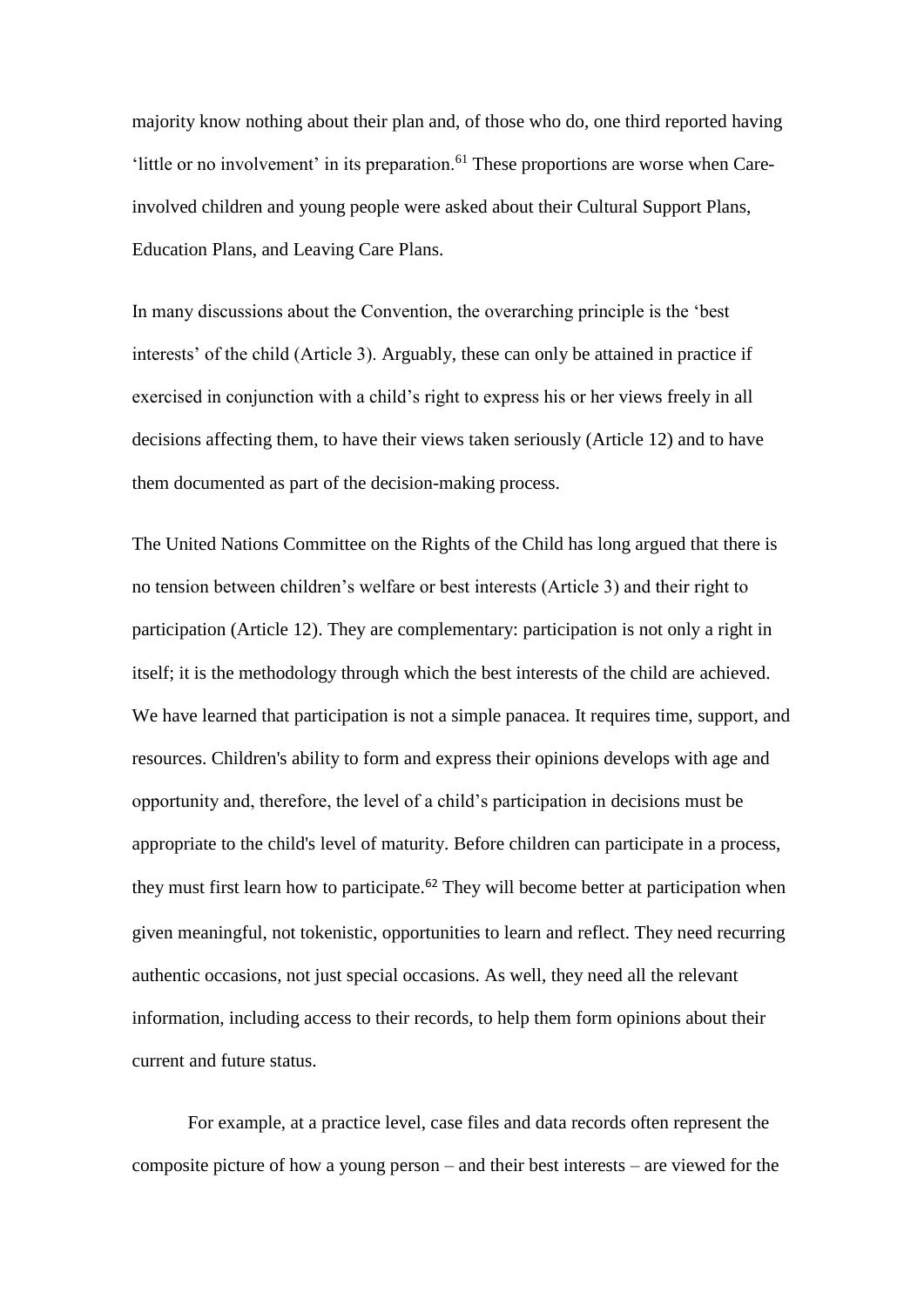purposes of making protection or placement decisions and other care assessments. Consequently, it is vital that individuals at the heart of these living documents have avenues to shape, inform, and make amendments to the official record as a way of exercising archival autonomy, manifesting dignity of risk, and claiming agency over the first impressions and lingering perceptions cast by official records.

### *Indigenous Human Rights, Sovereignty and the Rights of the Child*

Although Australia eventually became a signatory to the *United Nations Declaration of the Rights of Indigenous People 2007*, without formal treaties or instruments to negotiate rights and conditions, Indigenous Australian people have been unable to exercise self-determination in relation to their culture, land and language. In 2017, a group of Indigenous leaders, elders, and delegates joined together to discuss constitutional recognition of Indigenous Australian people. Spearheading a process of truth-telling, the group led discussions around the need for a constitutionally enshrined 'First Nations Voice' to Australia's Federal parliament.

The resulting *Uluru Statement from the Heart* bears powerful witness to the desire of Indigenous people to gain full rights of self-determination, with the rights and aspirations of children at its core:

With substantive constitutional change and structural reform, we believe this ancient sovereignty can shine through as a fuller expression of Australia's nationhood. Proportionally, we are the most incarcerated people on the planet. We are not an innately criminal people. Our children are alienated from their families at unprecedented rates. This cannot be because we have no love for them. And our youth languish in detention in obscene numbers. They should be our hope for the future. These dimensions of our crisis tell plainly the structural nature of our problem. This is the torment of our powerlessness. We seek constitutional reforms to empower our people and take a rightful place in our own country. When we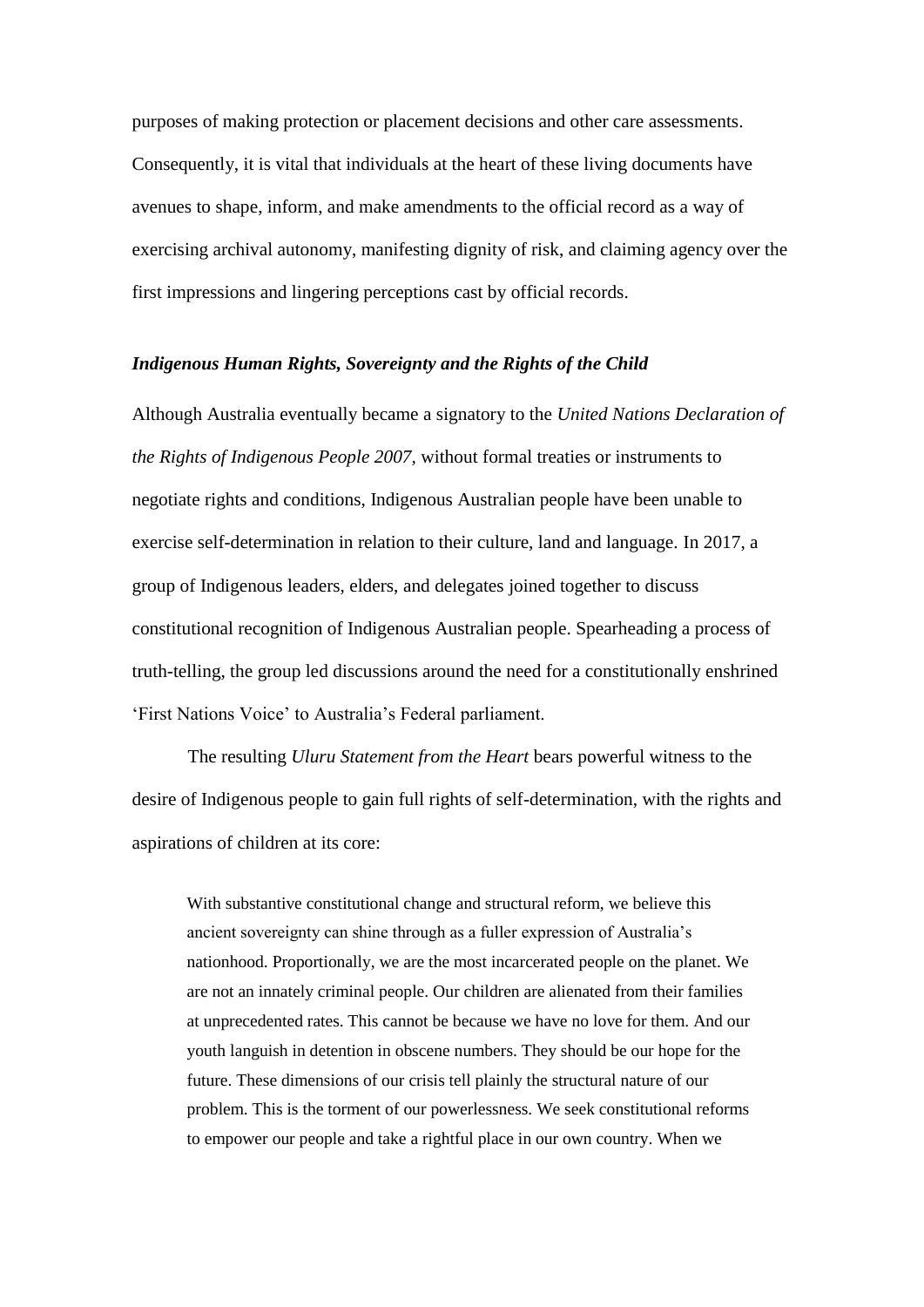have power over our destiny our children will flourish. They will walk in two worlds and their culture will be a gift to their country.<sup>63</sup>

The Uluru statement also called for a *Makarrata* Commission to develop a national conversation around Australia's long 65,000-year history, including the recent histories of dispossession and colonisation. The *Makarrata* component is significant – this Yolngu concept (Arnhem Land, Northern Territory) 'captures the idea of two parties coming together after a struggle, healing the divisions of the past. It is about acknowledging that something has been done wrong, and it seeks to make things right'.<sup>64</sup> The *Uluru Statement* positions Indigenous sovereignty as 'a spiritual notion', an acknowledgement that Indigenous Australian people have deep attachments to the land, and to ancestors, noting that sovereignty 'has never been ceded or extinguished' and that it 'co-exists with the sovereignty of the Crown'.

Indigenous Australian children caught up in the child welfare system require participative, child-centred recordkeeping systems that incorporate cultural considerations, engage with family and community, and provide structures that support truth-telling to acknowledge the ongoing impacts of colonisation.<sup>65</sup> Recordkeeping systems need to be transformed to enable a plurality of perspectives, incorporating the needs of the child while also enabling broader family and community information needs.

For example, these systems would capture and maintain information that relates to Indigenous identity connected to community and Indigenous nation's unique sovereignty. They would enable a sense of belonging to a community, and recognition of the expansive histories of those communities through millennia to the present day. This would enable a fuller view of the child in relation to the histories of forced removals and the role that these histories had in intergenerational trauma. Transformed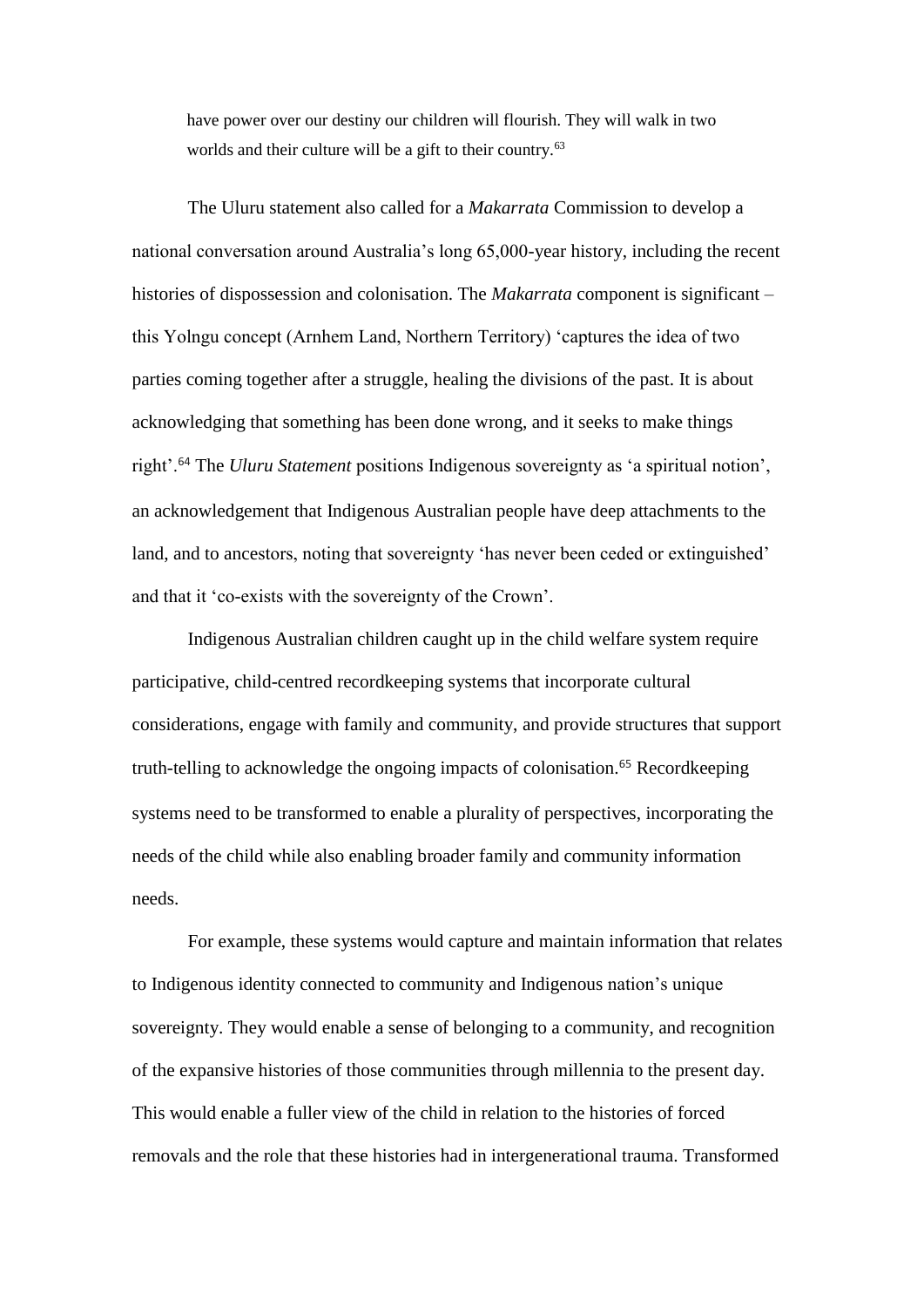recordkeeping systems would also enable support for Indigenous peoples' cultural safety to ensure that Indigenous worldviews and cultural connections to land and communities are considered as core components of a child's rights. There is real potential for rights-based recordkeeping systems to impact the cultural safety of Indigenous Australian people. Rather than recordkeeping systems creating trauma triggers, they can serve as tools to support healing, recovery, and wellbeing; rebuilding and connecting families and communities; and providing evidence for land claims and redress.

#### **The Charter**

#### [Insert Figure 2 here]

A graphical representation of the Charter is depicted in Figure 2. The rights in recordkeeping specified in the Charter apply both while a child or young person is in Care and throughout the duration of their life. These rights in recordkeeping support a broader architecture of lifelong identity, memory, accountability, and participatory rights, which are also articulated in the Charter. It validates the existence of individual, collective, and contested rights (held by multiple stakeholders in records and recordkeeping), while deliberately focusing on the rights of those who experience the Care system who require additional protections to participate meaningfully in decisionmaking and policy that impacts their lives.

Accordingly, the Charter is centred in principles and values of child safety and wellbeing;<sup>66</sup> the ongoing best interests of the child in a lifelong context;<sup>67</sup> cultural safety; social and historical justice; and self-determination linked to archival agency and autonomy. This last concept is defined as 'the ability for individuals and communities to participate in societal memory, to have their own voice, to become participatory agents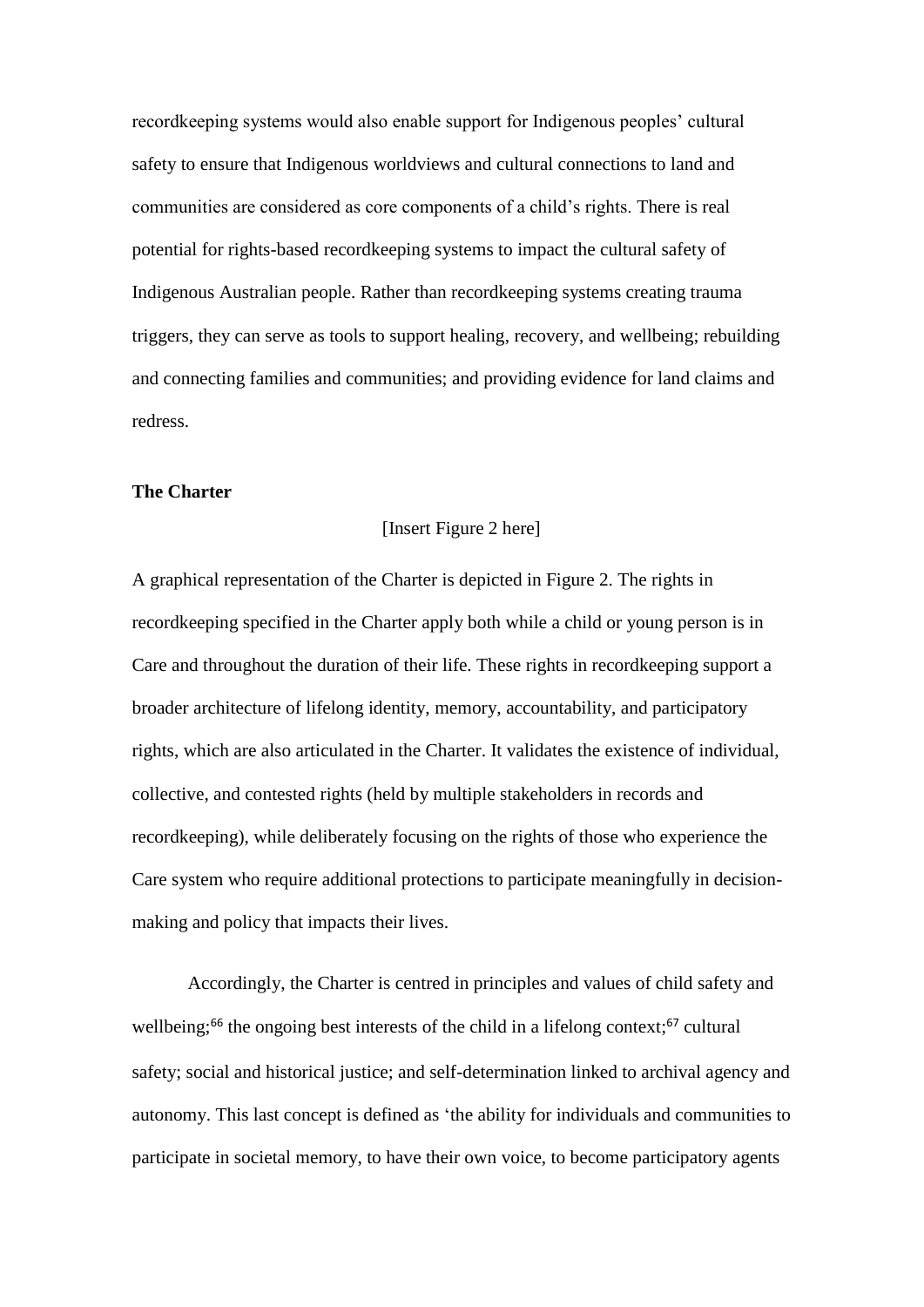in recordkeeping and archiving'.<sup>68</sup>

As illustrated in Figure 2, rights in records and recordkeeping have been identified in relation to framing rights: lifelong identity, cultural, memory, accountability, and participatory rights in the broader context of human rights, social justice, and historical justice. The Charter has identified a broad spectrum of recordkeeping rights which would reposition children in Care and Care Leavers from 'passive, powerless subjects of records' to 'active participatory agents in record keeping<sup>'69</sup> in decision making about what records to create and keep; what records are of continuing value; what metadata needs to be captured to document their multiple contexts; whose rights need to be taken into account in determining disclosure, access, and use policies; and what perspectives need to be addressed in access pathways. Therefore, the Charter is designed to:

- Support the critical and thus far largely unmet information and recordkeeping needs of Australian and Indigenous Australian children in Out-of-Home Care and Care leavers;
- Strengthen the human rights of the child in Care and Care leavers through rights in recordkeeping, given the role that records and recordkeeping regimes play in selfdetermination and participation, identity, connection to family, community and culture, evidence, memory, transparency, and accountability; and
- Strengthen the voices of children in Care and Care leavers in decision-making that affects them, including decision-making about recordkeeping itself.

Details of the framing and recordkeeping rights are included in Appendix 1. In the next stage of Charter development, we are working with key stakeholders, including partners and participants in the *2017 National Summit on Setting the Record Straight for the Rights of the Child*, on a validation process, and advocacy plan. The next steps involve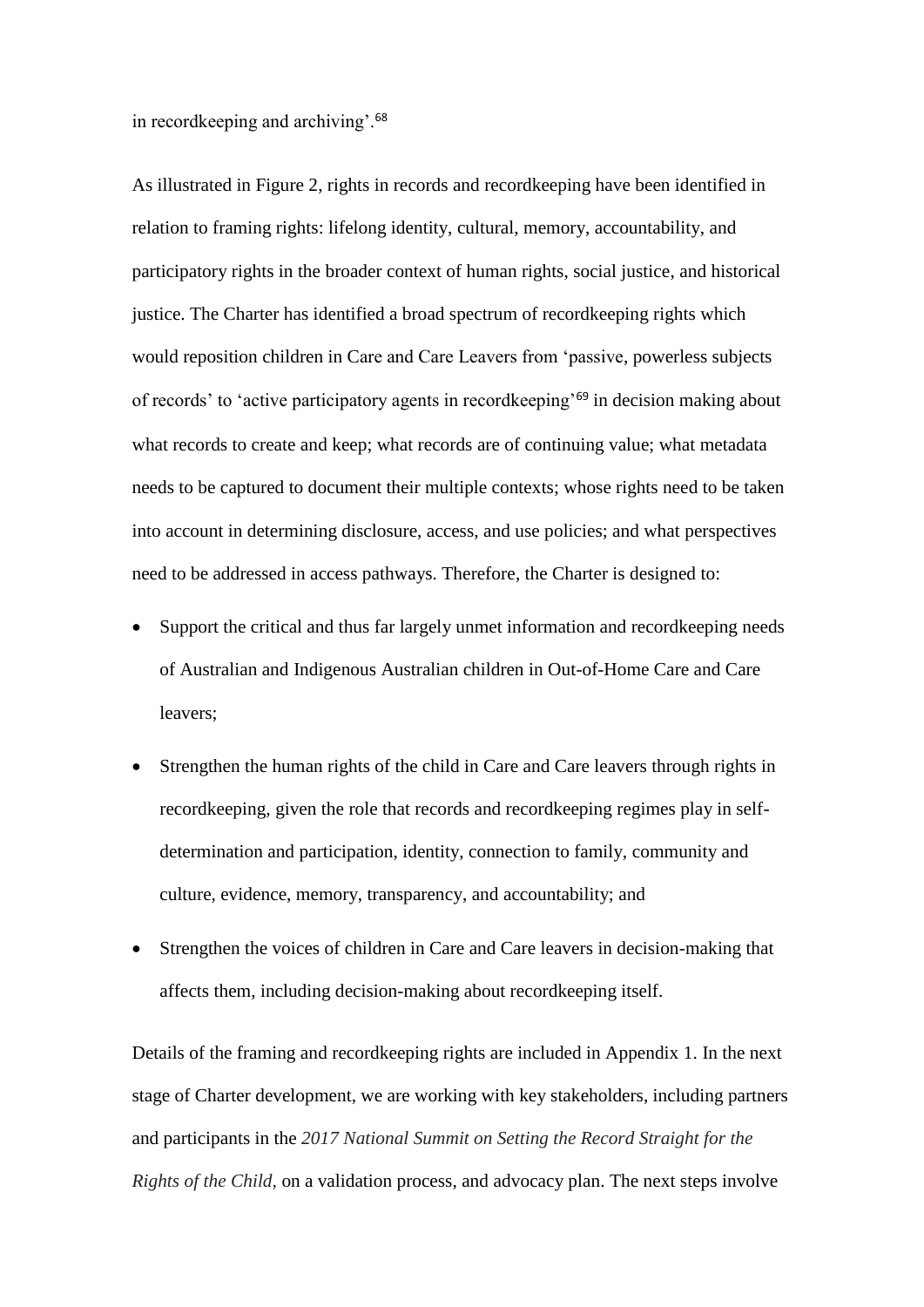endorsement of the final version of the Charter by partners, stakeholder communities and service providers; advocacy for recordkeeping rights to be included in national and state laws, standards, charters and guidelines; and working with service providers on implementation toolkit to support inclusion of the rights in their policies and strategic planning.

### *The Warrant for Lifelong Rights in Childhood Recordkeeping*

The Charter identifies specific recordkeeping rights relating to participation, access, disclosure, and privacy. They support child safety principles,<sup>70</sup> the wellbeing of children and young people in Care, the cultural safety of Indigenous Australian children in Care, and meeting the lifelong information needs of Care leavers, including the evidence base for historical justice and redress. Our research into sources of warrant for the Charter acknowledges human rights and child protection instruments that are specific to Indigenous peoples, and to Indigenous Australian children, and the role these mechanisms play in keeping strong connections between kin, country, community, and culture; recognising Indigenous Sovereignty (including Indigenous data sovereignty); and shaping environments of cultural safety.

To date, our warrant-related research has:

- Identified the values and principles that underpin the Charter;
- Proposed seven key lifelong rights in childhood recordkeeping in Out-of-Home care;
- Collated and analysed instrumental and testimonial warrants for our four 'framing rights' - *Identity, Memory, Accountability* and *Participation* - in the context of *Human Rights* discourse and Australian policy and reform instruments relating to institutional or other forms of Out-of-Home care, both historic and contemporary;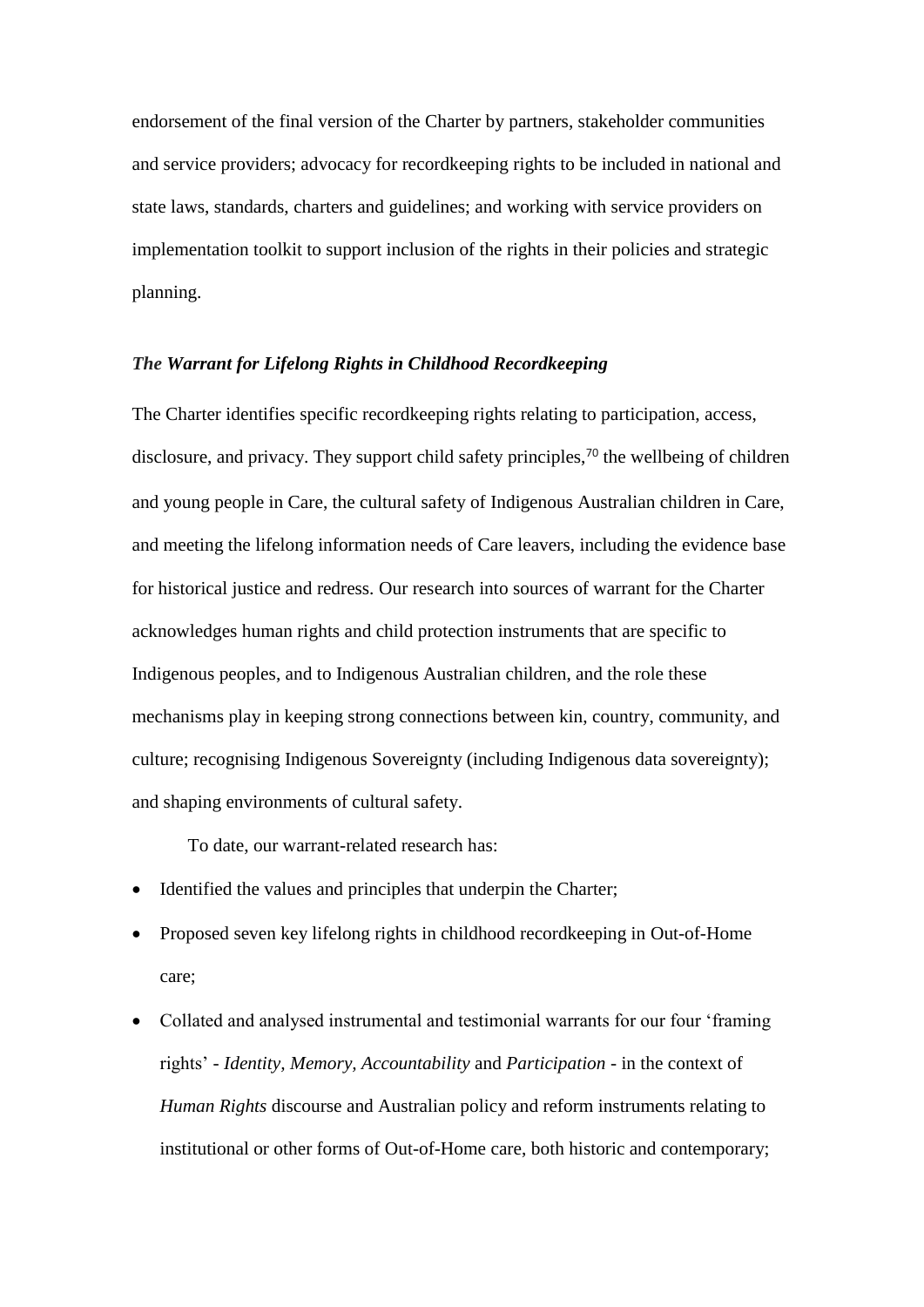- Collated and analysed instrumental and testimonial warrants for specific recordkeeping rights in three key areas of: *Participation; Access and Disclosure (including proactive disclosure)*; and *Privacy and Safe Recordkeeping*;
- Articulated the particular significance of each of these seven Charter rights for children who experience Out-of-Home Care; and
- Identified relevant evidence gaps (for example, affirming social and reparative functions of collective memory rights, and also making explicit the case for memory rights as individual rights necessary to cognitive, emotional and psychosocial development and wellbeing).

Prioritising the inclusion of living experience acknowledges that Careexperienced individuals can speak with direct authority on the ways in which recordkeeping affects the exercise of their rights leading up to, during, and after Care. This is critical for understanding the continuing implications of Out-of-Home Care recordkeeping on wellbeing and life outcomes. In relation to Australian Indigenous children and Care leavers we have prioritised inclusion of resources produced by Indigenous organisations and authors as being the best expressions of knowledge regarding the rights and experiences of Indigenous Australian children. As a benchmark in this respect, we draw particular attention to the 2019 *Family is Culture* review of the Indigenous child protection system in NSW.<sup>71</sup> A summary mapping of the Charter against some of the key sources of testimonial warrant can be found in Appendix 2.

Instrumental warrants that have been analysed include United Nations instruments, the reports and recommendations of inquiries, advocacy reports; research publications; legislation and legislative review; and high-level policy frameworks and practice standards, including the Australian Commonwealth government's *National Framework for Protecting Australia's Children 2009–2020*; associated *National*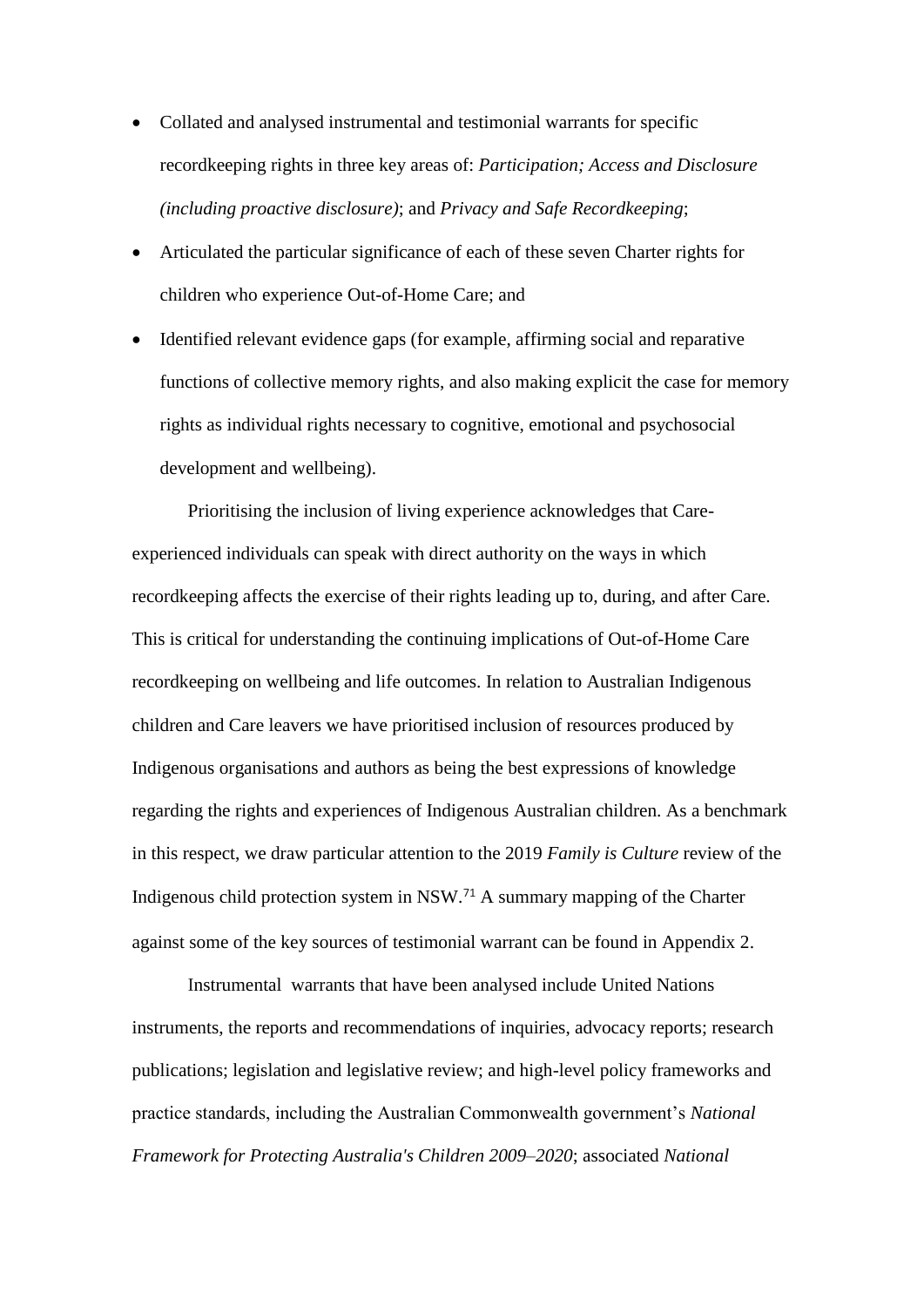*Standards for Out-of-Home Care*; and *Access to Records by Forgotten Australians and Former Child Migrants: Access Principles for Records Holders and Best Practice Guidelines*. <sup>72</sup> As well, we have looked at Australian State- and Territory- based Charters of Rights for children and young people in Care; and Codes of Conduct across a number professions where the views, participation, and rights of children are paramount. A summary mapping of the Charter of Lifelong Rights in Recordkeeping on Out-of-Home Care against some of the key sources of instrumental warrant can be found in Appendix 3.

# *Example Warrant Analysis: Participatory Rights*

The Charter supports a transformative approach to participation, in which individuals who experience Out-of-Home Care are meaningfully involved in how decisions about that Care are made and documented through time. The Charter also supports the rights of individuals to exercise control over records that represent significant events in their lives, in particular the right to informed consent regarding how information contained in those records is disclosed to others.

The CLAN's *Charter of Rights in recordkeeping*<sup>73</sup> is a key source of warrant for the Charter. It includes a particularly strong warrant for participation. From a historical perspective, this right manifests as challenging historic records considered to be inaccurate, misleading or out-of-date, and submitting alternative relevant material for inclusion on the record. Moreover, Care leavers are encouraged to write and publish their own memoirs independently of officially archived accounts to generate multiple perspectives on the narrative of events in Care. Within contemporary Care, this right supports a co-authorship principle whereby children in Care are encouraged and supported to contribute to the making of records about themselves.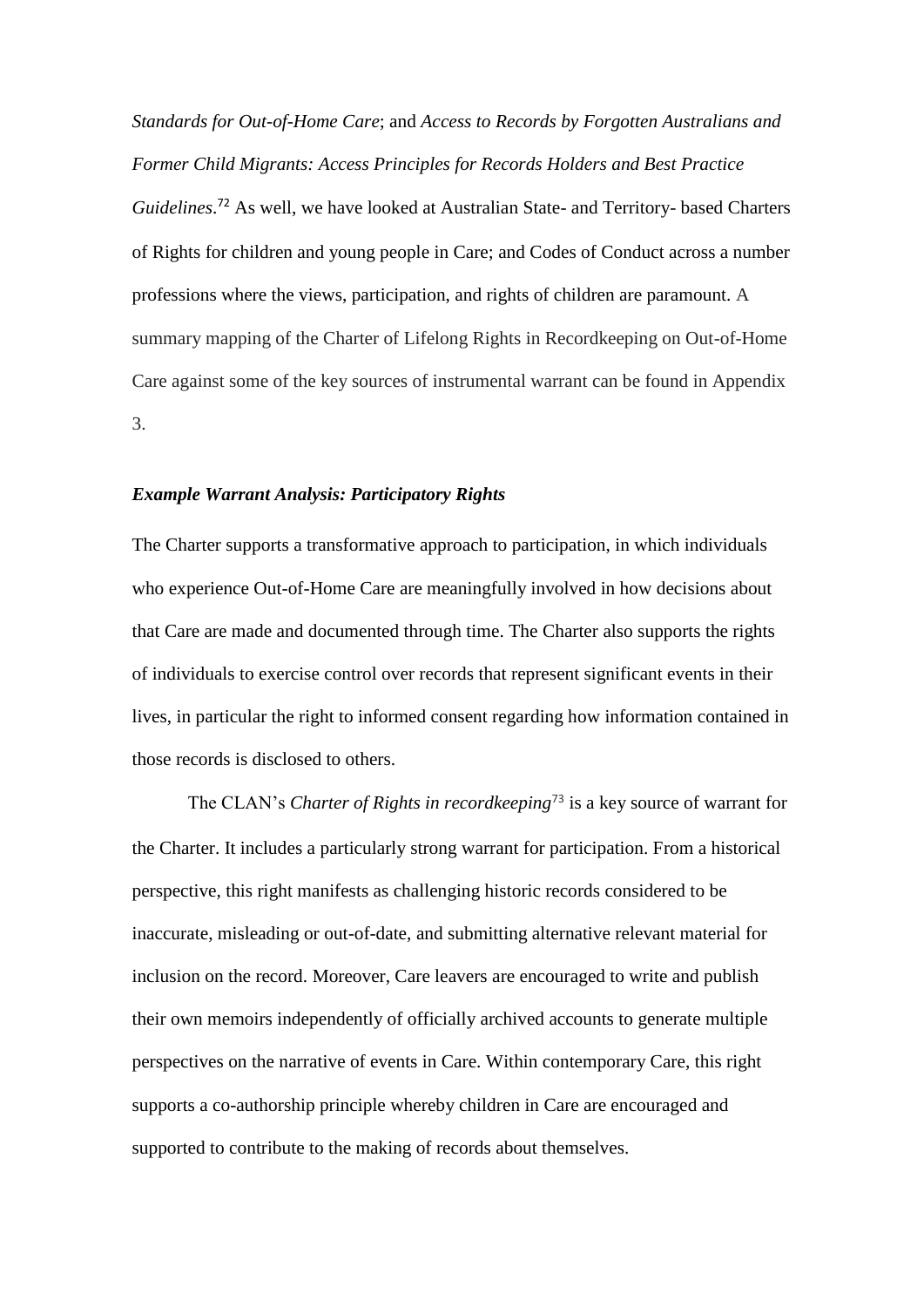Secondly, CLAN advocates for greater personal control over existing records. As expressed in the CLAN Charter, this encompasses the right to know who is accessing your file, and a right to veto readers who do not have your permission to read it. Thirdly, CLAN asserts an ownership right through the full and unredacted access to all documents and the repatriation of originals, not copies, of all personal documents such as family letters and photographs. This principle of ownership is probably the least acceptable proposition in the CLAN Charter among current service providers and records holders, because it challenges the very essence of traditional recordkeeping and archiving culture and history. Ultimately, Care leavers continue to advocate for the right to take full possession of their record.

In terms of international warrant, the *UN Convention on the Rights of the Child 1990 (*framed by the *United Nations Declaration of Human Rights 1948* and the *Declaration of the Rights of Indigenous Peoples 2007)*, identifies child participation as one of its fundamental values. It is both a free-standing right and one of the Convention's four guiding principles (participation; non-discrimination; the best interests of the child; and life, survival and development).

Although designed for development contexts, the Participation Module in the *UNICEF Child Rights Toolkit: Integrating Child Rights in Development Cooperation* is a best practice definition equally applicable in the Care sector:

**Participation** can be defined as an on-going process of children's expression and active involvement in decision- making at different levels in matters that concern them. It requires information- sharing and dialogue between children and adults based on mutual respect, and requires that full consideration of their views is given, taking into account the child's age and maturity.<sup>74</sup>

In the Charter, lifelong participatory rights include framing rights and specific recordkeeping rights. Participatory recordkeeping rights are articulated as the right to: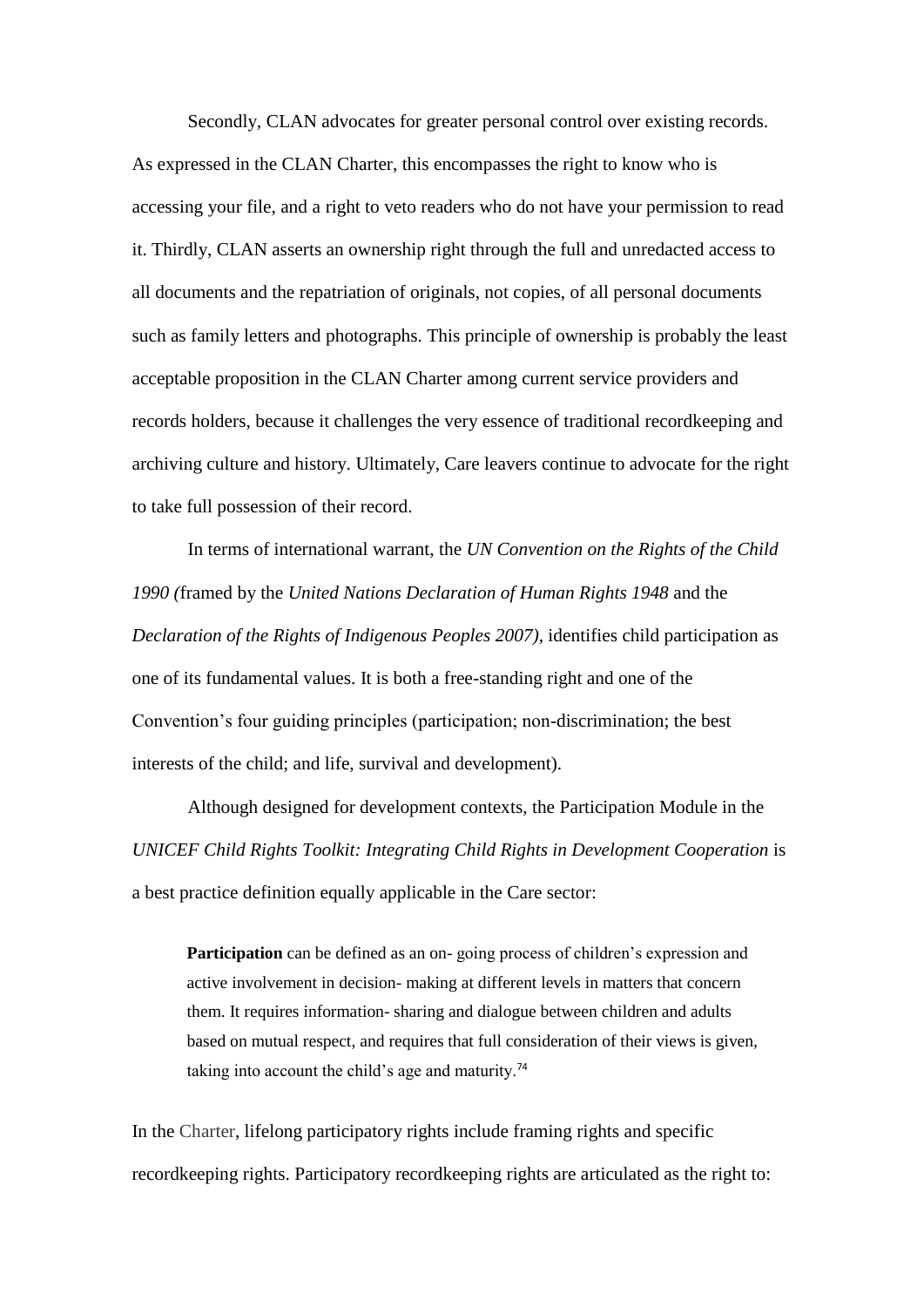- Create your own records, life history;
- Decide or consent to what is recorded about you in organisational systems;
- Decide or consent to who has access to your records;
- Intervene in the record (right of reply/setting the record straight);
- Determine how long to keep records, and in what form; and
- Be involved in framework setting, policy making, decision making, legal and administrative processes that impact your life, including recordkeeping.

At a general level, the UNICEF Child Rights Toolkit provides a rationale for why child participation and participatory rights are critical:

- Participation leads to better decision-making and outcomes: Adults do not always have sufficient insight into children's lives to be able to make informed and effective decisions when designing legislation, policies and programmes for children;
- Participation serves to protect children: Children who are silenced and passive can be abused by adults with relative impunity. Providing them with information, encouraging them to articulate their concerns and introducing safe and accessible mechanisms for challenging violence and abuse are key strategies for providing effective protection;
- Participation strengthens accountability: Participation is central to a process of building accountability and promoting good governance. It is a means through which governments and other duty bearers can be held to account. Investment in building children's capacities for and commitment to active participation will contribute towards the creation of more transparent and open government.<sup>75</sup>

Participation rights in decision-making about recordkeeping is encompassed by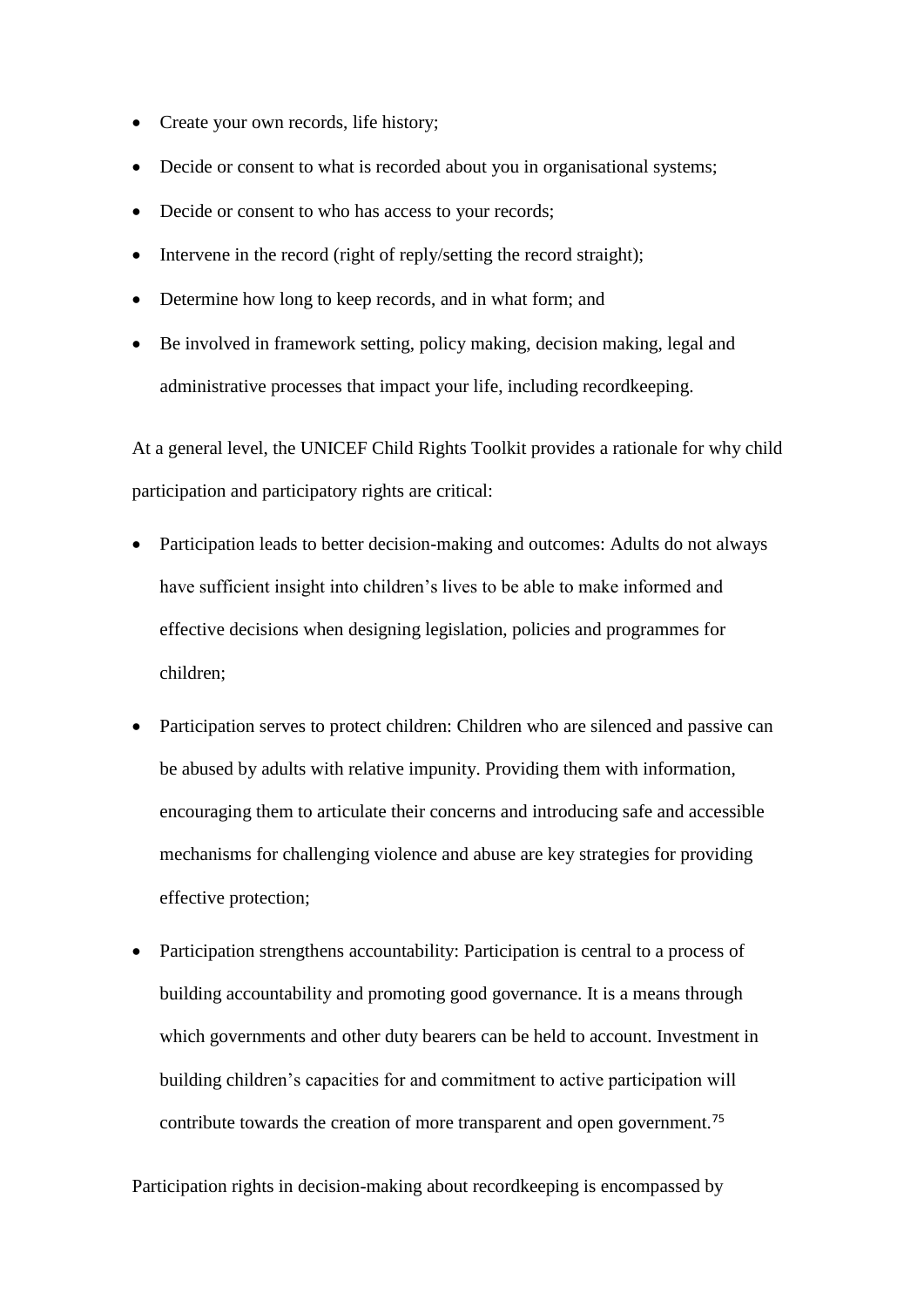UNICEF's definition of and rationale for participation generally. Rights-based, childcentred recordkeeping is an essential enabler of better decision making; the creation of safer environments for children; and accountability and transparency.

# *Testimonial warrant for participatory rights*

Strong testimonial warrant for recordkeeping rights for older Care leavers is found in the submissions and findings of major inquiries, for example relating to Stolen Generation survivors, British Child Migrants, the Forgotten Australians and Institutional Responses to Child Sexual Abuse; <sup>76</sup> the journal papers and memoirs of Care leavers; and research findings.<sup>77</sup> As discussed above, these sources testify to the often crushing impact on Care leavers of historical and current poor recordkeeping practice.

Participatory rights more broadly find clear testimonial warrant in the comments of Care-experienced young people. Among recent sources for example are reports produced with extensive input of Care-involved and Care-experienced individuals by the Commissions for Children Young People in Victoria and West Australia, and by the NSW Office of the Advocate for Children and Young People.<sup>78</sup> The first two of these in particular include a range of statements from children and young people regarding their experiences of participation in case planning (mostly negative, but sometimes positive), and their ability to take action when they have safety issues or other concerns in relation to their Care situation.

The CREATE Foundation's annual report cards on the performance of the Outof-Home Care sector also offer a significant source of testimonial warrant for participatory rights, representative of children across all Australian States and Territories.<sup>79</sup> They provide compelling evidence of the desire of children and young people in Care to 'have a voice', to be heard and for their voice to make a difference.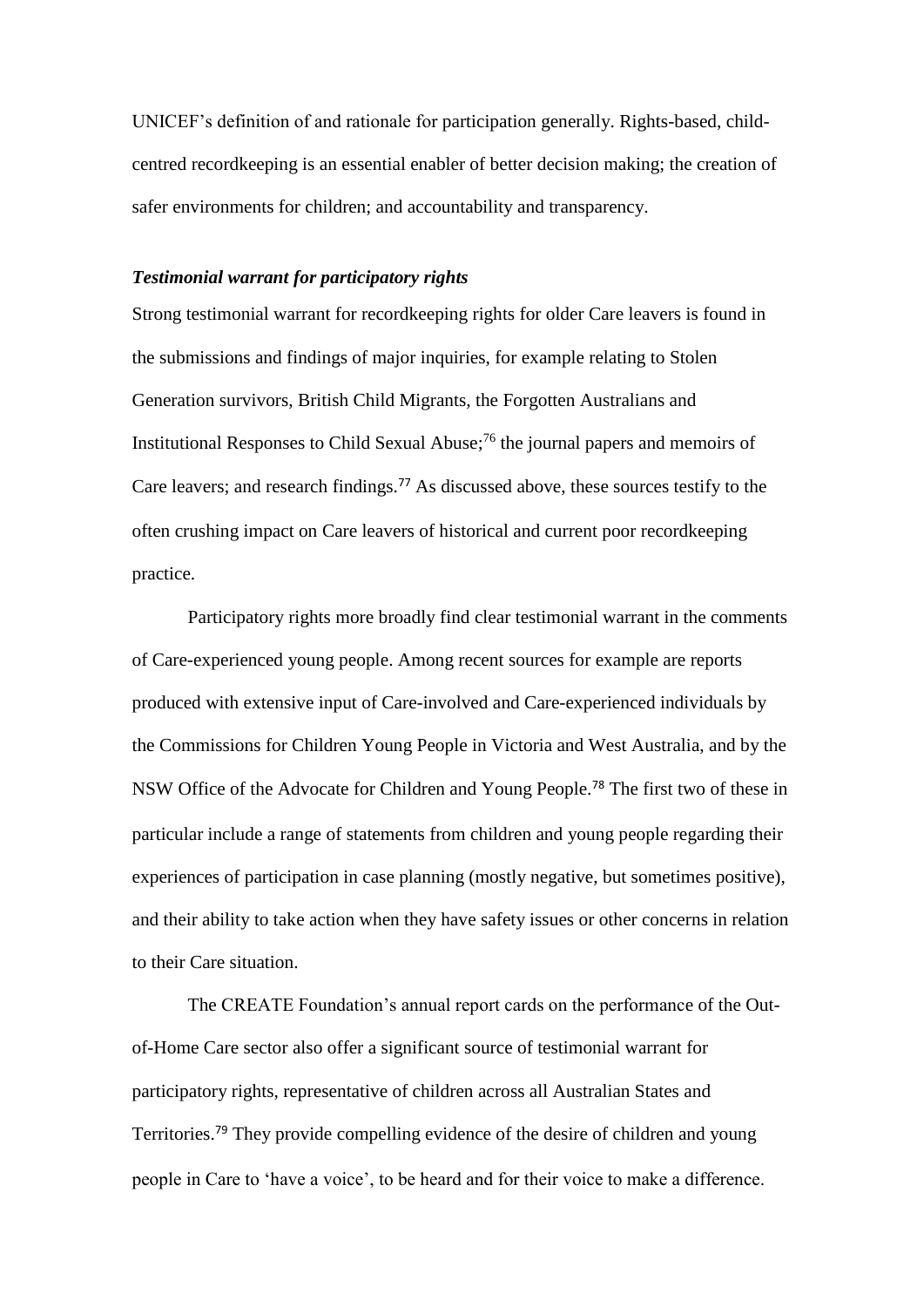Throughout the Rights in Records by Design Project, we have heard from many Care leavers advocating for explicit rights in records. These include rights to participate in making decisions about recordkeeping itself, proactive disclosure and access rights, and the right of reply, including the right to add to or annotate an existing record – 'to set the record straight'. In spite of a shift to child-centred approaches to child wellbeing, safety and protection, our research findings provide evidence of ongoing significant failures in recordkeeping and archives systems that put the interests and needs of the organisation first.<sup>80</sup> The prototype *Lifelong Living Archives for Childhood Out-of-home Care*, co-designed with young Care leavers, has demonstrated how the application of Continuum and rights-based approaches completely change the dynamics of information infrastructure, creating affordances for truly person-centred systems.<sup>81</sup>

In the foundational *Trust and Technology* project, similar themes emerged from 80 interviews with Indigenous people living in the State of Victoria, including members of the Stolen Generation. Many viewed all 'official' records that relate to them as *their own* records, as opposed to institutions and organisations that house and control these records.<sup>82</sup> This project found that policies, processes and systems in Western recordkeeping and archival traditions are based on institutional constructs and values relating to control, access and privacy within knowledge and evidence paradigms that are fundamentally different from, and possibly irreconcilable with, the epistemologies within Indigenous communities – for example, recognising individual but not collective rights. $83$ 

Drawing on the testimonial warrant from the interviews and human rights instrumental warrants, the Trust and Technology project developed a *Statement of Principles* relating to ownership and rights over Australian Indigenous knowledge held in institutional archival records. The complementary *Position Statement on Human*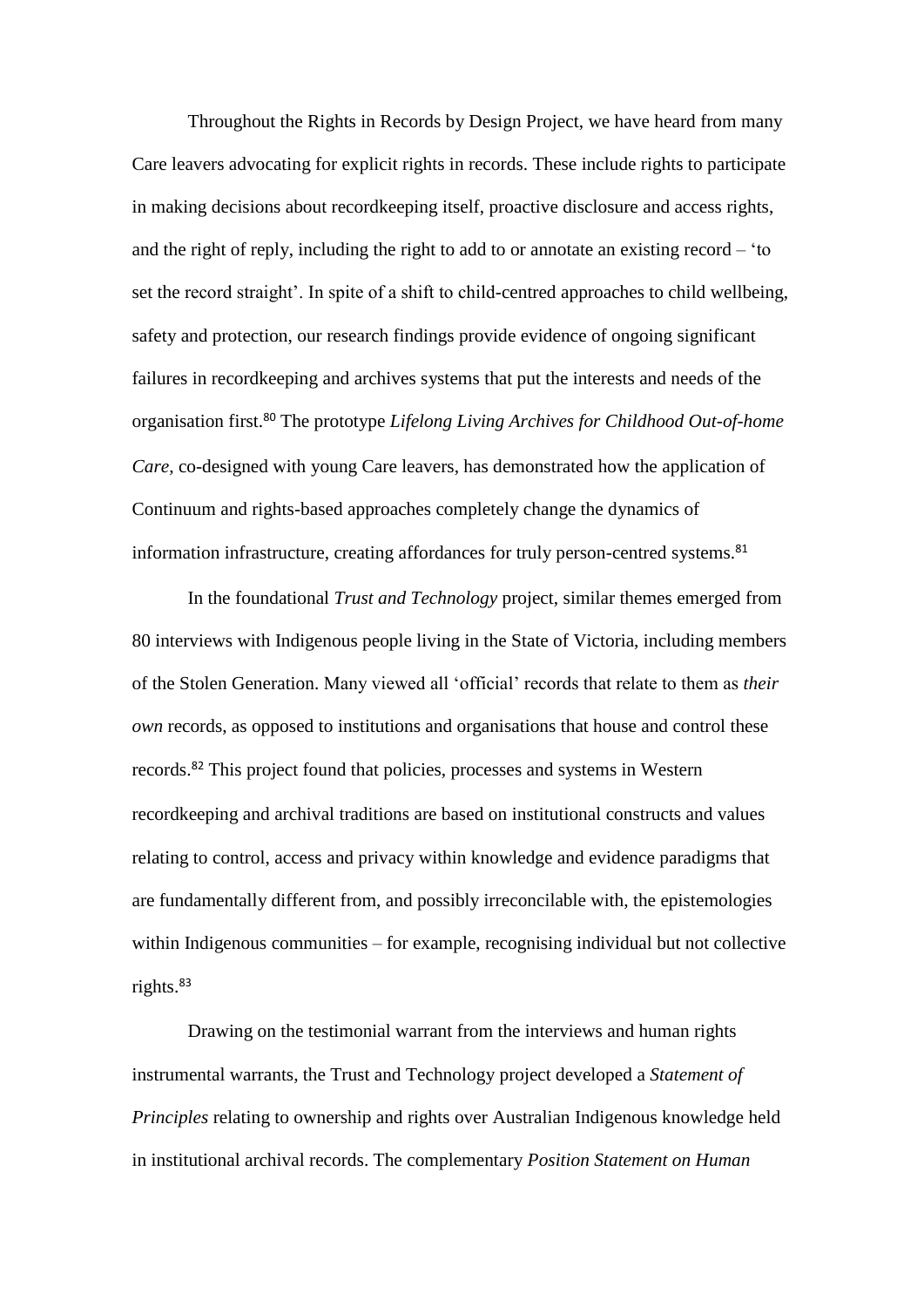*Rights, Indigenous Communities and Australian Archives* likewise recommends a suite of rights in records to support the *United Nations Declaration of the Rights of Indigenous People 2007* and self-determination for Indigenous Australians, including the Stolen Generation.<sup>84</sup> There is a considerable degree of overlap between the warrantbased rights in records identified in the Statement and the Charter.

# *Instrumental warrant for participatory rights*

This instrumental warrant is extensive at the framing rights level of the Charter, and is supported to a lesser extent at the recordkeeping level. This warrant is most often positioned as aligning with the *United Nations Convention on the Rights of the Child*, where participation is both a free-standing right (Articles 12 and 13) and identified in the surrounding literature as one of four core principles for the Convention.

For Indigenous Australian children and Care leavers, the wider rights base within the *United Nations Declaration on the Rights of Indigenous people (UNDRIP)* is a compelling, but as yet unrealised warrant for action to support participation, including recordkeeping. Article 8 specifies that Indigenous peoples and individuals have the right not to be subjected to forced assimilation or destruction of their culture (8.1). Article 8.2 requires States to provide effective mechanisms for prevention of, and redress for a broad range of rights violations: (a) Any action which has the aim or effect of depriving them of their integrity as distinct peoples, or of their cultural values or ethnic identities; (b) Any action which has the aim or effect of dispossessing them of their lands, territories or resources; (c) Any form of forced population transfer which has the aim or effect of violating or undermining any of their rights; (d) Any form of forced assimilation or integration; (e) Any form of propaganda designed to promote or incite racial or ethnic discrimination directed against them.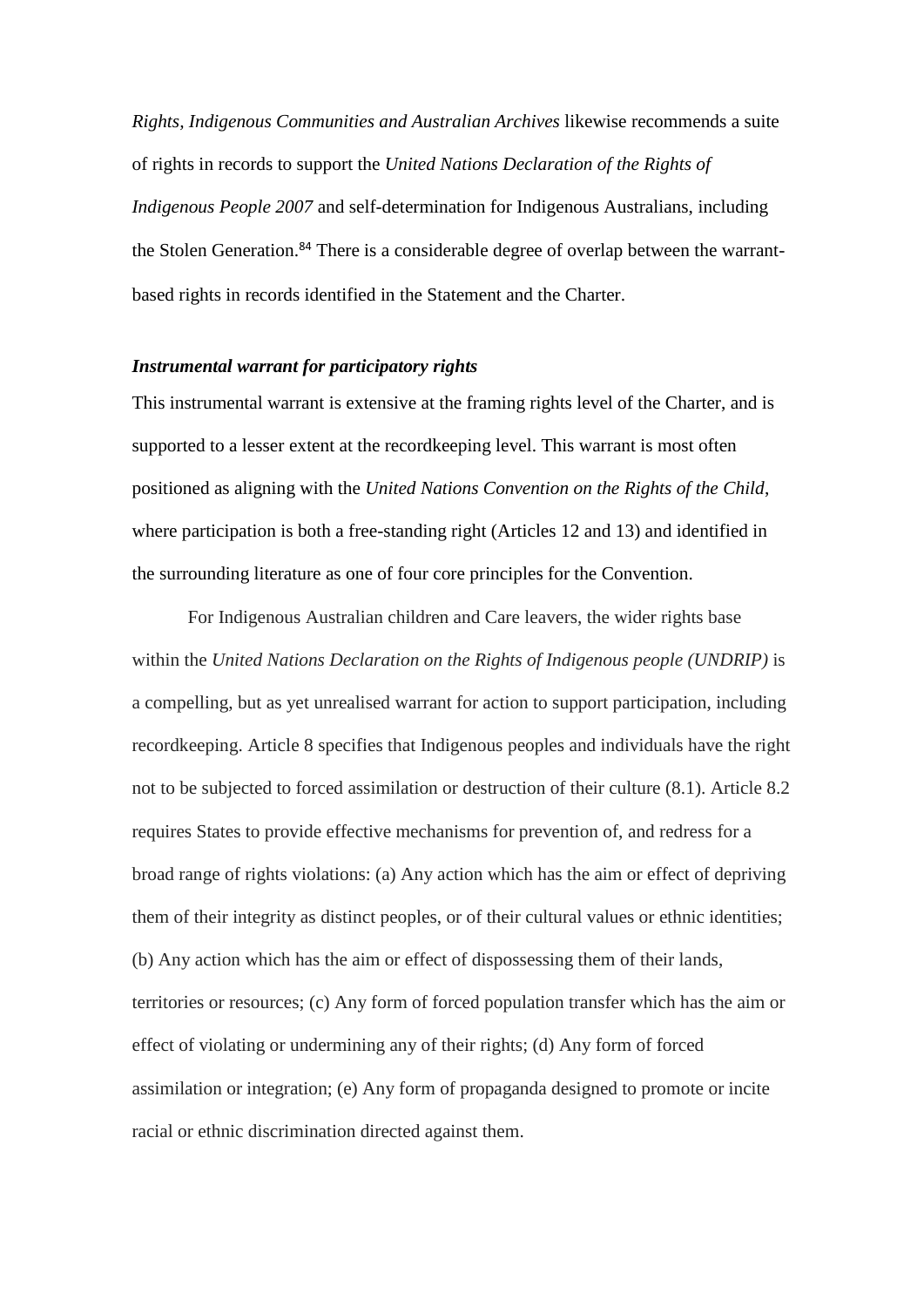The UNDRIP Articles, and statements developed through the *Trust & Technology* Project address these areas of protecting the unique cultural rights of Indigenous Australian peoples and children. The *Indigenous Archiving and Cultural Safety* doctoral project will further develop frameworks for recognising Indigenous rights in records based on principles of self-determination and the recognition of Indigenous sovereignty in Australia.

In relation to all children in Care, the United Nations *Guidelines for the Alternative Care of Children* provides a strong warrant for participation rights, stating that the assessment, planning and review underpinning decision-making on Care 'should involve full consultation at all stages with the child, according to his/her evolving capacities, and with his/her parents or legal guardians', with all parties concerned to be provided with the necessary information on which to base their opinion.<sup>85</sup> The UN *Guidelines for Alternative Care* make explicit provisions regarding recordkeeping practice by providers of Care (Articles 109 and 110), and warrant for participatory rights in recordkeeping (Article 100, participation in life story work; and Article 111, making records available to children and guardians as key sources of information and an evidence base for decision making). Participatory rights are also warranted in Article 99 of this instrument, which calls for young people with previous Care experience to be involved in the design of feedback and complaints mechanisms.

Instrumental warrant for participatory rights within Australia is enshrined in Standard 2 of the *National Standards for Out-of-home Care*, which specifies that children and young people should participate in decisions that have an impact on their lives.<sup>86</sup> As part of the *Aboriginal and Torres Strait Islander Child Placement*  Principle,<sup>87</sup> children, parents and family members are entitled to participate in all child protection decisions affecting them regarding intervention, placement and care,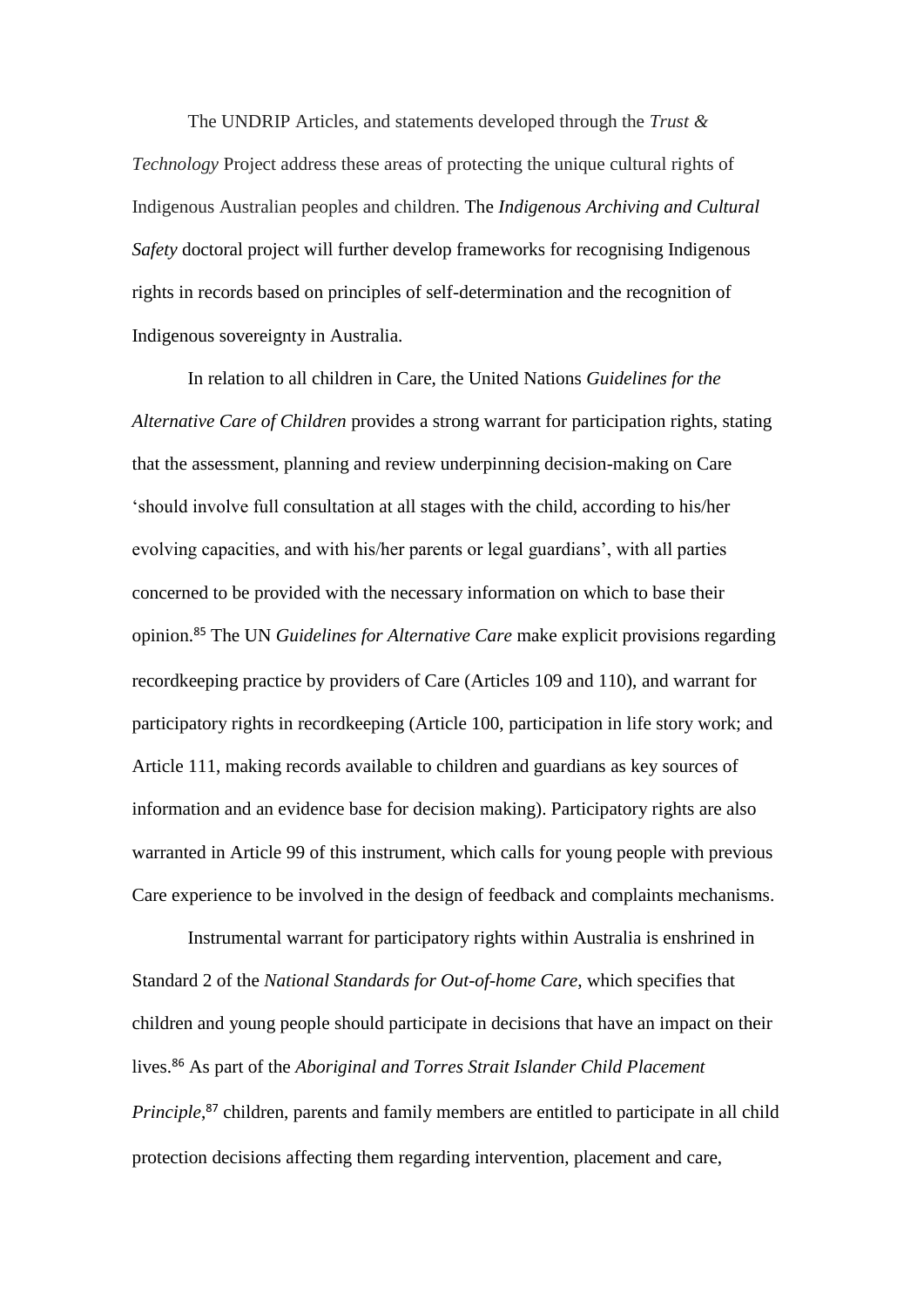including judicial decisions. In relation to State government child welfare legislation, the Queensland and New South Wales laws are examples of best practice legislation that establishes a right for children and young people to participate in decisions affecting their life (having regard to the child's age or ability to understand). Charters of Rights for children and young people in Out-of-Home Care have been developed within all State and Territory legal frameworks, Some Charters explicitly include participation in decision making about their Care, but generally do not include explicit rights in records as a crucial foundation for exercising their participation rights more generally. The standout exception is the NSW legislation and *The Charter of Rights for Children in Out-of-Home Care* which specifies rights to:

be told why you are in care and to keep a record of your time in care (#2); ask for any information that is being kept about you, to read your file and to add any information to your file  $(#3)$ .<sup>88</sup>

Participative rights of children, young people, and families are also warranted by a swathe of inquiry recommendations, including (but not limited to): Recommendation 53 of the *Protecting Victoria's Vulnerable Children Inquiry 2012*; Recommendations 5 and 25 of the *Senate Inquiry into Out-of-Home Care 2015*; and Recommendations 6.5.2 and 6.14b of the *Royal Commission into Institutional responses to Child Sexual Abuse*. 89 Outside government, the Victorian Koori Youth Council report *Ngaga Dji* (Hear Me) establishes 'Youth Participation' as principle 2; and the Victorian report *In Our Own Words (*CCYP) covers participation in Findings 6-14 & 28, leading to Recommendation 4 (listening and responding to the voice of children and young people).<sup>90</sup> Most of these warrants relating to participation in decision-making do not explicitly extend to recordkeeping. A notable exception and exemplar is Recommendation 4 of the *In Our Own Words* report which provides for recordkeeping participation, calling for the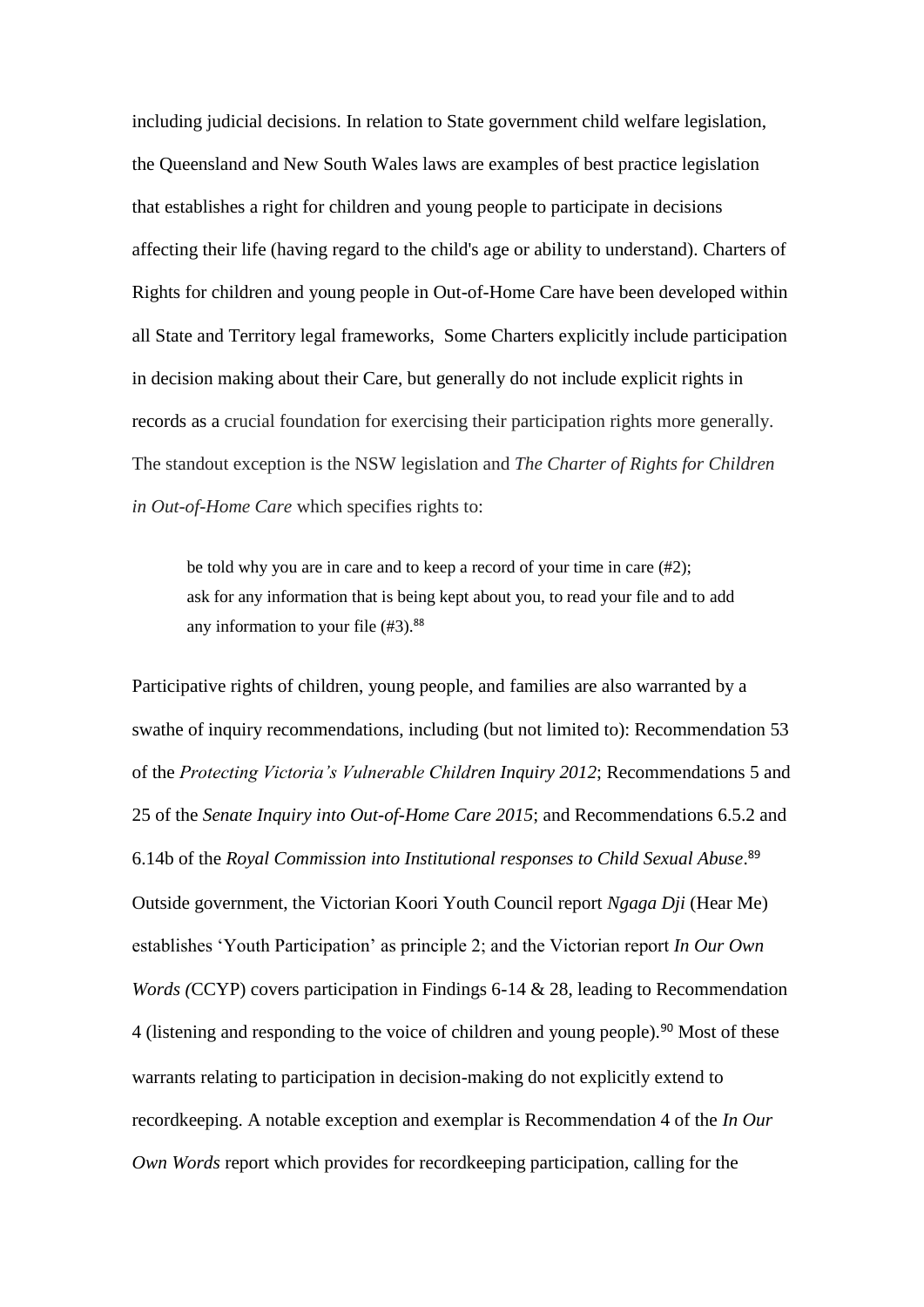development of tools including 'paper-based and digital resources that can be used by practitioners during home visits to promote the inclusion of children and young people's views in decision making' and to provide 'ways to record [children and young people's] views effectively and include them in practitioners' assessment of planning decisions.

# **Conclusion**

The *Charter of Lifelong Rights in Childhood Recordkeeping in Out-of-Home Care* is primarily a response to advocacy by or on behalf of Australian and Indigenous Australian children in Out-of-Home-Care, Care Leavers, Forgotten Australians, Stolen Generation survivors and British Child Migrants. It is grounded in their perspectives and living experiences as expressed in testimonies, advocacy and through research findings. The Charter recognises that colonisation has cast a long shadow in the child welfare sector in Australia and that negative, deficit, sexist and racist constructs of the child have persisted into the 21st century. It acknowledges the unique issues that are associated with Indigenous Sovereignty relating to recordkeeping and archival autonomy for Indigenous Australian children controlled in the child welfare system, recognising that the removal of Indigenous Australian children from their families was and is part of a larger colonial project of dispossession and denial of Indigenous sovereignty and connections with kin and culture.

Our research has found that there are still relatively few instruments directed toward (or coming from within) the Out-of-Home Care sector that conceptualise recordkeeping systems as sites of holistic practice and lifelong affect. A rights-based child protection system that is supportive of the participation and wellbeing of children in care and in later life requires the design of recordkeeping systems that are inclusive of, but also move beyond, evidence and accountability measures. Promoting recordkeeping as part of the process by which children construct their worldview and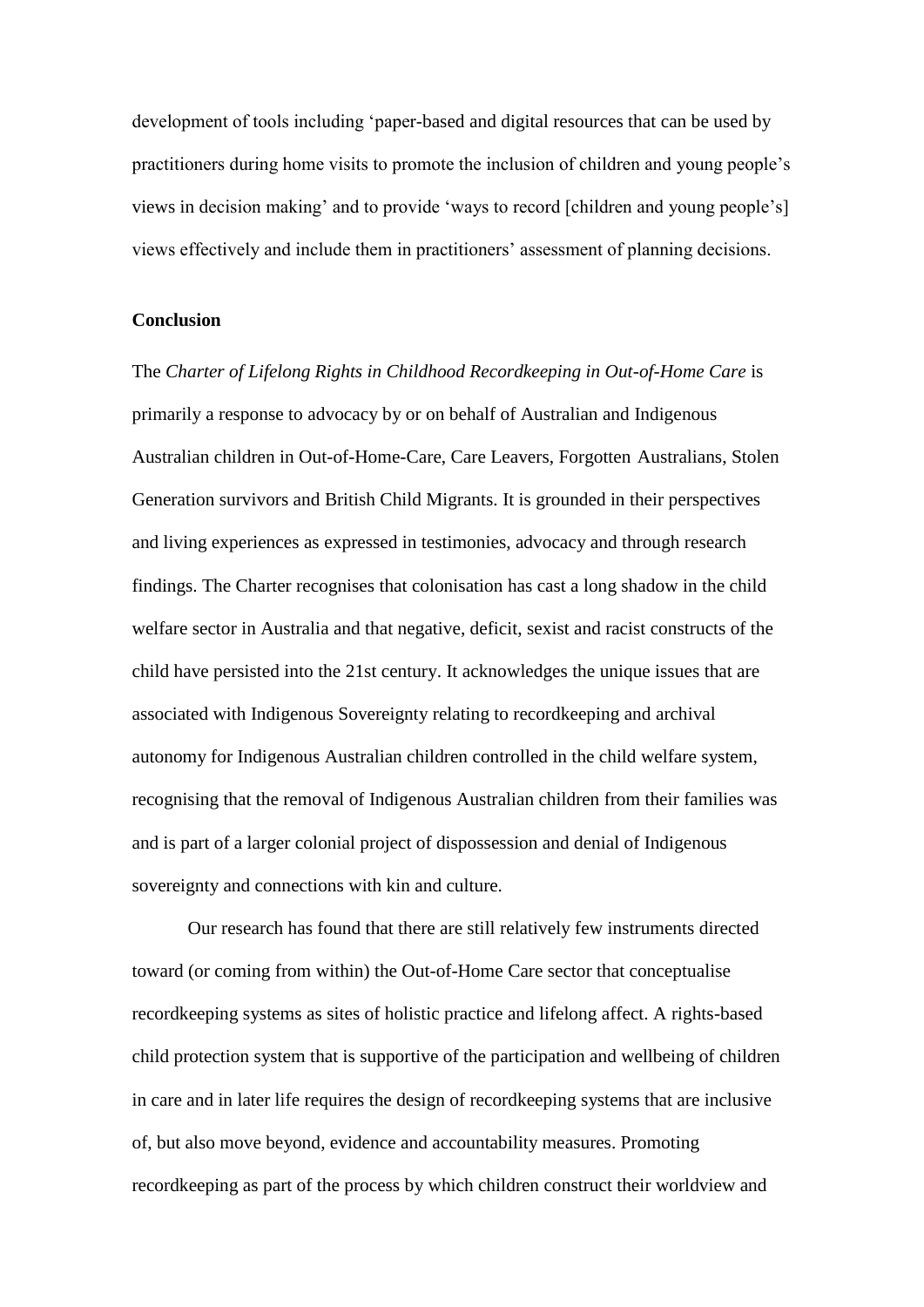social bonds; and recognising how organisation-centred recordkeeping serves as a contributing factor in structural disempowerment are critical to creating systems that will be capable of upholding the recordkeeping rights, and enabling the broader rights, of children and families.

Inquiry findings in jurisdictions across Australia make visible a clear pattern showing existing child protection recordkeeping systems as not fit-for-purpose on either technical or human levels evidencing the need for more holistic, continuum-informed, child-centred and rights-based recordkeeping systems. However, practical recommendations for implementing reform still largely focus on remedying discrete failings within recordkeeping practice, rather than suggesting truly systemic reform in how recordkeeping functions and purposes are imagined.

Similar research has been conducted by Gilliland and Carbone on the rights in records in actualising the human rights of refugees, using both instrumental and testimonial warrants. They have also found that exercise of human rights is significantly impeded without recognition of individual rights 'in and to records' and have developed a platform of proposed refugee recordkeeping rights.<sup>91</sup> We are currently engaged in a comparative study of our two efforts to identify synergies and differences. In future we hope that international collaboration and research will be conducted in partnership with other communities who are disenfranchised or disempowered across multiple and diverse settings. The eventual goal would be the inclusion of an individual and collective warrant-based Right in Records, Recordkeeping and Archives as a Human Right addressing archival autonomy, participatory recordkeeping; disclosure and access; and privacy and safe recordkeeping places.

As a society, we can learn from past mistakes and we can apply that learning to current and future recordkeeping practices for the increasingly large numbers of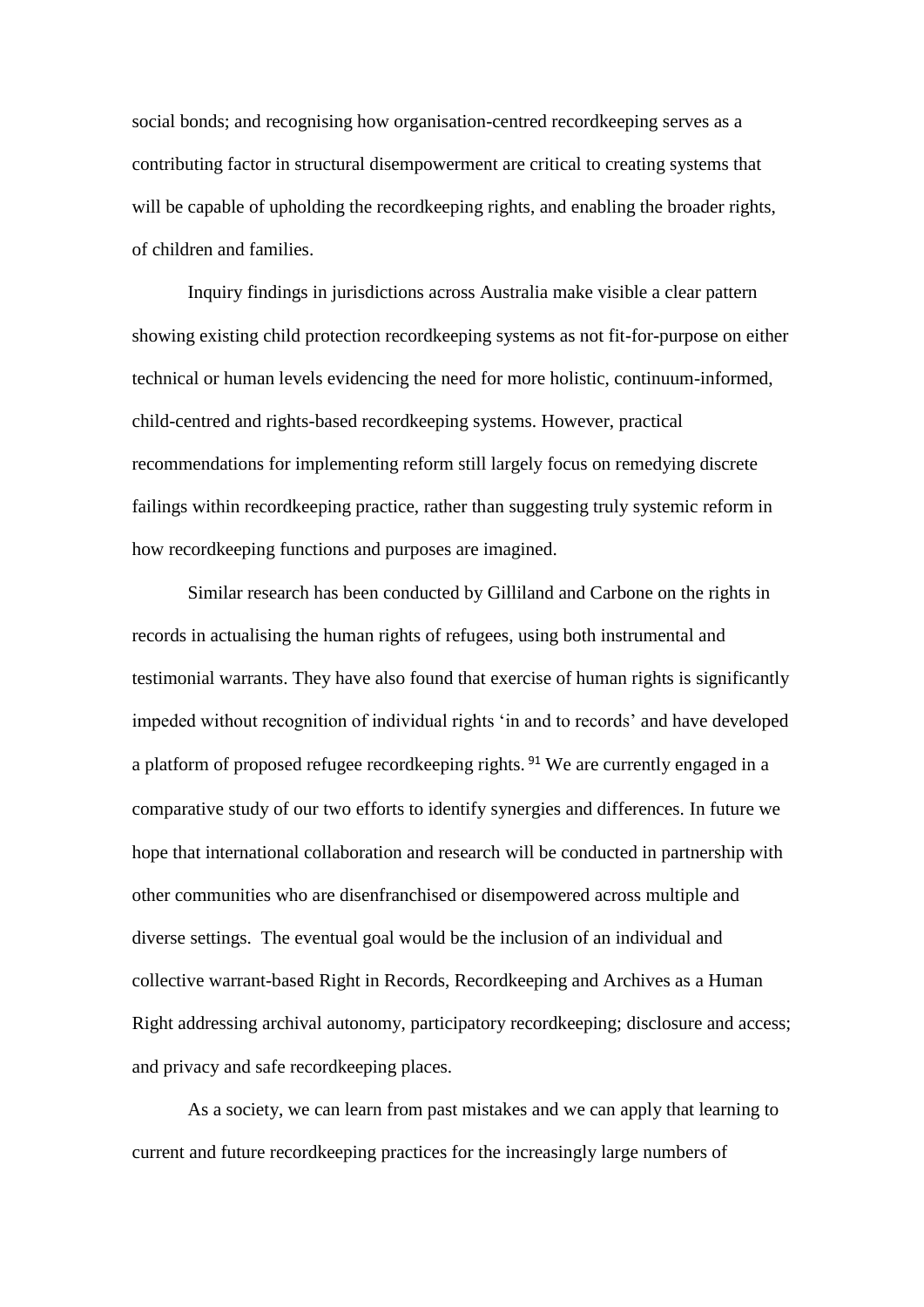children in, and coming into Out-of-Home Care. We can no longer assume that, without improvements in carer recruitment, training, professional development, supervision and accountability, care givers will understand that recordkeeping is a core duty because it is in the best interests of the child. Nor can we assume that everyone involved in caring for children believes that children have rights. Much of the evidence for the Care sector adduced by inquiries from *Bringing Them Home* to the *Royal Commission into Institutional Responses to Child Sexual Abuse* make that clear. The case for participation in making records must be made, and reiterated, enshrined in law, and grounded in common practice. Our hope is that a clear recordkeeping rights framework grounded in the testimonial warrant of living experience will support the actualisation of the human rights of those Australians and Indigenous Australians who are currently in Care and those who are Care leavers.

#### **Acknowledgements**

The *Rights in Records by Design Project* was funded through an Australian Research Council (ARC) Discovery Grant DP170100198. The Chief Investigators are Associate Professor Joanne Evans (Monash University), Associate Professor Jacqueline Wilson (Federation University Australia), Professor Sue McKemmish (Monash University), Associate Professor Philip Mendes (Monash University), Professor Keir Reeves (Federation University Australia), and Dr Jane Bone (Monash University), with postdoctoral fellow Dr Gregory Rolan and research fellow Frank Golding OAM. Associate Professor Joanne Evans was also the recipient of ARC Future Fellowship FT140100073 Connecting the Disconnected: Co-Designing Inclusive Archival and Recordkeeping Systems. All human-subject research was conducted with ethics approval from the Monash University Human Research Ethics Committee (Approvals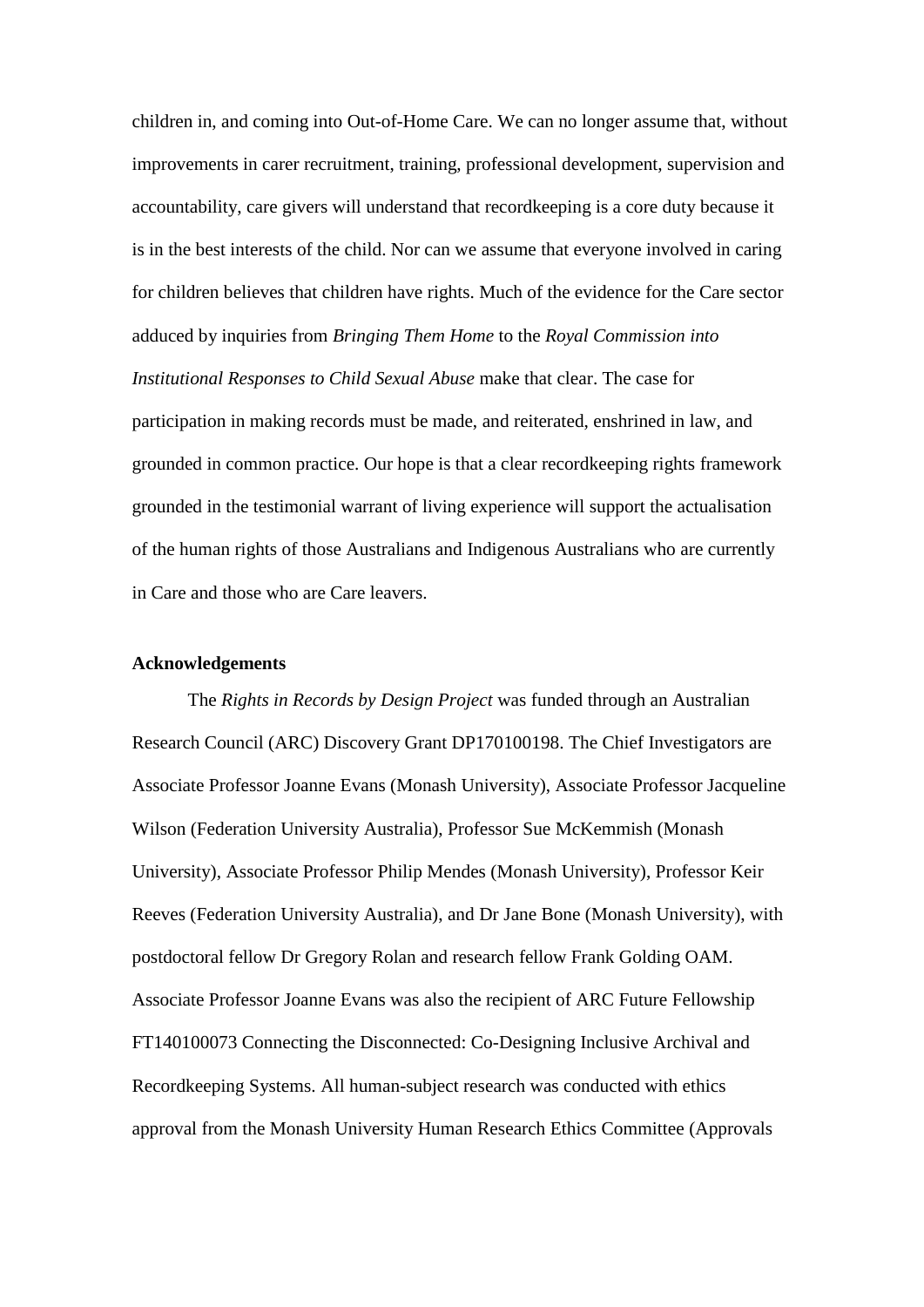11458, 11488, 11489, 16538, & 22522) and through negotiated consent protocols with participants.

We acknowledge the contributions of all those involved in the Setting the Record Straight for the Rights on the Child Initiative, and particularly those at the May 2017 Summit (major funding from the Faculty of Information Technology, Monash University, additional contributions from University of Melbourne, Federation University Australia, and the Australian Society of Archivists/Council of Australian Archives and Records Authority) to the development of the National Framework for Childhood Out-of-Home Care Recordkeeping.

The doctoral project, *Indigenous Archiving and Cultural Safety: Examining the role of decolonisation and self-determination in libraries and archives* is funded by an Australian Government Research Training Program (RTP) Scholarship. It is being conducted with ethics approval from the Monash University Human Research Ethics Committee (Approval 19421) and through negotiated consent protocols with participants.

The *Trust & Technology* project was conducted with ethics approval from the Monash University Standing Committee on Ethics in Research Involving Humans (Approval 2003/685) and through negotiated consent protocols with participants.

The Imagined Archives project that operated alongside the Rights in Records by Design research across 2017-2019, and their pre-cursor, the Find and Connect web resource, have benefited from the emotional, intellectual, professional, and artistic generosity of many individuals who shared their time and knowledge, on or off the record.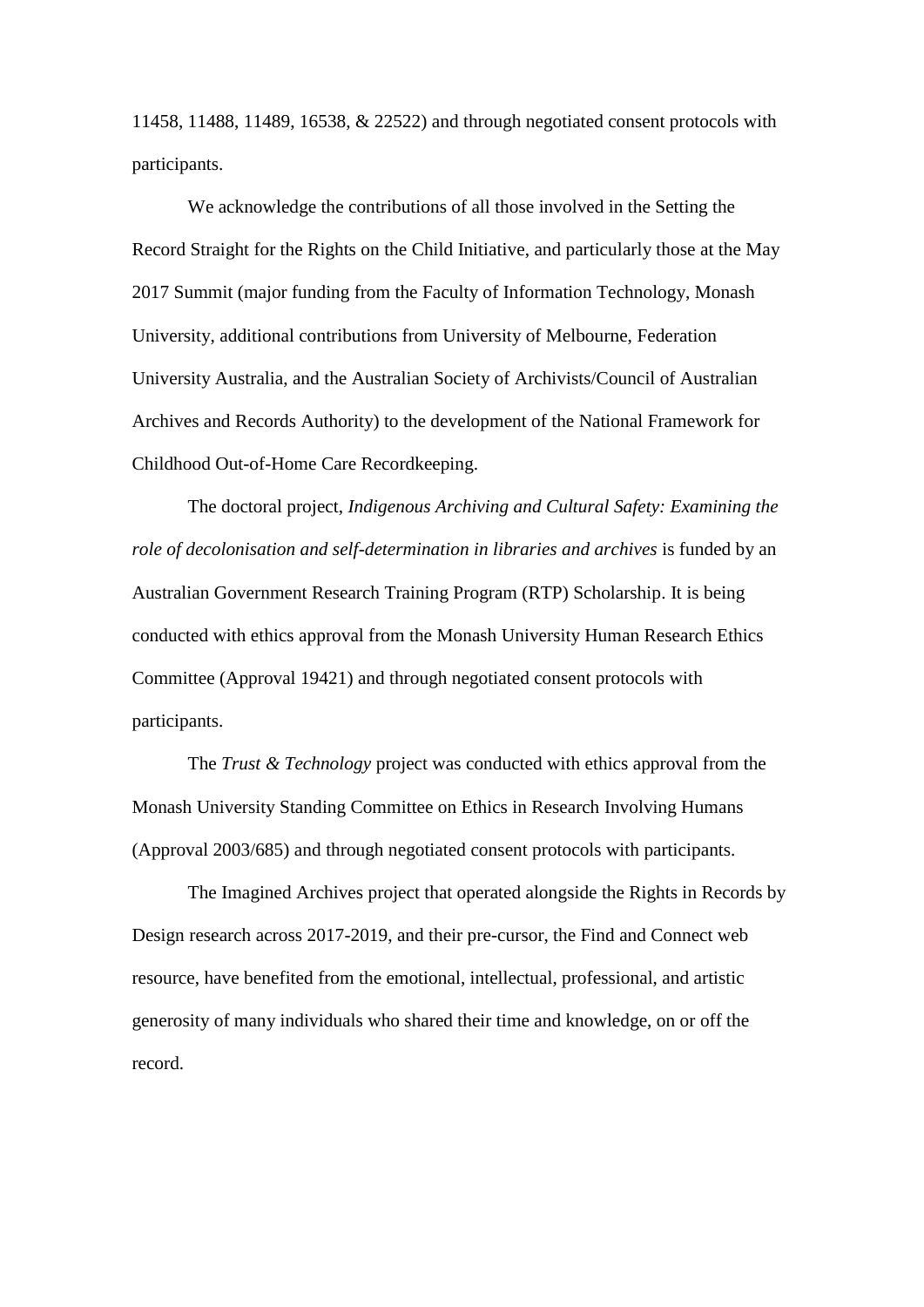<sup>1</sup> The term Out-of-Home Care encompasses a variety of alternative accommodation arrangements currently including foster care, kinship care, residential and group homes, independent living arrangements, and other forms of placement. Historically the term covers institutional Care including orphanages and children's homes. We acknowledge that this term is not the preferred terminology of all persons with lived Care experience. We use the capitalized term Care 'to denote the ironic connotations of manifestly uncaring treatment, without continually enclosing the word in quotation marks' – see J. Wilson and F. Golding, 'Latent scrutiny: Personal archives as perpetual mementos of the official gaze', *Archival Science* 16, no. 1 (2016): 93–109. The term Forgotten Australians refers to survivors of the estimated 500,000 children who found themselves in institutional or other Out-of-Home Care throughout the 20th century. This is not a term embraced by all survivors. The terms Lost Innocents and child migrants refer to an estimated 7,000 unaccompanied children (essentially deportees from their country), who were brought to Australia from the United Kingdom and Malta under a variety of approved schemes from 1900 to the early 1970s. Many were removed without their parents' knowledge or consent and ended up put to work as labourers in remote and harsh institutions. See also Australian Parliament, Senate Community Affairs References Committee (SCARC) *Forgotten Australians: A Report on Australians who Experienced Institutional or Out-of-Home Care as Children* (Canberra: Community Affairs References Committee, 2004) [http://www.aph.gov.au/Parliamentary\\_Business/Committees/Senate/Community\\_Affairs/](http://www.aph.gov.au/Parliamentary_Business/Committees/Senate/Community_Affairs/Completed_inquiries/2004-07/inst_care/report/index) [Completed\\_inquiries/2004-07/inst\\_care/report/index](http://www.aph.gov.au/Parliamentary_Business/Committees/Senate/Community_Affairs/Completed_inquiries/2004-07/inst_care/report/index) (accessed May, 2020); Senate Community Affairs References Committee (SCARC), *Lost Innocents and Forgotten Australians Revisited: Report on the Progress with the Implementation of the Recommendations of the Lost Innocents and Forgotten Australians Reports* (Canberra: Commonwealth of Australia, 2009) http://www.aph.gov.au/binaries/senate/committee/clac\_ctte/ recs\_lost\_innocents\_forgotten\_aust\_rpts/report/report.pdf (accessed May, 2020).

-

<sup>2</sup> United Nations General Assembly, *United Nations Convention on the Rights of the Child* (New York: UN, 1989); United Nations General Assembly, *United Nations Declaration of Human Rights* (New York, UN 1948); United Nations Commission on Human Rights (UNCHR), *United Nations Declaration on the Rights of indigenous peoples (UNDRIP)* (New York: UN, 2007) [http://www.un.org/esa/socdev/unpfii/documents/DRIPS\\_en.pdf](http://www.un.org/esa/socdev/unpfii/documents/DRIPS_en.pdf) (accessed May 2020)

<sup>3</sup> United Nations General Assembly, *Guidelines for the Alternative Care of Children* (New York: UN 2010)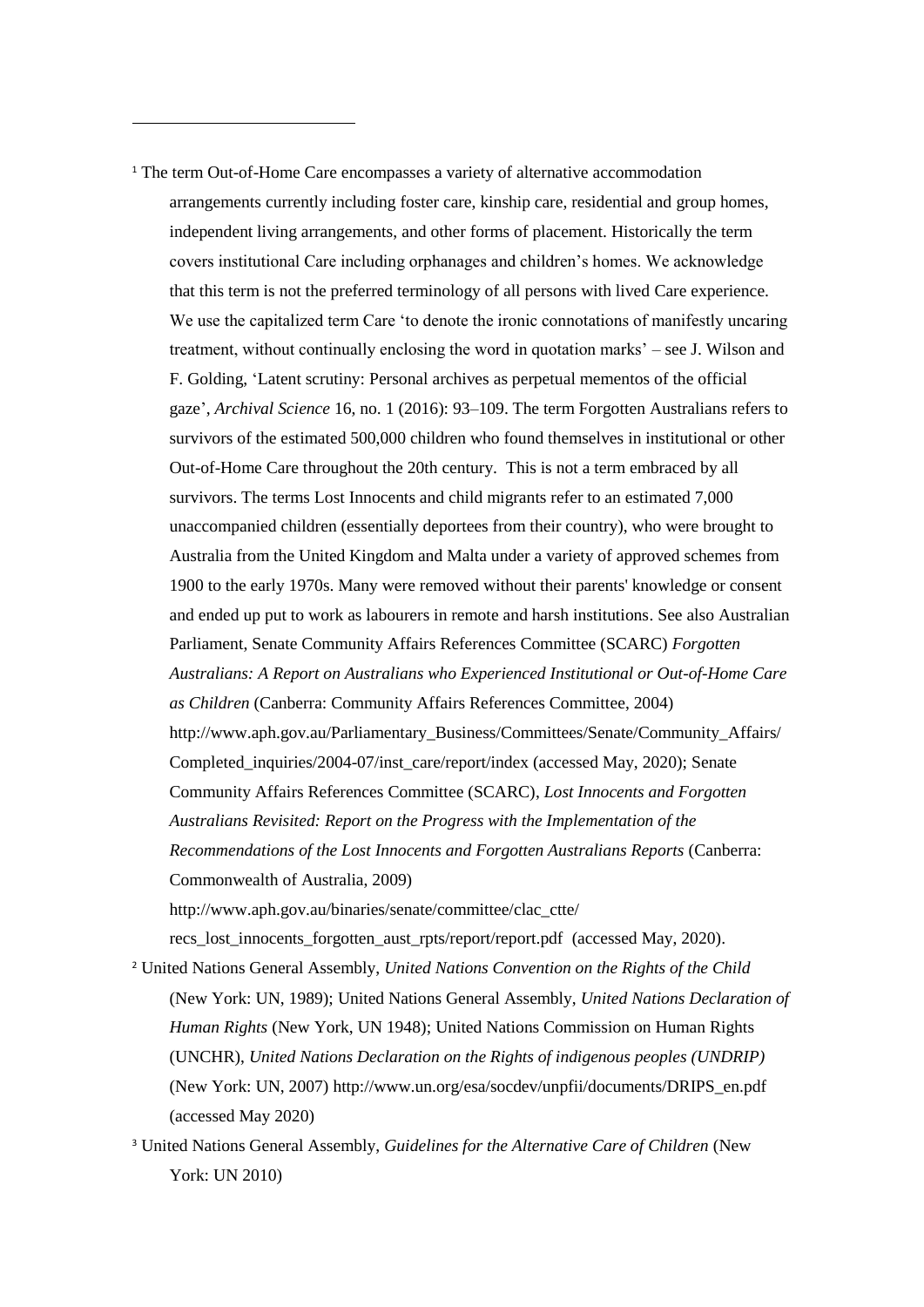$<sup>4</sup>$  Although it is often taken for granted, social justice is an elusive, often contested, term. Its</sup> principles and practice can best be understood in specific contexts (David Miller, *Principles of Social Justice*, (Cambridge Ma.: Harvard University Press, 1999): ix). In respect of out-of-Home Care, its origins are embedded in social work (Janet L. Finn & Maxine Jacobson, 'Social Justice' in *Encyclopedia of Social Work* (2013) doi:

-

10.1093/acrefore/9780199975839.013.364). One approach emphasises equal access to opportunities and rights (National Pro Bono Resource Centre, 'What is Social Justice?' Occasional Paper #1 (Sydney: University of New South Wales, 2011)). Applied to the out-of-Home Care sector, that approach focuses on ensuring that people are not excluded from life opportunities such as health care and education simply on a basis of their status—in this case as children disconnected from their family. It is argued that equality of access to opportunities and rights cannot be achieved without a fair and transparent process of decision-making. This process would, in turn, entail a systemic responsibility to build individual's capacity to take up opportunities for participation and to exercise their rights.

At a macro-political level, the core values that underpin social justice are said to include: achieving fairness, and equality of outcomes and treatment; recognising the dignity and equal worth and encouraging the self-esteem of all; the meeting of basic needs; maximizing the reduction of inequalities in wealth, income and life chances; and the participation of all, including the most disadvantaged (Gary Craig, 'Poverty, Social Work and Social Justice', *The British Journal of Social Work*, 32, Issue 6, 1 (September 2002): 669 682, doi: 10.1093/bjsw/32.6.669).

Some assert that social justice is not a set of outcomes, but a process. The elements of the process include working towards fair (re)distribution of resources, opportunities, and responsibilities; challenging the roots of oppression and injustice; empowering people to exercise self-determination and realize their full potential; and building social solidarity and community capacity for collaborative action (Center for the Study of Social Policy, 'Key Equity Terms and Concepts: A Glossary for Shared Understanding' (Washington, DC: Center for the Study of Social Policy). [https://cssp.org/resource/key-equity-terms](https://cssp.org/resource/key-equity-terms-concepts/)[concepts/](https://cssp.org/resource/key-equity-terms-concepts/) (accessed May 2020)).

In Australia, the concept of social justice is central to social work. Leaders in the field perceive social justice both "as a guiding principle with a moral imperative" and "as a structurally-based concept involving notions of power and connections with human rights" (Sandra Taylor, Anthea Vreugdenhil, & Mara Schneiders, Social Justice as Concept and Practice in Australian Social Work: An Analysis of Norma Parker Addresses, 1969–2008, *Australian Social Work*,70:sup1,(2017): 46-68, DOI: [10.1080/0312407X.2014.973554](https://doi.org/10.1080/0312407X.2014.973554)). As a guiding principle, social justice is associated with three sets of constructs: structural stratification, inequality,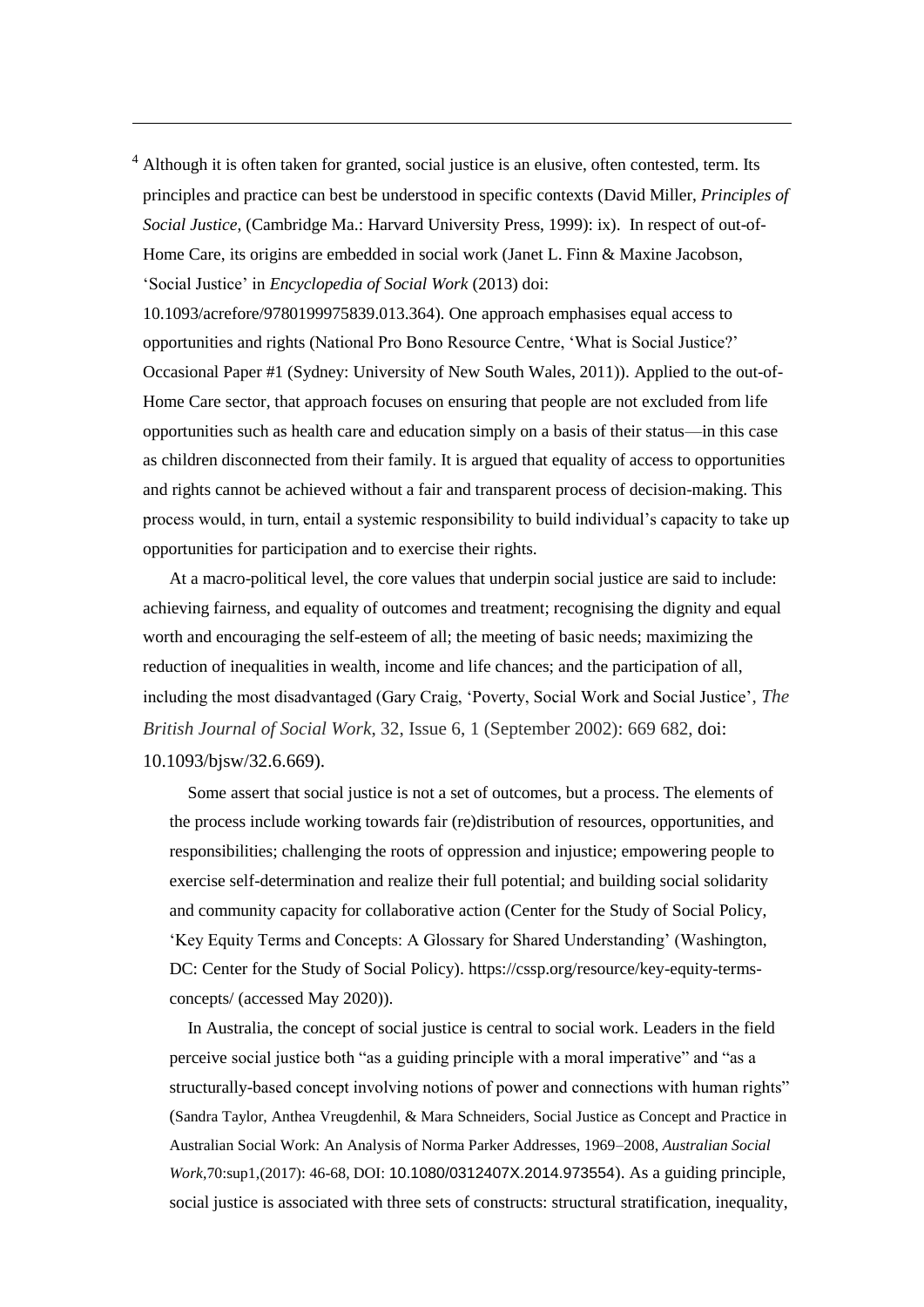marginalisation, and stigma; oppression, powerlessness, and empowerment; and human rights.

-

<sup>5</sup> Social justice is closely related to movements for historical justice aimed at redressing wrongs of the past; the harms of which endure for groups of people. Historians have made significant contributions to historical justice including drawing attention to pasts that have been largely forgotten; highlighting silences and absences in the representations of past injustices; and providing critical analyses of processes of memorialising and historicising historic wrongs (Klaus Neumann, 'Historians and the yearning for historical justice', *Rethinking History*, 18:2, (2014):145-164, DOI: [10.1080/13642529.2013.867682\)](https://doi.org/10.1080/13642529.2013.867682).

Historical justice is closely related to transitional justice which refers to the development and implementation of measures that have occurred in a range of countries in order to redress the legacies of large-scale human rights abuses (ICJT (International Center for Transitional Justice) (New York,(2020) https://www.ictj.org/about/transitional-justice (accessed May, 2020)). Transitional justice campaigns have been conducted in diverse contest including war crimes, ethnic cleansing, racial segregation, dispossession of Indigenous lands, and latterly, child sexual abuse and exploitation. Depending on the context, justice measures may include criminal prosecutions, truth commissions, judicial inquiries, institutional and legal reforms, and reparations programs. Historical justice and transitional justice share common features including the recognition of the dignity of individuals, acknowledgment of violations and their redress; and the aim to prevent criminal abuses happening again (ICTJ).

In regard to historical out-of-Home Care, Kendrick and associates conceptualise historical measures as either or both acknowledgement—including access to records, survivor narratives and testimony, apologies, and commemorations; and accountability including prosecutions of abusers, compensation, and the provision of counselling, medical, educational, and vocational support. (Andrew Kendrick, Moyra Hawthorn, Samina Karim, & Julie Shaw, (2015), 'Scotland. Historic Abuse in Care and Human Rights' in *Apologies and the Legacy of Abuse of Children in 'Care': International Perspective*s, eds. J. Sköld and S Swain, (London: Palgrave Macmillan, 2015):177)

- <sup>6</sup> Australian Institute of Health and Welfare, *Child protection Australia 2017–18, Children in Out-of-Home Care* (Canberra, Australia: Australian Institute of Health and Welfare, 2019): 69-70; Australian Institute of Health and Welfare, *Data Tables: Child Protection Australia 2017–18* https://www.aihw.gov.au/reports-data/health-welfare-services/childprotection/data (accessed May 2020).
- <sup>7</sup> We use the term 'Indigenous Australian' to refer to Aboriginal and Torres Strait Islander people, and acknowledge the diversity of peoples and communities within this definition.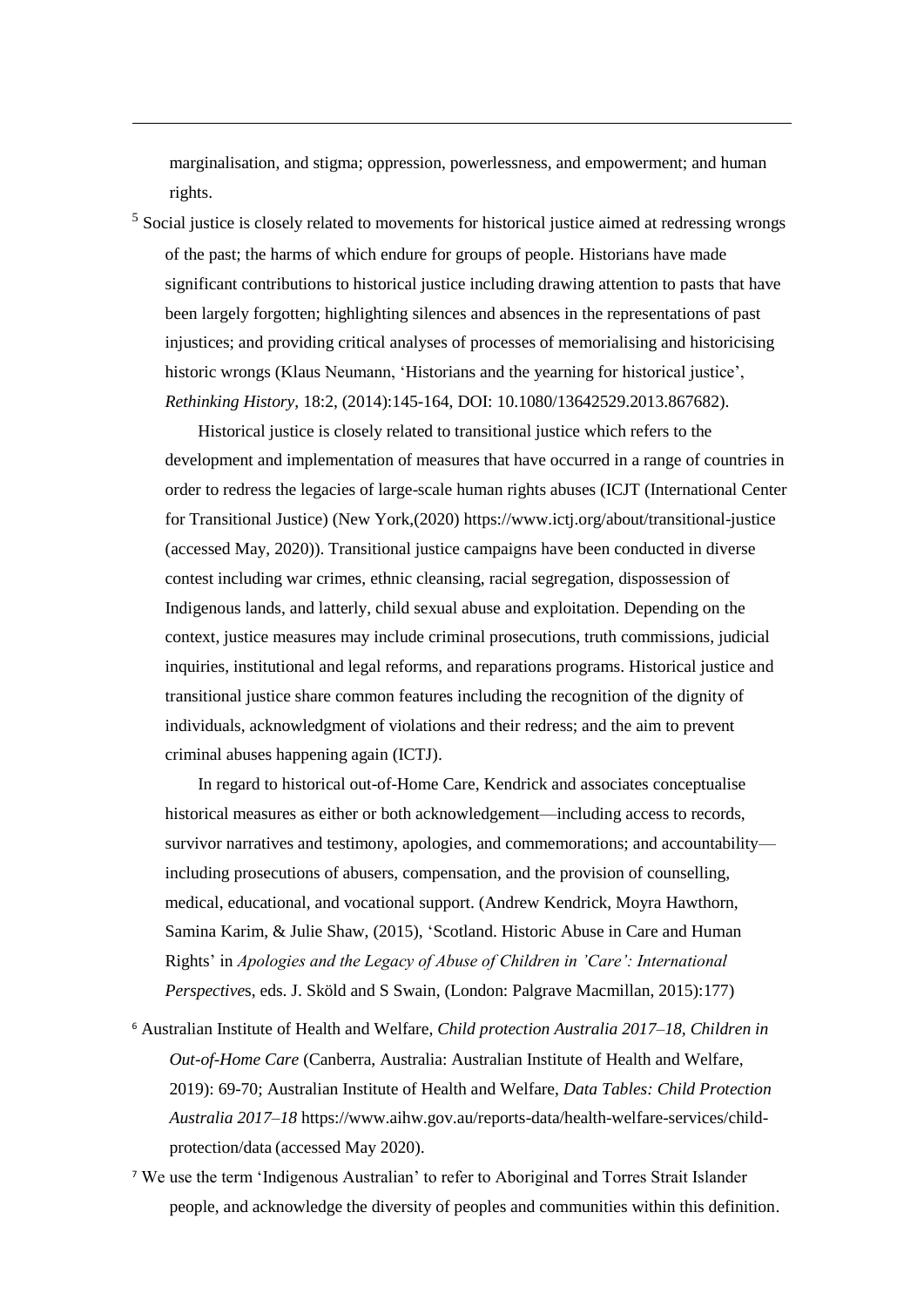<sup>8</sup> C. Tilbury, 'The Over-representation of Indigenous Children in the Australian Child Welfare', *System International Journal of Social Welfare* 18, no. 1 (2009): 900-934; C. Wahlquist, Indigenous children in care doubled since Stolen Generations, *The Guardian* January 25 2018[, https://www.theguardian.com/australia-news/2018/jan/25/indigenous-children-in](https://www.theguardian.com/australia-news/2018/jan/25/indigenous-children-in-care-doubled-since-stolen-generations-apology)[care-doubled-since-stolen-generations-apology](https://www.theguardian.com/australia-news/2018/jan/25/indigenous-children-in-care-doubled-since-stolen-generations-apology) (accessed May 2020).

- <sup>9</sup> Australian Human Rights and Equal Opportunity Commission (HREOC), *Bringing Them Home: Report of the National Inquiry into the Separation of Aboriginal and Torres Strait Islander Children from Their Families* (Canberra: Commonwealth of Australia, 1997); A. Moreton-Robinson, *The White Possessive: Property, Power and Indigenous Sovereignty* (University of Minnesota Press, 2015); Sue McKemmish, Jane Bone, Joanne Evans, Frank Golding, Antonina Lewis, Greg Rolan, Kirsten Thorpe, and Jacqueline Wilson, 'Decolonizing Recordkeeping and Archival Praxis in Childhood Out-of-Home Care and Indigenous Archival Collections', *Archival Science* 20, no. 1 (2020): 21-49.
- <sup>10</sup> Swain, S. (2014). History of Australian inquiries reviewing institutions providing care for children (Royal Commission into Institutional Responses to Child Sexual Abuse). [https://www.childabuseroyalcommission.gov.au/getattachment/8aafa21e-36e0-41c2-8760](https://www.childabuseroyalcommission.gov.au/getattachment/8aafa21e-36e0-41c2-8760-b17662fb774f/History-of-Australian-inquiries-reviewing-institut) [b17662fb774f/History-of-Australian-inquiries-reviewing-institut](https://www.childabuseroyalcommission.gov.au/getattachment/8aafa21e-36e0-41c2-8760-b17662fb774f/History-of-Australian-inquiries-reviewing-institut)
- <sup>11</sup> Australia, *Royal Commission into Institutional Responses to Child Sexual Abuse, Final Report*, (Canberra: RCIRCSA, 2017),
- <sup>12</sup> Setting the Record Straight Initiative 2017, https://rights-records.it.monash.edu (accessed April 2020).
- <sup>13</sup> The summary of emerging themes is drawn from two videos produced at the Setting the Record Straight for the Rights of the Child National Summit 8-9 May 2017 (Setting the Record Straight and An Aboriginal Perspective. For more on the outcomes of the Summit, see also the National Summit Communique, Report and Strategic Plan https://rightsrecords.it.monash.edu (accessed April 2020).
- <sup>14</sup> See https://rights-records.it.monash.edu/summit/may-2017-national-summit-outcomes/ (accessed April 2020)
- <sup>15</sup> Frank Upward, Sue McKemmish and Barbara Reed, 'The Records Continuum Model', in *Encyclopedia of Library and Information Sciences*, 3rd ed., eds. Marcia Bates and Mary Niles-Maack (New York: Taylor and Francis, 2009): 4447-59, quote from 4448
- <sup>16</sup> Sue McKemmish, 'Placing Records Continuum Theory and Practice', *Archival Science* 1, no. 4 (2001): 333–359, quote from 336.
- <sup>17</sup> Sue McKemmish, 'Traces: Document, Record, Archive, Archives', in *Archives: Recordkeeping in Society*, eds. Sue McKemmish, Michael Piggott, Barbara Reed, and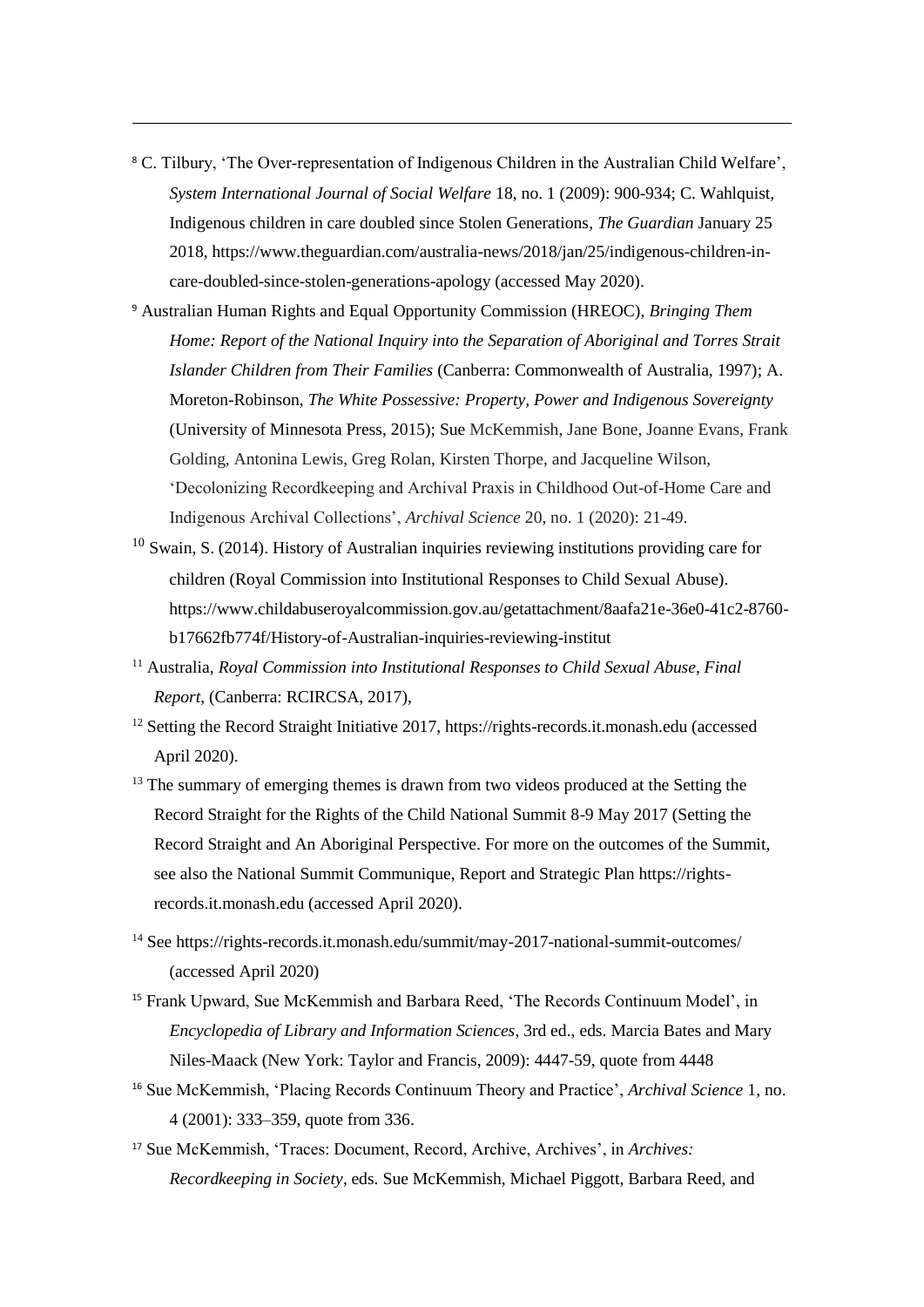Frank Upward (Wagga Wagga: Centre for Information Studies, Charles Sturt University, 2005): 1-20, quote from 1.

- <sup>18</sup> The concept of 'Country' for many Aboriginal people relates broadly to 'a person's land, sea, sky, rivers, sites, seasons, plants and animals; place of heritage, belonging and spirituality, <https://australianmuseum.net.au/glossary-indigenous-australia-terms> (accessed May 2020)
- <sup>19</sup> For example, the songlines in which a wealth of Indigenous knowledge is embedded in country-centric ribbons of song, narrative and performance: Bruce Pascoe, *Dark Emu Black Seeds: Agriculture or Accident?* (Broome: Magabala Books 2014): quote from 129; rock paintings and carvings; markings on message sticks; and in Southeast Australia stories and maps of country and the identity of the wearer etched into the linings of possum skin cloaks: Shannon Faulkhead, 'Narratives of Koorie Victoria' (Ph.D. Thesis, Faculty of Arts, Monash University, 2008); Sue McKemmish, 'Recordkeeping in the Continuum. An Australian Tradition', in *Research in the Archival Multiverse*, eds. Anne Gilliland, Sue McKemmish and Andrew Lau (Clayton: Monash University Publishing, 2017): 122–160; Kirsten Thorpe. 'Aboriginal Community Archives: A Case Study in Ethical Community Research', in *Research in the Archival Multiverse* (2017): 900-934, quote from p. 903.
- <sup>20</sup> AERI Pluralizing the Archival Curriculum Group (PACG), 'Educating for the Archival Multiverse', *American Archivist* 74, no.1 (Spring/Summer 2011): 69-102, quote p. 73.
- <sup>21</sup> Wendy Duff and Kate Cumming, 'Respect My Authority', in *Research in the Archival Multiverse* (2017): 456–78.
- <sup>22</sup> Gregory Rolan, Joanne Evans, and Han Duy Phan, 'Recordkeeping and Relationships: Designing for Lifelong Information Rights.' (Paper presented at Designing Interactive Systems Conference, Eindhoven, Netherlands, July 6-20, 2020).
- <sup>23</sup> In Australia, many records of Indigenous peoples are held within library collections.
- <sup>24</sup> R. Williams, 'Cultural Safety—What Does It Mean for Our Work Practice?', *Australian and New Zealand Journal of Public Health* 23, no. 2 (1999): 213-214, quote from 213.
- <sup>25</sup> Dennis Foley, 'Indigenous Epistemology and Indigenous Standpoint Theory, *Social Alternatives* 22, no. 1 (2003): 44. M. Nakata, 'The Cultural Interface', *The Australian Journal of Indigenous Education* 36 (2017); A. Ardill, 'Australian Sovereignty, Indigenous Standpoint Theory and Feminist Standpoint Theory: "First Peoples" Sovereignties Matter', *Griffith Law Review* 22 (2013): 315-343; J. Archibald, J. Lee-Morgan and J. De Santolo eds., *Decolonizing Research: Indigenous Storywork as Methodology*, (ZED Books Limited, 2019). On the narrative method of "Yarning": Karen Adams and Shannon Faulkhead, 'This is not a Guide to Indigenous Research Partnerships: But It Could Help', Information, *Communication & Society* 15, no. 7 (2012): 1016-1036;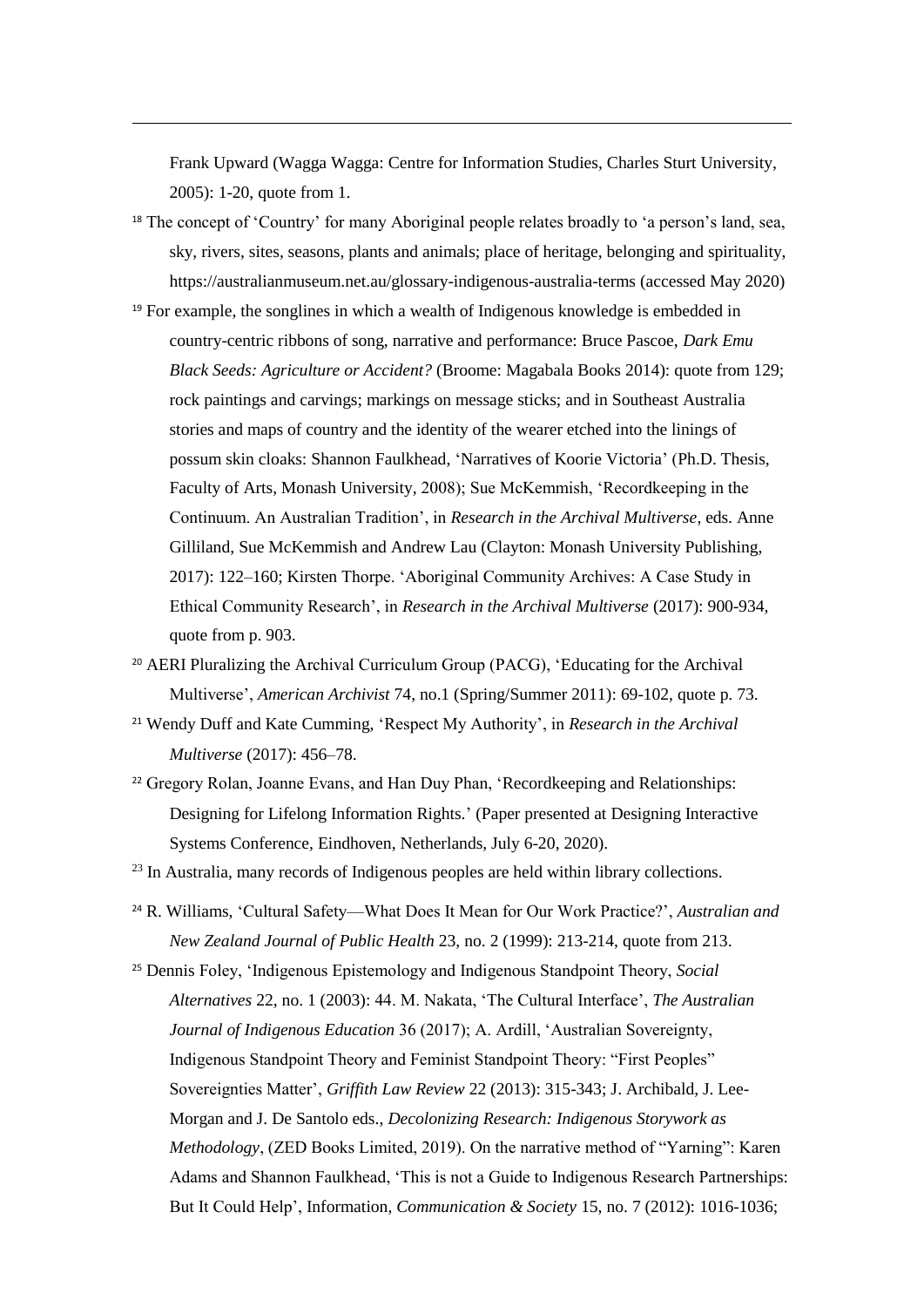and autoethnography, R. Bainbridge, 'Autoethnography in Indigenous Research Contexts: The Value of Inner Knowing', *Journal of Australian Indigenous Issues* 10, no. 2 (2007): 54-64.

- <sup>26</sup> The Australian Research Council-funded Trust and Technology project was a collaboration between Monash researchers, the Public Record Office of Victoria, the Koorie Heritage Trust Inc., the Victorian Koorie Records Taskforce, and the Australian Society of Archivists Indigenous Issues Special Interest Group in partnership with Koorie communities in Victoria. Key deliverables included the *Final report* 2009, [https://www.monash.edu/it/our-research/research-centres-and](https://www.monash.edu/it/our-research/research-centres-and-labs/cosi/projects/completed-projects/trust/final-report)[labs/cosi/projects/completed-projects/trust/final-report](https://www.monash.edu/it/our-research/research-centres-and-labs/cosi/projects/completed-projects/trust/final-report) (accessed May 2020); the *Statement of Principles relating to Australian Indigenous knowledge and the Archives* (2009), [https://www.monash.edu/it/our-research/research-centres-and](https://www.monash.edu/it/our-research/research-centres-and-labs/cosi/projects/completed-projects/trust/principles)[labs/cosi/projects/completed-projects/trust/principles](https://www.monash.edu/it/our-research/research-centres-and-labs/cosi/projects/completed-projects/trust/principles) (accessed May 2020); and the *Position Statement on Human Rights, Indigenous Communities in Australia and Archives* 2009, https://www.monash.edu/it/our-research/research-centres-andlabs/cosi/projects/completed-projects/trust/position-statement (accessed May 2020).
- <sup>27</sup> G. Rolan, J. Evans, J. Bone, A. Lewis, F. Golding, J. Wilson, S. McKemmish, P. Mendes, K. Reeves, 'Weapons of Affect: The Imperative for Transdisciplinary Information Systems Design' (paper presented at Building and Sustaining an Ethical Future with Emerging Technology: Association for Information Science and Technology 81st Annual Meeting, Vancouver, 2018): 420–429
- <sup>28</sup> Commonwealth of Australia, *Protecting Children is Everyone's Business: National Framework for Protecting Australia's Children 2009–2020* (Canberra: Council of Australian Governments, 2009).
- <sup>29</sup> See https://rightsinrecordsbydesign.github.io/publications/ (accessed, October,  $2020$ ) in particular, Frank Golding and Jacqueline Wilson, 'Lost and Found: Counter-narratives of Dis/located Children', in *Children's Voices from the Past: New Historical and Interdisciplinary Perspectives,* eds. Kristine Moruzu, Nell Musgrove and Carla Pascoe Leahy (Cham, Switzerland: Palgrave Macmillan, 2019); McKemmish, S., Bone, J., Evans, J., Golding, F., Lewis, A., Rolan, G., Thorpe, K., & Wilson, J. Z. (2019). Decolonizing Recordkeeping and Archival Praxis in Childhood Out-of-Home-Care and Indigenous Archival Collections, Archival Science. *Archival Science*, *20*, 21–49. [https://doi.org/10.1007/s10502-019-09321-z;](https://doi.org/10.1007/s10502-019-09321-z) Evans, J., McKemmish, S., & Rolan, G. (2017). Critical Approaches to Archiving and Recordkeeping in the Continuum. *Journal of Critical Library and Information Studies*, *1*(2). http://libraryjuicepress.com/journals/index.php/jclis/article/view/35/29.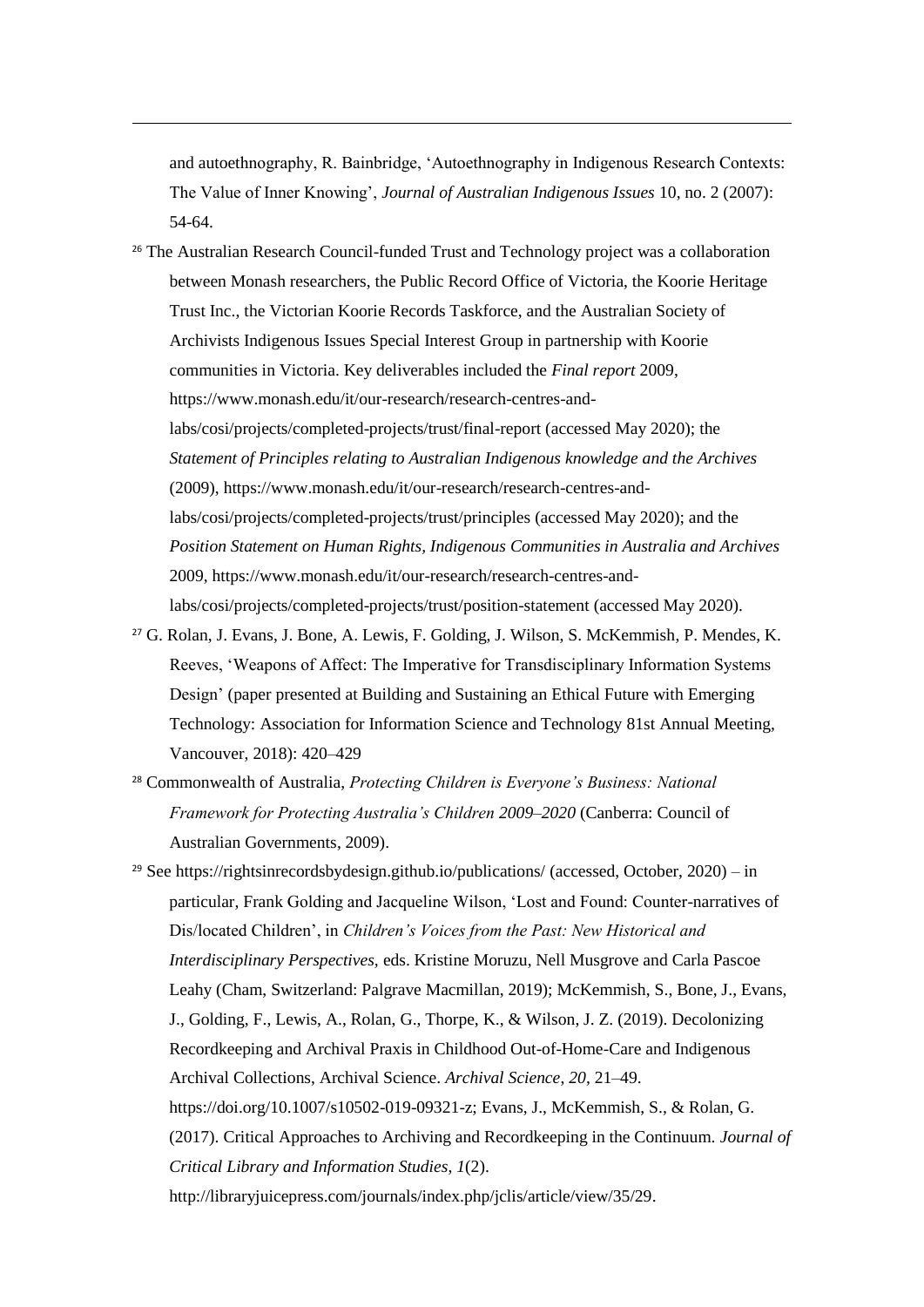- <sup>30</sup> J. Kociumbas, 'Genocide and Modernity in Colonial Australia, 1788-1850', in *Genocide and Settler Society: Frontier Violence and Stolen Indigenous Children in Australian History*, ed. A. Dirk Moses (New York/Oxford: berghahn, 2004): 77-102, quote from p. 93
- <sup>31</sup> R. Van Krieken, *Children and the State: Social Control and the Formation of Australian Child Welfare* (Sydney: Allen and Unwin, 1992).
- <sup>32</sup> McKemmish et al (2020); Golding and Wilson (2019); Frank Golding and Jacqueline Wilson, 'PLEASE SIR, Will you be kind to tell me if I have got brothers or sisters…' (paper delivered at the European Social Sciences History Conference, Belfast, April 4 2018); J. Bessant and R. Watts, 'Children and the Law: An Historical Overview', in *Children and the Law in Australia* eds. L. Young, M Kenny and G Monahan (Chatswood: Lexis Nexis, 2016): 1-30; Jacqueline Wilson and Frank Golding (2016); Jacqueline Wilson and Frank Golding, 'Contested Memories: Caring About the Past—or Past Caring? in *Apologies and the Legacy of Abuse of Children in 'Care' International Perspectives*, eds. J. Sköld and S Swain (London: Palgrave Macmillan, 2015); Shirley Swain, *History of Child Protection Legislation* (Sydney: Royal Commission into Institutional Responses to Child Sexual Abuse,2014); H. Ferguson, 'Abused and Looked After Children as "Moral Dirt": Child Abuse and Institutional Care in Historical Perspective, *Journal of Social Policy* 36, no. 1 (2007): 123-149; J. Penglase, *Orphans of the Living: Growing Up in 'Care' in Twentiethcentury Australia* (Freemantle: Fremantle Press, 2005); HREOC (1997).
- <sup>33</sup> RCIRCSA (2017), https://www.childabuseroyalcommission.gov.au/final-report (accessed May 2020).; J. Scott, J. Ward and M. Hill, 'The Health of Looked-after Children in Residential Care', in *Residential Child Care: Prospects and Challenges* ed. A. Kendrick (London: Jessica Kingsley Publishers, 2008); Swain (2014).
- <sup>34</sup> The national web resource Find & Connect documents the policy context and administrative history of Care institutions and maps the likely location of present-day custodians of historical records of Care https:/[/www.findandconnect.gov.au](http://www.findandconnect.gov.au/) (accessed May 2020)
- <sup>35</sup> HREOC 1997; SCARC (2004); Victoria Ombudsman, *Investigation into the Storage and Management of Ward Records by the Department of Human Services, March 2012*, (Melbourne: Victorian Ombudsman, 2012); Royal Commission into Institutional Responses to Child Sexual Abuse, *Consultation Paper: Records and Recordkeeping Practices* (Sydney: Commonwealth of Australia, 2016)
	- [https://www.childabuseroyalcommission.gov.au/media-centre/media-releases/2016-](https://www.childabuseroyalcommission.gov.au/media-centre/media-releases/2016-08/consultation-paper-on-records-and-recordkeeping-re) [08/consultation-paper-on-records-and-recordkeeping-re](https://www.childabuseroyalcommission.gov.au/media-centre/media-releases/2016-08/consultation-paper-on-records-and-recordkeeping-re) (accessed May 2020); RCIRCSA 2017.

<sup>36</sup> Wilson and Golding (2016)

<sup>37</sup> RCIRCSA (2017): quote from 15.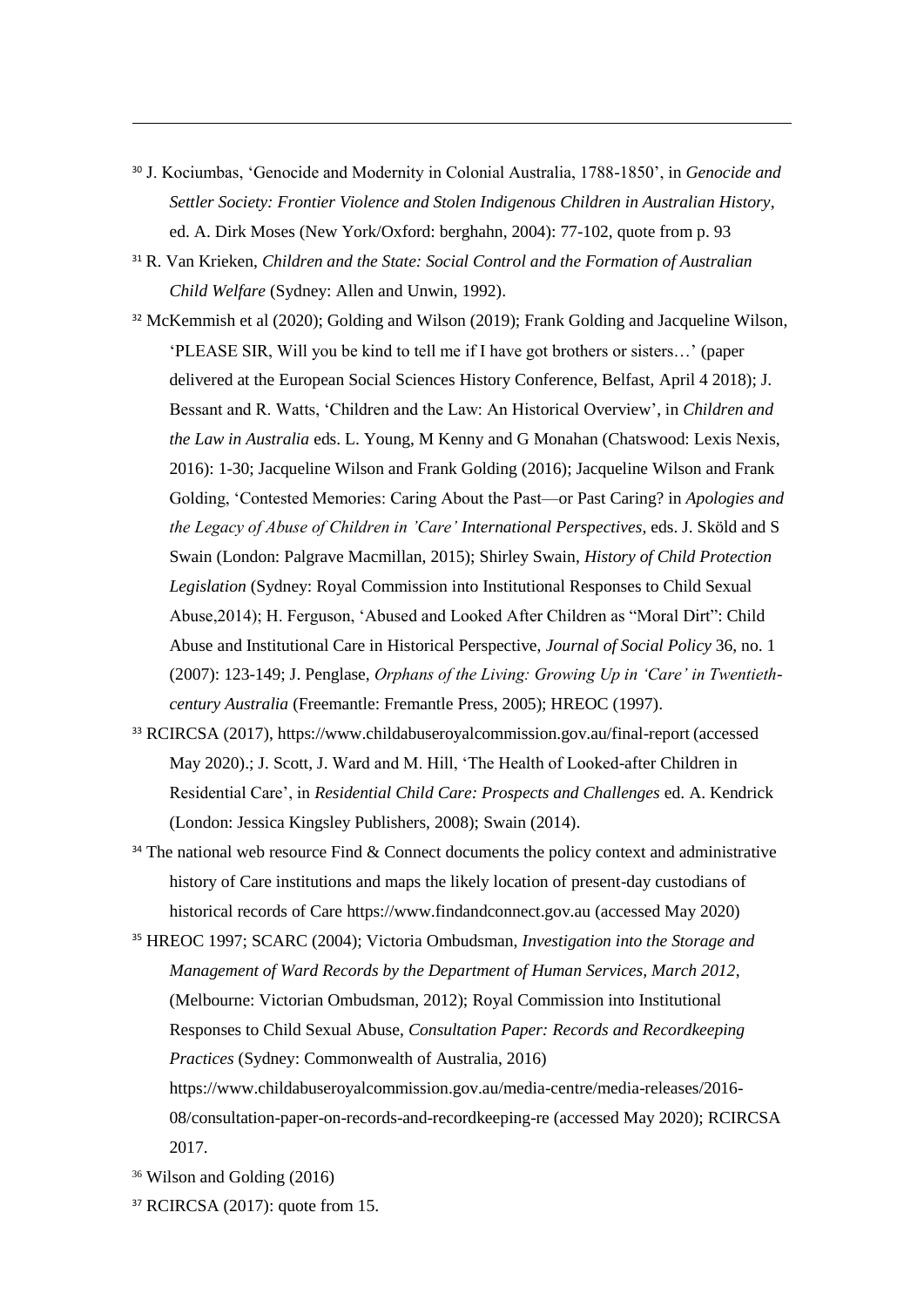- <sup>38</sup> R. J. Miller, J. Ruru, L. Behrendt and T. Lindberg, *Discovering Indigenous Lands: The Doctrine of Discovery in the English Colonies* (Oxford: Oxford University Press 2010): 17
- <sup>39</sup> J. De Santolo, Indigenous Storywork in Australia', in Decolonizing Research: Indigenous Storywork as Methodology, eds. J. A. Archibald, J. Lee-Morgan, and J. De Santolo (ZED Books Limited, 2019) 171-17, quote from 171.
- <sup>40</sup> Moreton-Robinson (2015).

- <sup>41</sup> Moreton-Robinson (2015:, quote from xiii.
- <sup>42</sup> McKemmish et al (2020): R. McGregor, '"Breed out the colour" or the Importance of Being White', *Australian Historical Studies* 33, no. 120 (2002): 286-302.
- <sup>43</sup> J. Sherwood, 'Colonisation–It's Bad for Your Health: The Context of Aboriginal Health', Contemporary Nurse 46, no. 1 (2013): 28-40, quote from 30; Royal Commission into Aboriginal Deaths in Custody, National Report (1991), <http://www.austlii.edu.au/au/other/IndigLRes/rciadic/> (accessed May 2020); HREOC (1997); M. Harris, B. Carlson, E. Poata-Smith, 'Indigenous Identities and the Politics of Authenticity', in The Politics of Identity: Emerging Indigeneity, eds. M. Harris, M. Nakata, B. Carlson (Sydney: University of Technology Sydney E-Press, 2013): 1-9.
- <sup>44</sup> Tilbury (2009); Wahlquist (2018); M. O'Donnell, S. Taplin, C. Marriott, F. Lima, F. and Stanley, 'Infant Removals: The need to address the over-representation of Aboriginal infants and community concerns of another "Stolen Generation"', *The International Journal of Child Abuse and Neglect* 90 (2019): 88-98.
- <sup>45</sup> M. Davis, Family is Culture: Independent review into Aboriginal Out-of-Home care in NSW, (2019), quote from 21.
- <sup>46</sup> J. Atkinson, Trauma-informed services and Trauma-specific Care for Indigenous Australian Children, Resource sheet no. 21 July 2013, p, 5, on the Australian Institute of Health and Welfare website[: https://www.aihw.gov.au/getmedia/e322914f-ac63-44f1-8c2f-](https://www.aihw.gov.au/getmedia/e322914f-ac63-44f1-8c2f-4d84938fcd41/ctg-rs21.pdf.aspx?inline=true)[4d84938fcd41/ctg-rs21.pdf.aspx?inline=true](https://www.aihw.gov.au/getmedia/e322914f-ac63-44f1-8c2f-4d84938fcd41/ctg-rs21.pdf.aspx?inline=true) (accessed May 2020).
- <sup>47</sup> D. B. Rose, *Hidden Histories: Black Stories from Victoria River Downs, Humbert River and Wave Hill Stations* (Aboriginal Studies Press, 1991): quote from 259.
- <sup>48</sup> Moreton-Robinson (2015), quote from 16.
- <sup>49</sup> McKemmish et al (2020), quote from 34.
- <sup>50</sup> McKemmish et al (2020), quote from 34 .
- <sup>51</sup>Australian Institute of Family Studies, *Implementation of the Aboriginal and Torres Strait Island Placement Principle*, Paper No. 34 (2015), [https://aifs.gov.au/cfca/publications/enhancing-implementation-aboriginal-and-torres](https://aifs.gov.au/cfca/publications/enhancing-implementation-aboriginal-and-torres-strait-islander-child/aboriginal-and)
	- [strait-islander-child/aboriginal-and](https://aifs.gov.au/cfca/publications/enhancing-implementation-aboriginal-and-torres-strait-islander-child/aboriginal-and) (accessed May 2020)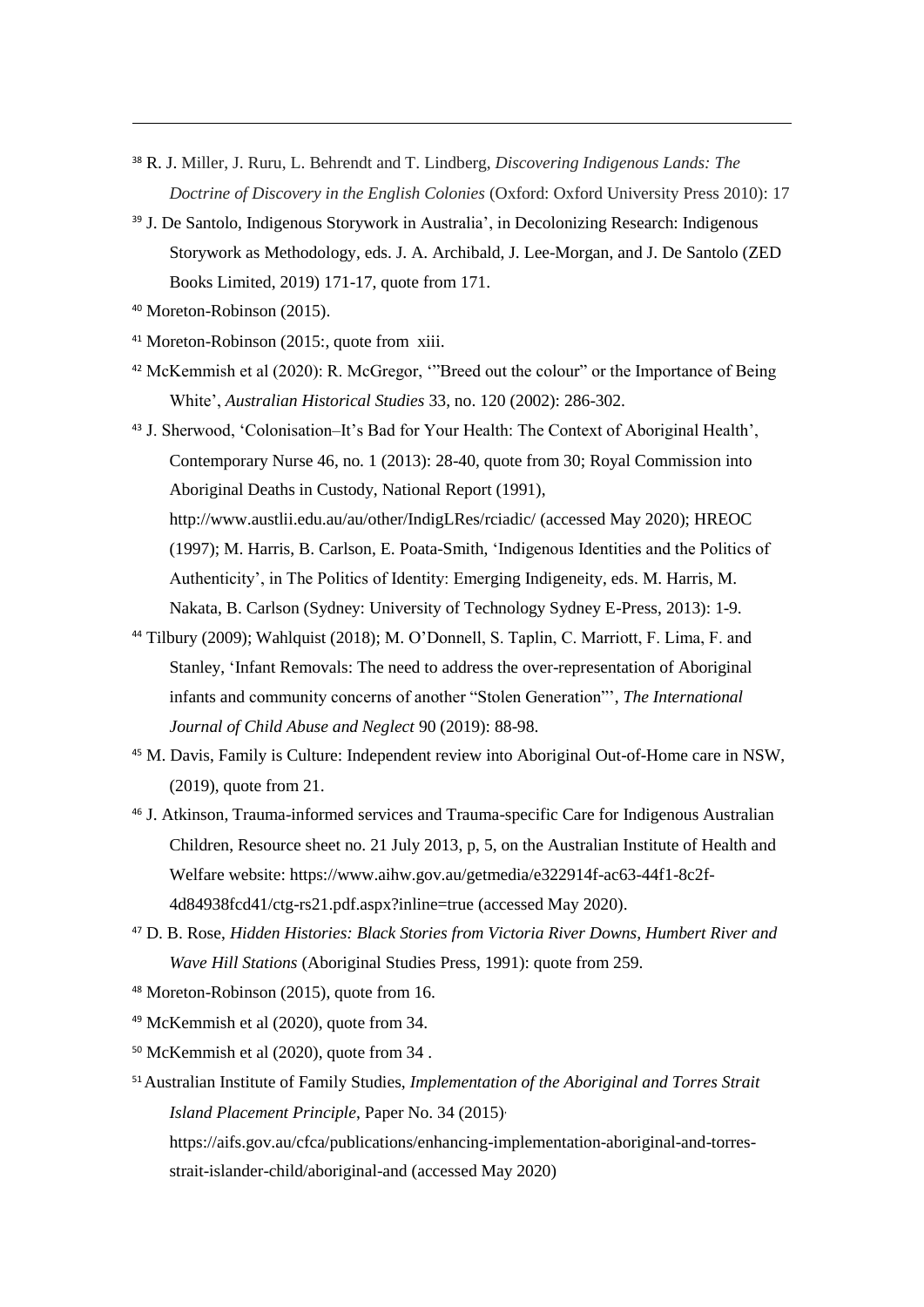- <sup>52</sup> K. Ericsson, 'Children's Agency: The Struggles of the Powerless', in Sköld, and Swain (2015): 42-54.
- <sup>53</sup> HREOC (1997); RCIRCSA (2017); AHRC (2017); Wilson and Golding (2018).
- <sup>54</sup> HREOC (1997).

-

- <sup>55</sup> (RCIRCSA, 2017)
- <sup>56</sup> Australia, *Royal Commission into the Detention and Protection of Children in the Northern Territory*, Final Report (Canberra, 2017)[. https://www.royalcommission.gov.au/royal](https://www.royalcommission.gov.au/royal-commission-detention-and-protection-children-northern-territory)[commission-detention-and-protection-children-northern-territory](https://www.royalcommission.gov.au/royal-commission-detention-and-protection-children-northern-territory) (Accessed October, 2020)
- <sup>57</sup> HREOC 1997; Australian Parliament, Senate Community Affairs References Committee (SCARC), *Lost Innocents: Righting the Record: Report on Child Migration* (Canberra: Commonwealth of Australia, 2001); SCARC (2004,and 2009), RCIRCSA (2017).
- <sup>58</sup> McClellan (2016); RCIRCSA (2017), quote from 44.

<sup>59</sup> UN (1989).

- <sup>60</sup> Australian Institute of Health and Welfare (2019).
- <sup>61</sup> Joseph McDowall, 'Experiencing Out-of-Home Care in Australia: The Views of Children and Young People', *CREATE Report Card*, (Sydney, CREATE Foundation 2013); Joseph McDowall, *Out-of-Home Care in Australia: Children and Young People's Views After Five Years of National Standards* (Sydney: CREATE Foundation, December 2018), https://create.org.au/publications/2018-create-report/ (accessed May, 2020).
- <sup>62</sup> Ennew, Judith. (2000) The History of Children's Rights: Whose Story? Cultural Survival *Quarterly Magazine* (2000), [https://www.culturalsurvival.org/publications/cultural](https://www.culturalsurvival.org/publications/cultural-survival-quarterly/history-childrens-rights-whose-story)[survival-quarterly/history-childrens-rights-whose-story,](https://www.culturalsurvival.org/publications/cultural-survival-quarterly/history-childrens-rights-whose-story) p. 8 (accessed May 2020)
- <sup>63</sup> Uluru Statement, *The Uluru Statement From The Heart 2017*. Retrieved from the Uluru Statement website: [https://ulurustatement.org/the-statement,](https://ulurustatement.org/the-statement) (accessed May 2020).
- <sup>64</sup> NAIDOC, 2019 *NAIDOC Theme: VOICE. TREATY. TRUTH*. Retrieved from the NAIDOC Website at[: https://www.naidoc.org.au/get-involved/2019-theme](https://www.naidoc.org.au/get-involved/2019-theme) (Accessed, May 2020)
- <sup>65</sup> M. Bamblett, P. Lewis, (2007) 'Detoxifying the Child and Family Welfare System for Australian Indigenous peoples: Self-determination, Rights and Culture as the Critical Tools', *The First Peoples Child & Family Review* 3, no. 3 (2007): 43–56.
- <sup>66</sup> Child safety and wellbeing, as defined in Australian Human Rights Commission, *National Children's Commissioner, Children's Rights Report* (Sydney: AHRC, 2017), includes: (i) A right to be heard; (ii) Freedom from violence, abuse and neglect; (iii) The opportunity to thrive; (iv) Engaged citizenship; and (v) Action and accountability for these commitments.
- <sup>67</sup> The term 'Best interests of the child' is found in the *Convention on the Rights of the Child* (UN 1989), which states that 'the best interests of the child shall be a primary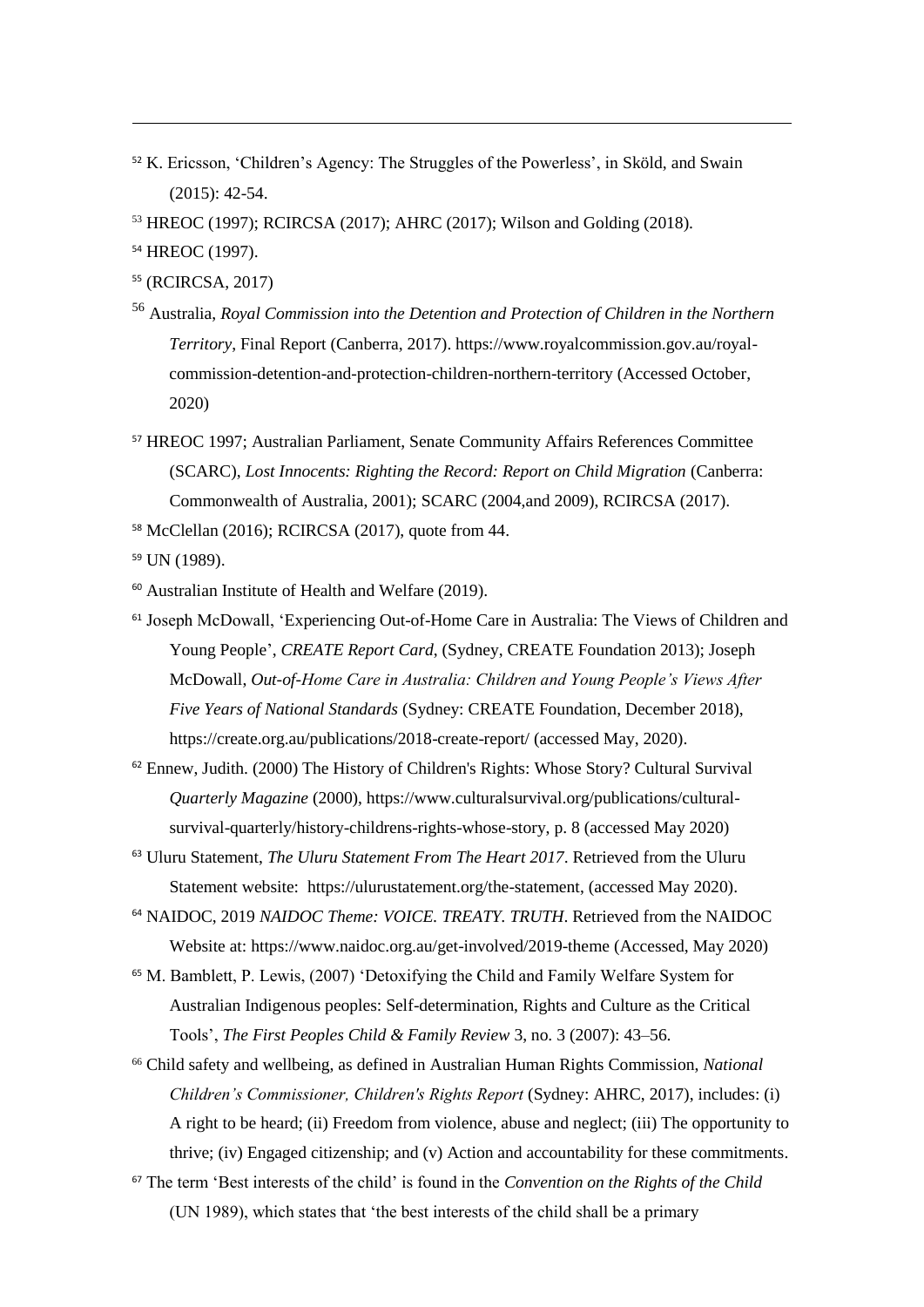consideration' that encompass 'protection and care as is necessary for his or her wellbeing, taking into account the rights and duties [and] all appropriate legislative and administrative measures'. We argue that these interests relating to one's childhood do not extinguish upon entering into adulthood.

- <sup>68</sup> Joanne Evans, Sue McKemmish, Elizabeth Daniels, and Gavan McCarthy, 'Selfdetermination and Archival Autonomy: Advocating Activism', *Archival Science* 15, no. 4 (2017): 337–368, quote from 338.
- <sup>69</sup> M. Gooda, 'The Practical Power of Human Rights: How International Human Rights Standards Can Inform Archival and Recordkeeping Practices', *Archival Science* 12, no. 2 (2012): 141-150.
- <sup>70</sup> Adoption of the child safety principles in all organisations was recommended by the Royal Commission into Institutional Responses to Child Sexual Abuse 2017, and they are incorporated in the National Framework for Protecting Australia's Children 2009–2020.
- <sup>71</sup> Davis (2019)

-

- <sup>72</sup> Commonwealth of Australia, Department of Families, Housing, Community Services and Indigenous Affairs, *An Outline of National Standards for Out-of-Home Care*, (Department of Social Services, 2011), [https://www.dss.gov.au/our-responsibilities/families-and](https://www.dss.gov.au/our-responsibilities/families-and-children/publications-articles/an-outline-of-national-standards-for-out-of-home-care-2011)[children/publications-articles/an-outline-of-national-standards-for-Out-of-Home-care-2011](https://www.dss.gov.au/our-responsibilities/families-and-children/publications-articles/an-outline-of-national-standards-for-out-of-home-care-2011) (accessed May 2020); *Recordkeeping Innovation, Access to Records by Forgotten Australians and Former Child Migrants: Access Principles for Records Holders, and Best Practice Guidelines in Providing Access to Records*, (Department of Social Services, June 2015), https://www.dss.gov.au/families-and-children/programmes-services/familyrelationships/find-and-connect-services-and-projects/access-to-records-by-forgottenaustralians-and-former-child-migrants-access-principles-for-records-holders-best-practiceguidelines-in-providing-access, (accessed May 2020).
- <sup>73</sup> CLAN (2016), A Charter of Rights to Childhood Records, https://clan.org.au/wpcontent/uploads/2020/02/CLAN-Charter-of-rights-to-childhood-records-6323.pdf, (accessed May 2020)
- <sup>74</sup> EU-UNICEF, *Module 3: Child Participation, in EU-UNICEF, Child Rights Toolkit: Integrating Child Rights in Development Cooperation* (EU-UNICEF, 2014): quote from 5. <sup>75</sup> EU-UNICEF (2014): quote from 6

<sup>77</sup> For example inquiry reports: HREOC (1997); SCARC (2004); E. Mullighan, *Children on APY Lands Commission of Inquiry* (Adelaide: Government of South Australia, 2008); RCIRCSA (2017); and journal papers and memoirs of Care Leavers: Frank Golding, 'Problems with Records and Recordkeeping Practices are not Confined to the Past": A

<sup>76</sup> Swain (2014)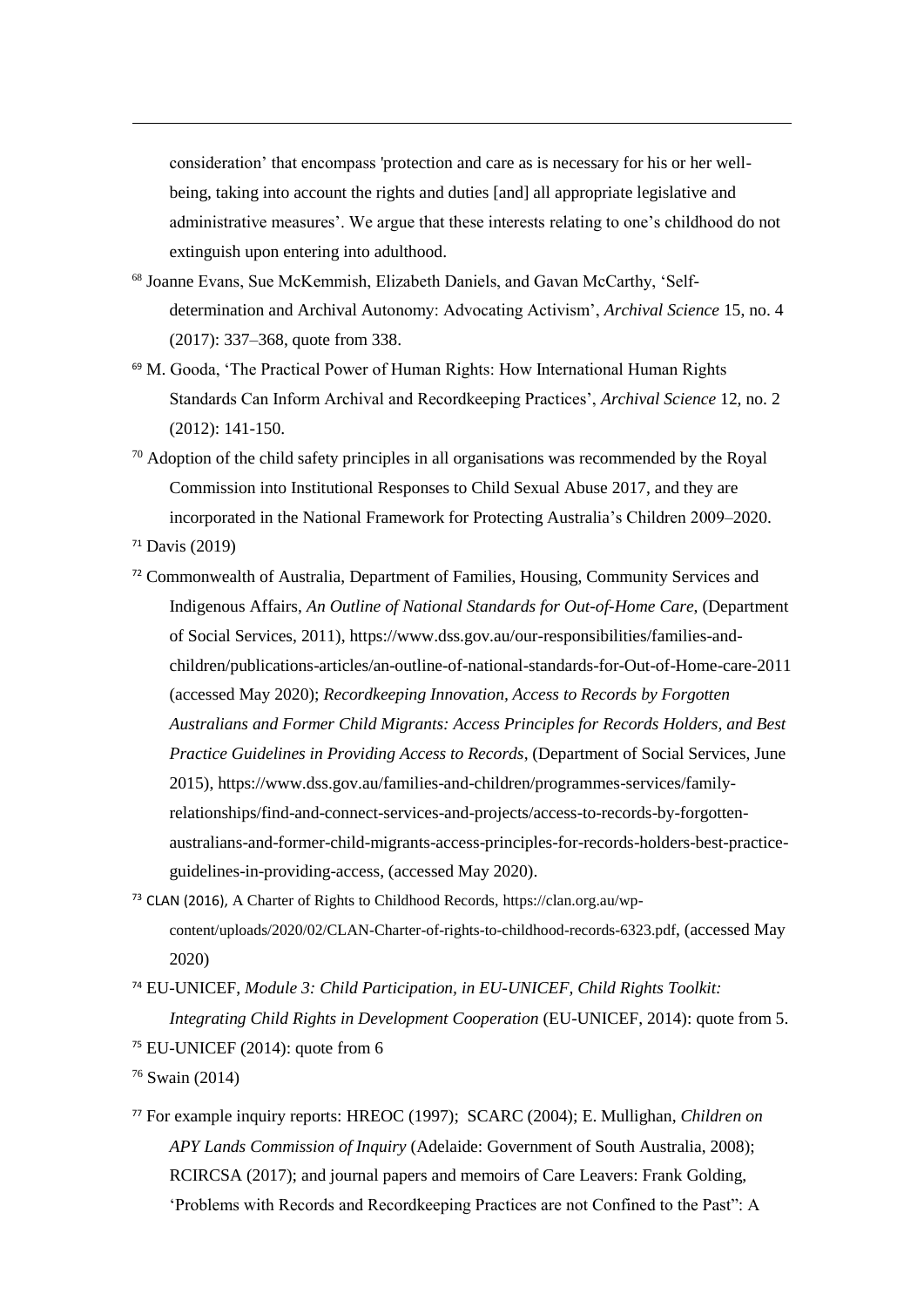Challenge from the Royal Commission into Institutional Responses to Child Sexual Abuse', *Archival Science* 20 (2020): 1-19; Penglase (2005); research findings as referenced throughout this paper

- <sup>78</sup> Victoria, Commission for Children and Young People (Vic CCYP), *'In Our Own Words': Systemic Inquiry into the Lived Experience of Children and Young people in the Victorian Out-of-Home of Care System* (Melbourne: Commission for Children and Young People, 2019); Western Australia, Commission for Children and Young People (WA CCYP), *Speaking Out About Raising Concerns in Care: The views of Western Australian children and young people with experience of Out-of-Home care* (Perth: Commissioner for Children and Young People, 2016); New South Wales, Advocate for Children and Young People (NSW ACYP), *Report on Consultations with Socially Excluded Children and Young People* (Sydney: NSW Office of the Advocate for Children and Young People, 2018)
- <sup>79</sup> McDowall (2013); McDowall (2018)

-

- <sup>80</sup> A. Lewis, *Records and Rights of the Child: Report of Focus Discussions*, (Melbourne: University of Melbourne, 2017)
- $81$  Rolan et al (2018); Rolan, Evans, and Phan, (2020)
- <sup>82</sup> F. Ross, S. McKemmish, and S. Faulkhead, 'Indigenous Knowledge and the Archives: Designing Trusted Archival Systems for Koorie Communities', *Archives and Manuscripts* 34, no. 2 (2006):112-151
- 83 Sue McKemmish, Shannon Faulkhead and Lynette Russell, 'Dis-trust in the Archive: Reconciling Records', *Archival Science* 11, no.3 (2011): 211-239

<sup>84</sup> Australian Research Council-funded Trust and Technology Project, *Statement of Principles relating to Australian Indigenous knowledge and the Archives* (2009), [https://www.monash.edu/it/our-research/research-centres-and](https://www.monash.edu/it/our-research/research-centres-and-labs/cosi/projects/completed-projects/trust/principles)[labs/cosi/projects/completed-projects/trust/principles](https://www.monash.edu/it/our-research/research-centres-and-labs/cosi/projects/completed-projects/trust/principles) (accessed April 2020); *Position Statement on Human Rights, Indigenous Communities in Australia and Archives* (2009), [https://www.monash.edu/it/our-research/research-centres-and](https://www.monash.edu/it/our-research/research-centres-and-labs/cosi/projects/completed-projects/trust/position-statement)[labs/cosi/projects/completed-projects/trust/position-statement](https://www.monash.edu/it/our-research/research-centres-and-labs/cosi/projects/completed-projects/trust/position-statement) (accessed May 2020)

- <sup>85</sup> UN General Assembly (2009).
- 86 Commonwealth of Australia (2011).
- <sup>87</sup> Australian Institute of Family Studies (2015).
- 88 NSW Family and Community Services, Charters of Rights in Out-of-Home Care, [https://www.facs.nsw.gov.au/families/Out-of-Home-care/children-in-oohc/rights-in-care](https://www.facs.nsw.gov.au/families/out-of-home-care/children-in-oohc/rights-in-care) (accessed May 2020).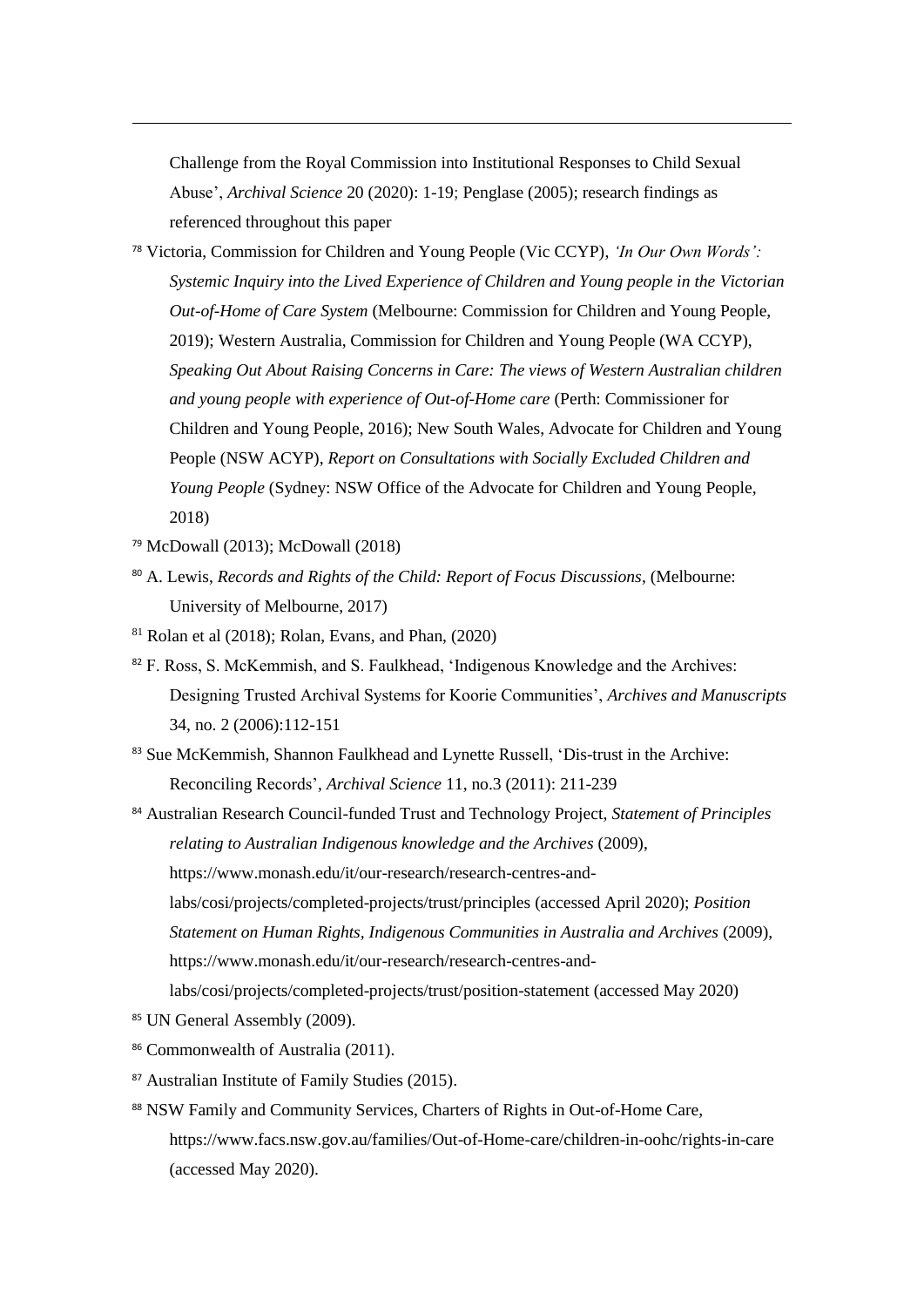<sup>89</sup> P. Cummins, D. Scott, S. and Scales, *Report of the Protecting Victoria's Vulnerable Children Inquiry* (Melbourne: Department of Premier and Cabinet, 2012), SCARC 2015; RCIRCSA 2017.

- <sup>90</sup> Cerreto, A, *Ngaga Dji [Hear Me] - Young Voices Creating Change for Justice*, (Melbourne: Koorie Youth Council, 2018); Victoria CCYP (2019)
- <sup>91</sup> Anne J. Gilliland and Kathy Carbone, 'An analysis of warrant for rights in records for refugees', *The International Journal of Human Rights* (2019) https://doi.org/10.1080/13642987.2019.1651295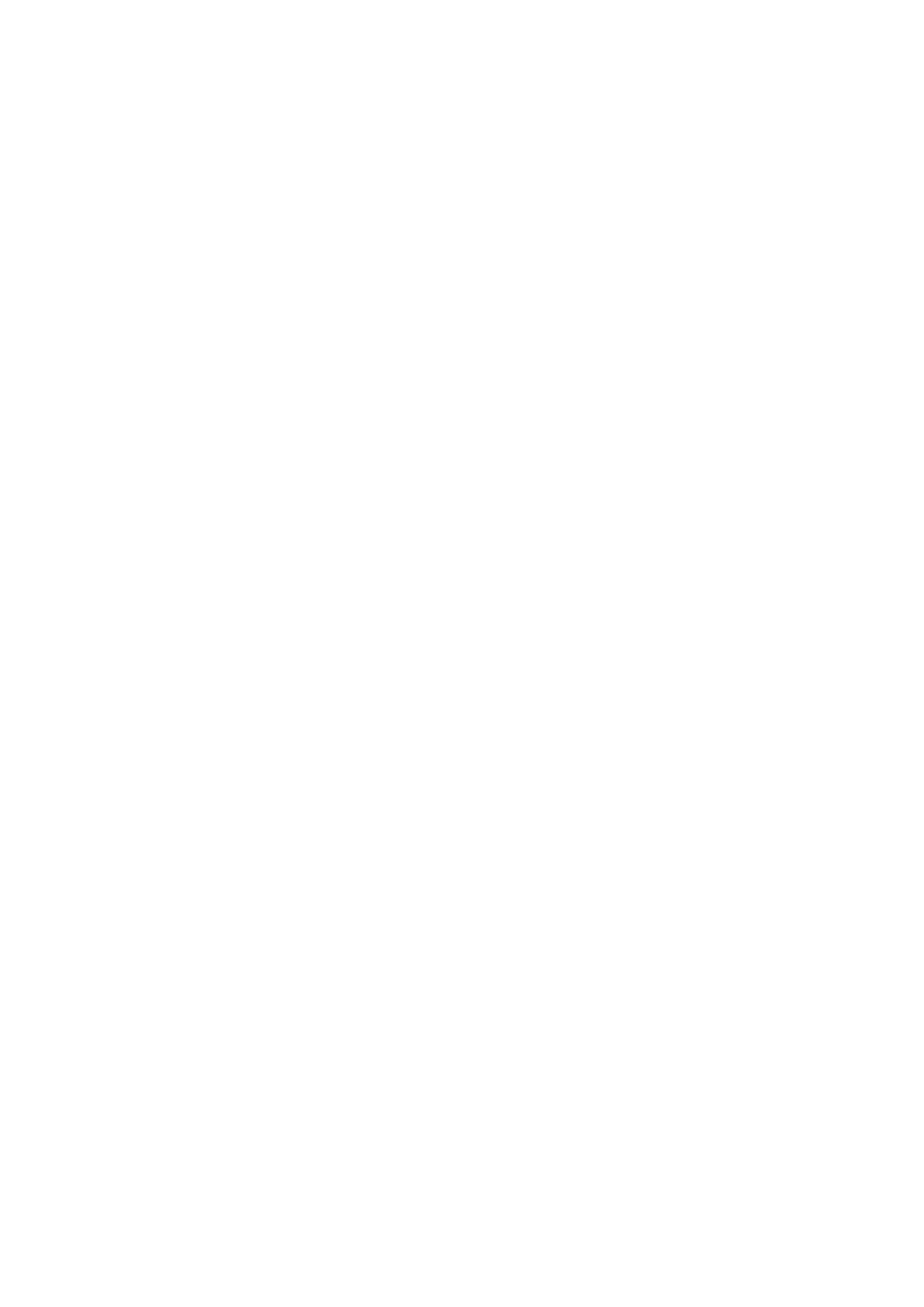# **APPENDIX 1 Framing and Recordkeeping Rights**

[Insert Table 1 here]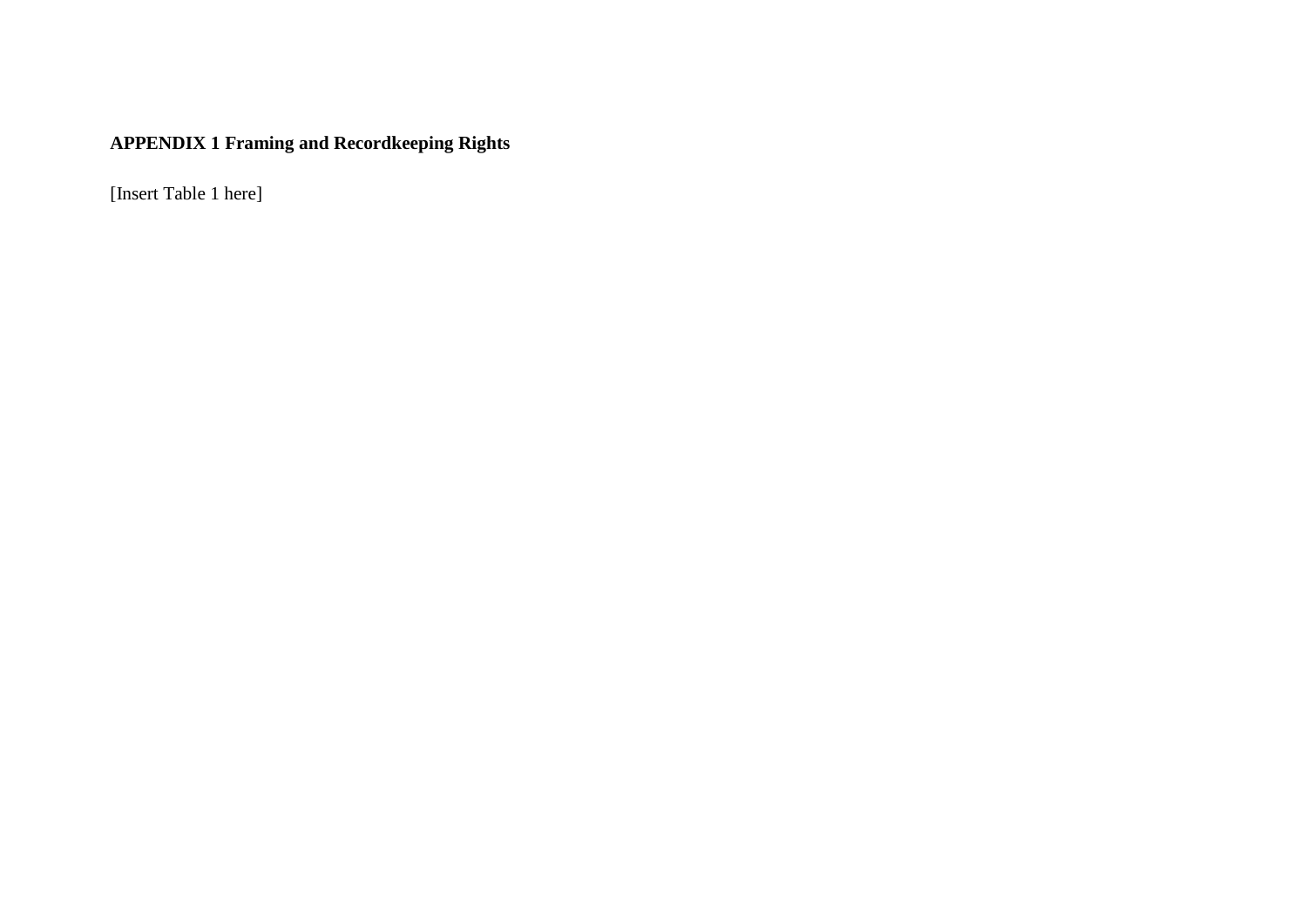# **APPENDIX 2 – Summary Mapping of Sources of Testimonial Warrant**

Explanatory notes:

- i) The purpose of this table is to illustrate representative sources of existing testimonial warrant for rights articulated in the Charter.
- ii) The table presents a selection of Australian investigations (conducted by or for a range of government, statutory and NGO organisations) where published reports include quoted statements from the testimony of care-experienced individuals.
- iii) Additionally, we have indicated the example of Lost Innocents and Forgotten Australians Revisited (LIFAR), for which testimony provided by care-experienced persons in the form of public submissions (as distinct from private hearings) is available to freely access, although not directly cited in the final report.
- iv) We note that publicly available submissions for sources other than LIFAR may similarly expand the remit of their testimonial warrant.
- v) We clarify that investigations listed in this table may warrant additional rights to those assigned here through their findings and recommendations, and restate the purpose of this table is limited to illustrating testimonial warrant for the Charter.

[Insert Figure 3 here]